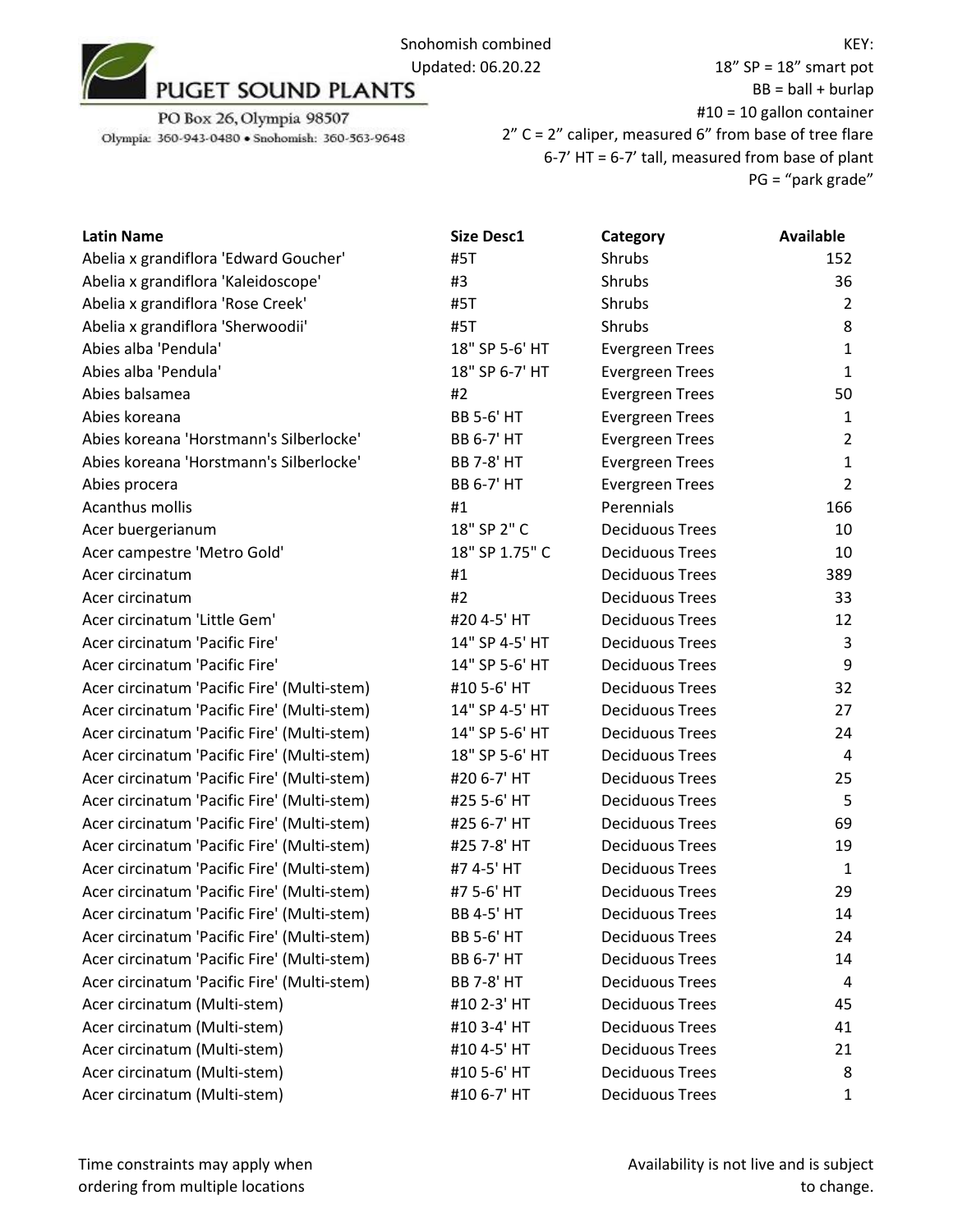

PO Box 26, Olympia 98507 Olympia: 360-943-0480 · Snohomish: 360-563-9648

18" SP = 18" smart pot  $BB = ball + burlap$ #10 = 10 gallon container 2" C = 2" caliper, measured 6" from base of tree flare 6-7' HT = 6-7' tall, measured from base of plant PG = "park grade"

| Acer circinatum (Multi-stem)  | 14" SP 4-5' HT    | <b>Deciduous Trees</b> | 104            |
|-------------------------------|-------------------|------------------------|----------------|
| Acer circinatum (Multi-stem)  | 14" SP 5-6' HT    | <b>Deciduous Trees</b> | 33             |
| Acer circinatum (Multi-stem)  | 14" SP 6-7' HT    | <b>Deciduous Trees</b> | 11             |
| Acer circinatum (Multi-stem)  | 14" SP 7-8' HT    | <b>Deciduous Trees</b> | 5              |
| Acer circinatum (Multi-stem)  | #15 5-6' HT       | <b>Deciduous Trees</b> | 6              |
| Acer circinatum (Multi-stem)  | #15 6-7' HT       | <b>Deciduous Trees</b> | 13             |
| Acer circinatum (Multi-stem)  | #15 7-8' HT       | <b>Deciduous Trees</b> | 5              |
| Acer circinatum (Multi-stem)  | <b>BB 4-5' HT</b> | <b>Deciduous Trees</b> | 16             |
| Acer circinatum (Multi-stem)  | <b>BB 5-6' HT</b> | <b>Deciduous Trees</b> | 218            |
| Acer circinatum (Multi-stem)  | <b>BB 6-7' HT</b> | <b>Deciduous Trees</b> | 9              |
| Acer circinatum (Multi-stem)  | <b>BB 7-8' HT</b> | <b>Deciduous Trees</b> | 11             |
| Acer circinatum (Multi-stem)  | <b>BB 8-9' HT</b> | <b>Deciduous Trees</b> | 17             |
| Acer griseum                  | 18" SP 1.5" C     | <b>Deciduous Trees</b> | 5              |
| Acer griseum 'Copper Rocket'  | BB 1.25" C        | <b>Deciduous Trees</b> | 3              |
| Acer macrophyllum             | BB 1.5" C         | <b>Deciduous Trees</b> | 1              |
| Acer macrophyllum             | <b>BB 2" C</b>    | <b>Deciduous Trees</b> | $\mathbf{1}$   |
| Acer p.d. 'Orangeola'         | #15 30-36"        | <b>Deciduous Trees</b> | $\overline{2}$ |
| Acer p.d. 'Red Dragon'        | BB 30-36"         | <b>Deciduous Trees</b> | $\mathbf{1}$   |
| Acer p.d. 'Tamukeyama'        | #10 30-36"        | <b>Deciduous Trees</b> | 8              |
| Acer p.d. 'Tamukeyama'        | #15 36-42"        | <b>Deciduous Trees</b> | $\bf 8$        |
| Acer p.d. 'Tamukeyama'        | #15 3-4' HT       | <b>Deciduous Trees</b> | 6              |
| Acer p.d. 'Tamukeyama'        | #15 4-5' HT       | <b>Deciduous Trees</b> | 21             |
| Acer p.d. 'Tamukeyama'        | #15 5-6' HT       | <b>Deciduous Trees</b> | 6              |
| Acer p.d. 'Tamukeyama'        | BB 30-36"         | <b>Deciduous Trees</b> | 3              |
| Acer p.d. 'Tamukeyama'        | <b>BB 3" C</b>    | <b>Deciduous Trees</b> | 1              |
| Acer p.d. 'Viridis'           | #10 30-36"        | <b>Deciduous Trees</b> | 19             |
| Acer p.d. 'Viridis'           | BB 30-36"         | <b>Deciduous Trees</b> | 12             |
| Acer palmatum                 | #15 6-7' HT       | <b>Deciduous Trees</b> | 4              |
| Acer palmatum                 | #15 7-8' HT       | <b>Deciduous Trees</b> | 3              |
| Acer palmatum 'Anne Irene'    | #15 5-6' HT       | <b>Deciduous Trees</b> | 6              |
| Acer palmatum 'Bloodgood'     | #10 5-6' HT       | <b>Deciduous Trees</b> | 24             |
| Acer palmatum 'Bloodgood'     | #5T               | <b>Deciduous Trees</b> | 7              |
| Acer palmatum 'Bloodgood'     | <b>BB 4-5' HT</b> | <b>Deciduous Trees</b> | 13             |
| Acer palmatum 'Orido Nishiki' | 24" Box 2.5" C    | <b>Deciduous Trees</b> | 3              |
| Acer palmatum 'Osakazuki'     | 12" SP 6-7' HT    | <b>Deciduous Trees</b> | $\overline{2}$ |
| Acer palmatum 'Radiant'       | #10 6-7' HT       | <b>Deciduous Trees</b> | 3              |
| Acer palmatum 'Sango Kaku'    | #10 5-6' HT       | <b>Deciduous Trees</b> | 13             |
| Acer palmatum 'Sango Kaku'    | #10 6-7' HT       | <b>Deciduous Trees</b> | 3              |
| Acer palmatum 'Sango Kaku'    | #10 7-8' HT       | <b>Deciduous Trees</b> | 2              |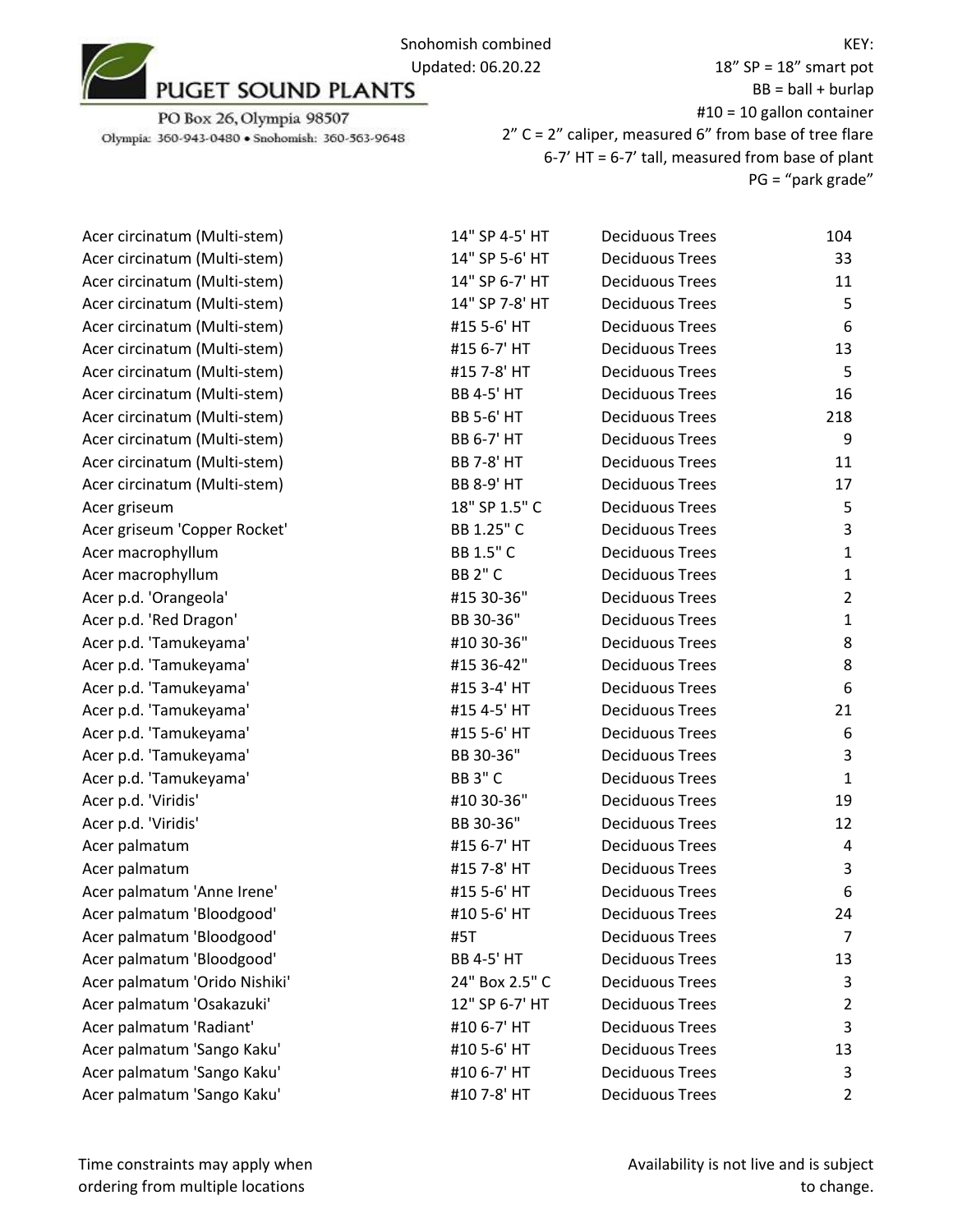

PO Box 26, Olympia 98507 Olympia: 360-943-0480 · Snohomish: 360-563-9648

18" SP = 18" smart pot  $BB = ball + burlap$ #10 = 10 gallon container 2" C = 2" caliper, measured 6" from base of tree flare 6-7' HT = 6-7' tall, measured from base of plant PG = "park grade"

| Acer palmatum 'Sango Kaku'                 | #15 6-7' HT       | <b>Deciduous Trees</b> | 9              |
|--------------------------------------------|-------------------|------------------------|----------------|
| Acer palmatum 'Sango Kaku'                 | #5T               | <b>Deciduous Trees</b> | 25             |
| Acer palmatum 'Sango Kaku' (Multi-stem)    | BB 9-10' HT       | <b>Deciduous Trees</b> | $\mathbf{1}$   |
| Acer palmatum 'Shishigashira'              | #203"C            | <b>Deciduous Trees</b> | 1              |
| Acer palmatum 'Shishigashira'              | <b>BB 6-7' HT</b> | <b>Deciduous Trees</b> | 1              |
| Acer palmatum 'Shishigashira' (Multi-stem) | <b>BB 4-5' HT</b> | <b>Deciduous Trees</b> | $\overline{2}$ |
| Acer palmatum (Multi-stem)                 | #15 6-7' HT       | <b>Deciduous Trees</b> | 4              |
| Acer palmatum (Multi-stem)                 | #15 7-8' HT       | <b>Deciduous Trees</b> | $\mathbf{1}$   |
| Acer palmatum (Multi-stem)                 | <b>BB 6-7' HT</b> | <b>Deciduous Trees</b> | 6              |
| Acer palmatum (Multi-stem)                 | <b>BB 7-8' HT</b> | <b>Deciduous Trees</b> | 11             |
| Acer platanoides 'Conquest'                | 18" SP 2" C       | <b>Deciduous Trees</b> | 1              |
| Acer platanoides 'Conquest'                | <b>BB 2" C</b>    | <b>Deciduous Trees</b> | 1              |
| Acer platanoides 'Emerald Queen'           | 18" SP 2" C       | <b>Deciduous Trees</b> | $\overline{2}$ |
| Acer rubrum 'Armstrong Gold'               | 18" SP 2" C       | <b>Deciduous Trees</b> | $\overline{2}$ |
| Acer rubrum 'Armstrong Gold'               | #20 2" C          | <b>Deciduous Trees</b> | 15             |
| Acer rubrum 'Armstrong'                    | #10 1.5" C        | <b>Deciduous Trees</b> | $\overline{7}$ |
| Acer rubrum 'Armstrong'                    | 18" SP 2.5" C     | <b>Deciduous Trees</b> | $\mathbf{1}$   |
| Acer rubrum 'Armstrong'                    | 18" SP 3" C       | <b>Deciduous Trees</b> | 1              |
| Acer rubrum 'Armstrong'                    | #45 SP 2.5" C     | <b>Deciduous Trees</b> | 13             |
| Acer rubrum 'Armstrong'                    | #45 SP 3" C       | <b>Deciduous Trees</b> | 12             |
| Acer rubrum 'Bowhall'                      | 18" SP 1.75" C    | <b>Deciduous Trees</b> | 3              |
| Acer rubrum 'Brandywine'                   | #10 1.25" C       | <b>Deciduous Trees</b> | 20             |
| Acer rubrum 'Brandywine'                   | 18" SP 1.75" C    | <b>Deciduous Trees</b> | 10             |
| Acer rubrum 'Brandywine'                   | 18" SP 2" C       | <b>Deciduous Trees</b> | 8              |
| Acer rubrum 'Brandywine'                   | 21" SP 1.75" C    | <b>Deciduous Trees</b> | 5              |
| Acer rubrum 'Brandywine'                   | 21" SP 2" C       | <b>Deciduous Trees</b> | $\overline{2}$ |
| Acer rubrum 'Karpick'                      | 18" SP 2" C       | <b>Deciduous Trees</b> | $\mathbf{1}$   |
| Acer rubrum 'October Glory'                | #10 8-9' HT       | <b>Deciduous Trees</b> | 1              |
| Acer rubrum 'October Glory'                | 18" SP 1.75" C    | <b>Deciduous Trees</b> | 4              |
| Acer rubrum 'October Glory'                | 21" SP 2" C       | <b>Deciduous Trees</b> | 5              |
| Acer rubrum 'Red Sunset'                   | 18" SP 1.5" C     | <b>Deciduous Trees</b> | 4              |
| Acer rubrum 'Red Sunset'                   | 21" SP 1.75" C    | <b>Deciduous Trees</b> | 25             |
| Acer rubrum 'Red Sunset'                   | 21" SP 2.5" C     | <b>Deciduous Trees</b> | 1              |
| Acer rubrum 'Red Sunset'                   | 21" SP 2" C       | <b>Deciduous Trees</b> | 6              |
| Acer rubrum 'Red Sunset'                   | BB 1.75" C        | <b>Deciduous Trees</b> | 8              |
| Acer rubrum 'Redpointe'                    | #10 1.5" C        | <b>Deciduous Trees</b> | 4              |
| Acer rubrum 'Redpointe'                    | 18" SP 1.75" C    | <b>Deciduous Trees</b> | 54             |
| Acer rubrum 'Redpointe'                    | 18" SP 2" C       | <b>Deciduous Trees</b> | 31             |
| Acer rubrum 'Redpointe'                    | #20 2.5" C        | <b>Deciduous Trees</b> | 6              |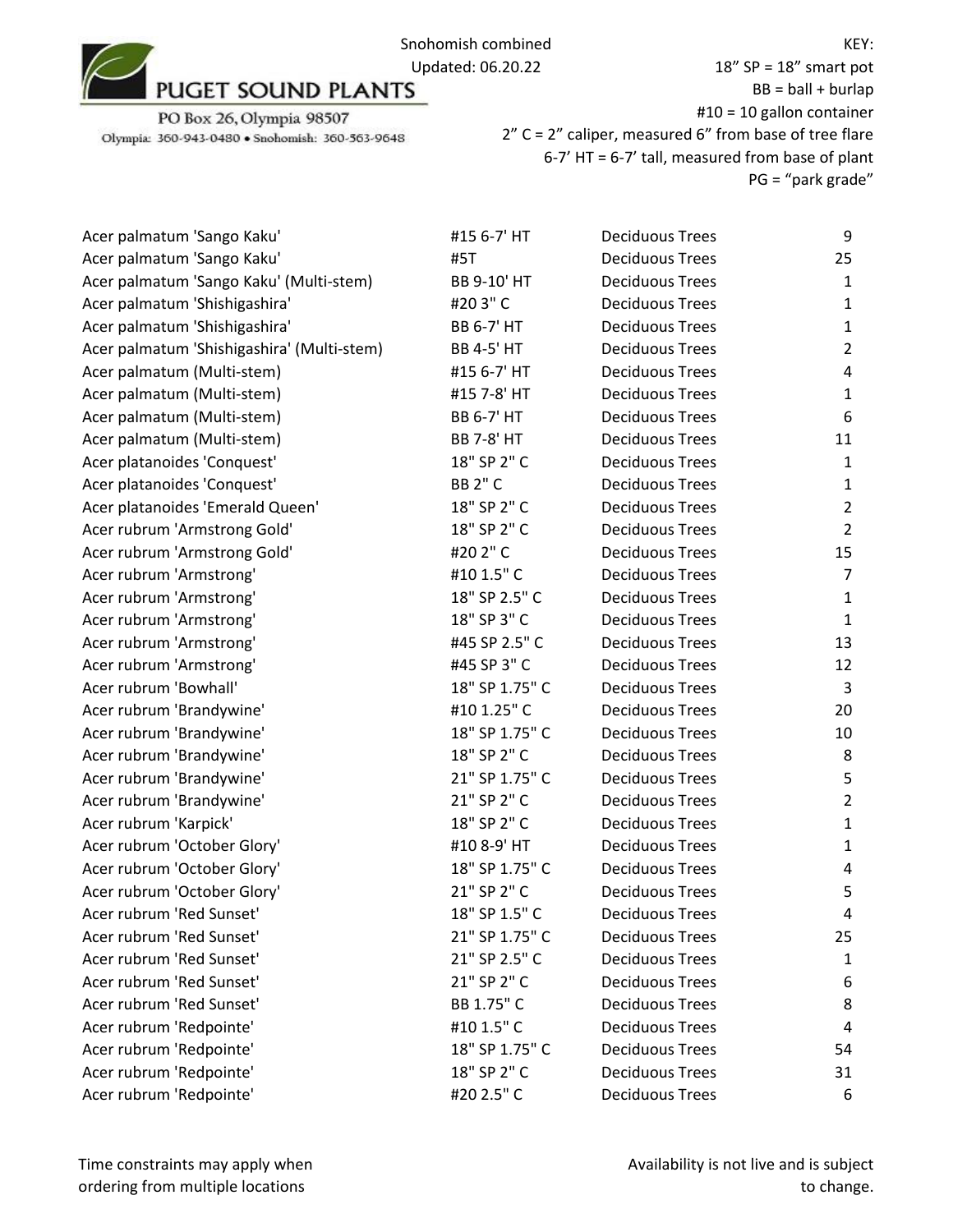

PO Box 26, Olympia 98507 Olympia: 360-943-0480 · Snohomish: 360-563-9648

18" SP = 18" smart pot  $BB = ball + burlap$ #10 = 10 gallon container 2" C = 2" caliper, measured 6" from base of tree flare 6-7' HT = 6-7' tall, measured from base of plant PG = "park grade"

| Acer rubrum 'Redpointe'            | #20 2" C       | <b>Deciduous Trees</b> | 3              |
|------------------------------------|----------------|------------------------|----------------|
| Acer rubrum 'Redpointe'            | #453"C         | <b>Deciduous Trees</b> | $\overline{2}$ |
| Acer rubrum 'Redpointe'            | BB 2.5" C      | <b>Deciduous Trees</b> | $\overline{2}$ |
| Acer sieboldianum 'Kumoi nishiki'  | #10 4-5' HT    | <b>Deciduous Trees</b> | 18             |
| Acer sieboldianum 'Lovett'         | 18" SP 2.5" C  | <b>Deciduous Trees</b> | 3              |
| Acer tataricum ginnala 'Flame'     | #10 8-9' HT    | <b>Deciduous Trees</b> | 1              |
| Acer tataricum ginnala 'Flame'     | 18" SP 1.5" C  | <b>Deciduous Trees</b> | $\overline{2}$ |
| Acer tataricum ginnala 'Flame'     | 18" SP 1.75" C | <b>Deciduous Trees</b> | 11             |
| Acer truncatum 'Crimson Sunset'    | 18" SP 2" C    | <b>Deciduous Trees</b> | 5              |
| Acer truncatum 'Urban Sunset'      | 1.75" C        | <b>Deciduous Trees</b> | 3              |
| Acer truncatum 'Urban Sunset'      | 18" SP 1.75" C | <b>Deciduous Trees</b> | 22             |
| Acer truncatum 'Urban Sunset'      | 18" SP 2" C    | <b>Deciduous Trees</b> | 12             |
| Acer truncatum 'Urban Sunset'      | #202"C         | <b>Deciduous Trees</b> | 9              |
| Acer truncatum 'Urban Sunset'      | #45 SP 2.5" C  | <b>Deciduous Trees</b> | 15             |
| Acer x freemanii 'Autumn Blaze'    | #10 8-9' HT    | <b>Deciduous Trees</b> | 1              |
| Acer x freemanii 'Autumn Blaze'    | 18" SP 2" C    | <b>Deciduous Trees</b> | 15             |
| Acer x freemanii 'Autumn Blaze'    | #253"C         | <b>Deciduous Trees</b> | 4              |
| Acer x freemanii 'Autumn Blaze'    | BB 1.75" C     | <b>Deciduous Trees</b> | $\mathbf{1}$   |
| Acer x freemanii 'Autumn Blaze'    | <b>BB 2" C</b> | <b>Deciduous Trees</b> | 1              |
| Achillea m. 'Moonshine'            | #1             | Perennials             | 144            |
| Achillea m. 'Paprika'              | #1             | Perennials             | 94             |
| Achillea m. 'Terra Cotta'          | #1             | Perennials             | 191            |
| Actinidia arguta 'Issai'           | #3             | Vines                  | 16             |
| Actinidia arguta 'Issai'           | #5T            | Vines                  | $\overline{7}$ |
| Ajuga reptans 'Blueberry Muffin'   | 4" pot         | Groundcovers           | 396            |
| Ajuga reptans 'Bronze Beauty'      | 4" pot         | Groundcovers           | 321            |
| Ajuga reptans 'Mahogany'           | 4" pot         | Groundcovers           | 544            |
| Ajuga reptans 'Pink Lightning'     | 4" pot         | Groundcovers           | 306            |
| Albizia julibrissin 'E.H. Wilson'  | 18" SP 2" C    | <b>Deciduous Trees</b> | 1              |
| Alchemilla mollis                  | #1             | Perennials             | 151            |
| Alchemilla mollis 'Auslese'        | #1             | Perennials             | 89             |
| Allium 'Millenium'                 | #1             | Perennials             | 1267           |
| Allium sphaerocephalon             | #1             | Perennials             | 51             |
| Amelanchier alnifolia              | #1             | <b>Deciduous Trees</b> | 37             |
| Amelanchier g. 'Autumn Brilliance' | #10 7-8' HT    | <b>Deciduous Trees</b> | 3              |
| Amelanchier laevis 'Snowcloud'     | #25 2" C       | <b>Deciduous Trees</b> | $\overline{2}$ |
| Amsonia hubrichtii                 | #1             | Perennials             | 51             |
| Anemone 'Honorine Jobert'          | #1             | Perennials             | 1              |
| Anemone 'September Charm'          | #1             | Perennials             | 131            |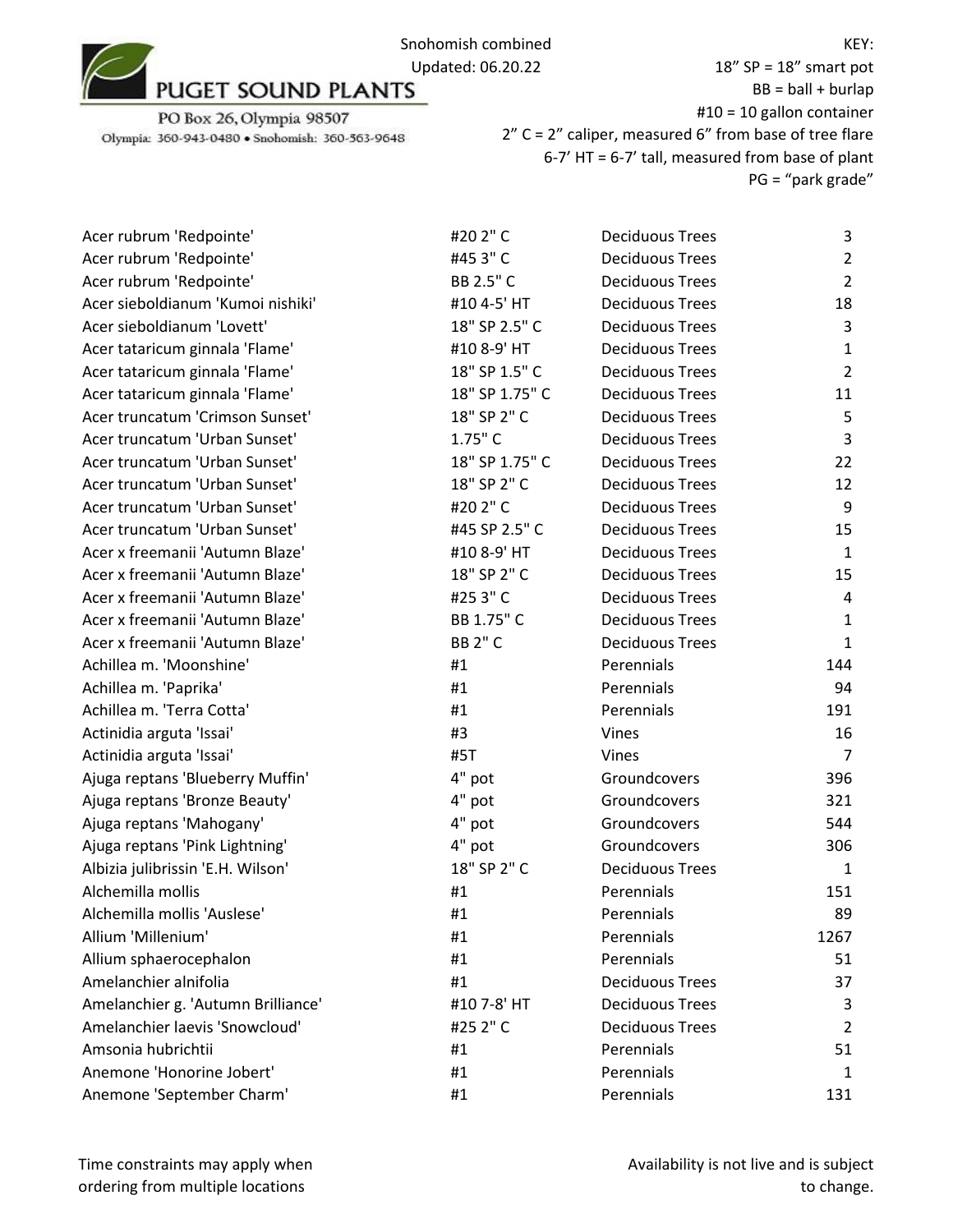

PO Box 26, Olympia 98507 Olympia: 360-943-0480 · Snohomish: 360-563-9648

| Arbutus unedo                            | #5T | Shrubs       | 89             |
|------------------------------------------|-----|--------------|----------------|
| Arbutus unedo 'Compacta'                 | #5T | Shrubs       | 40             |
| Arctostaphylos uva-ursi 'Massachusetts'  | #1  | Groundcovers | 1125           |
| Arctostaphylos uva-ursi 'Point Reyes'    | #1  | Groundcovers | 1713           |
| Arctostaphylos uva-ursi 'Wood's Compact' | #5T | Groundcovers | 71             |
| Arctostaphylos x 'Pacific Mist'          | #1  | Groundcovers | 996            |
| Arctostaphylos x media                   | #1  | Groundcovers | 9              |
| Asarum splendens                         | #1  | Groundcovers | 516            |
| Aster 'Kickin Carmine Red'               | #1  | Perennials   | 430            |
| Aster 'Kickin Purple'                    | #1  | Perennials   | 576            |
| Astilbe 'Younique Salmon'                | #1  | Perennials   | 303            |
| Astilbe x arendsii 'Amethyst'            | #1  | Perennials   | 157            |
| Astilbe x arendsii 'Bridal Veil'         | #1  | Perennials   | 190            |
| Astilbe x arendsii 'Fanal'               | #1  | Perennials   | 91             |
| Astilbe x arendsii 'Rheinland'           | #1  | Perennials   | 14             |
| Athyrium n.p. 'Burgundy Lace'            | #1  | Ferns        | 51             |
| Athyrium n.p. 'Pewter Lace'              | #1  | Ferns        | 475            |
| Athyrium n.p. 'Silver Falls'             | #1  | Ferns        | 59             |
| Aucuba japonica 'Mr. Goldstrike'         | #3  | Shrubs       | 19             |
| Aucuba japonica 'Mr. Goldstrike'         | #5T | Shrubs       | 31             |
| Aucuba japonica 'Rozannie'               | #5T | Shrubs       | 3              |
| Aucuba japonica 'Variegata'              | #2  | Shrubs       | 5              |
| Aucuba japonica 'Variegata'              | #5T | Shrubs       | 6              |
| Azalea 'Blue Danube'                     | #2  | Shrubs       | 92             |
| Azalea 'Buccaneer'                       | #2  | Shrubs       | 38             |
| Azalea 'Ellie Harris'                    | #3  | Shrubs       | 11             |
| Azalea 'Eros'                            | #2  | Shrubs       | 8              |
| Azalea 'Everest'                         | #3  | Shrubs       | $\overline{2}$ |
| Azalea 'Gaiety'                          | #3  | Shrubs       | 15             |
| Azalea 'Getsutoku'                       | #3  | Shrubs       | 38             |
| Azalea 'Girard's Fuchsia'                | #2  | Shrubs       | 344            |
| Azalea 'Girard's Hot Shot'               | #2  | Shrubs       | 12             |
| Azalea 'Girard's Pleasant White'         | #2  | Shrubs       | 159            |
| Azalea 'Girard's Pleasant White'         | #3  | Shrubs       | 15             |
| Azalea 'Girard's Purple'                 | #2  | Shrubs       | 1              |
| Azalea 'Girard's Purple'                 | #3  | Shrubs       | 2              |
| Azalea 'Glamour'                         | #2  | Shrubs       | 4              |
| Azalea 'Glamour'                         | #3  | Shrubs       | $\overline{2}$ |
| Azalea 'Gumpo Pink'                      | #3  | Shrubs       | 5              |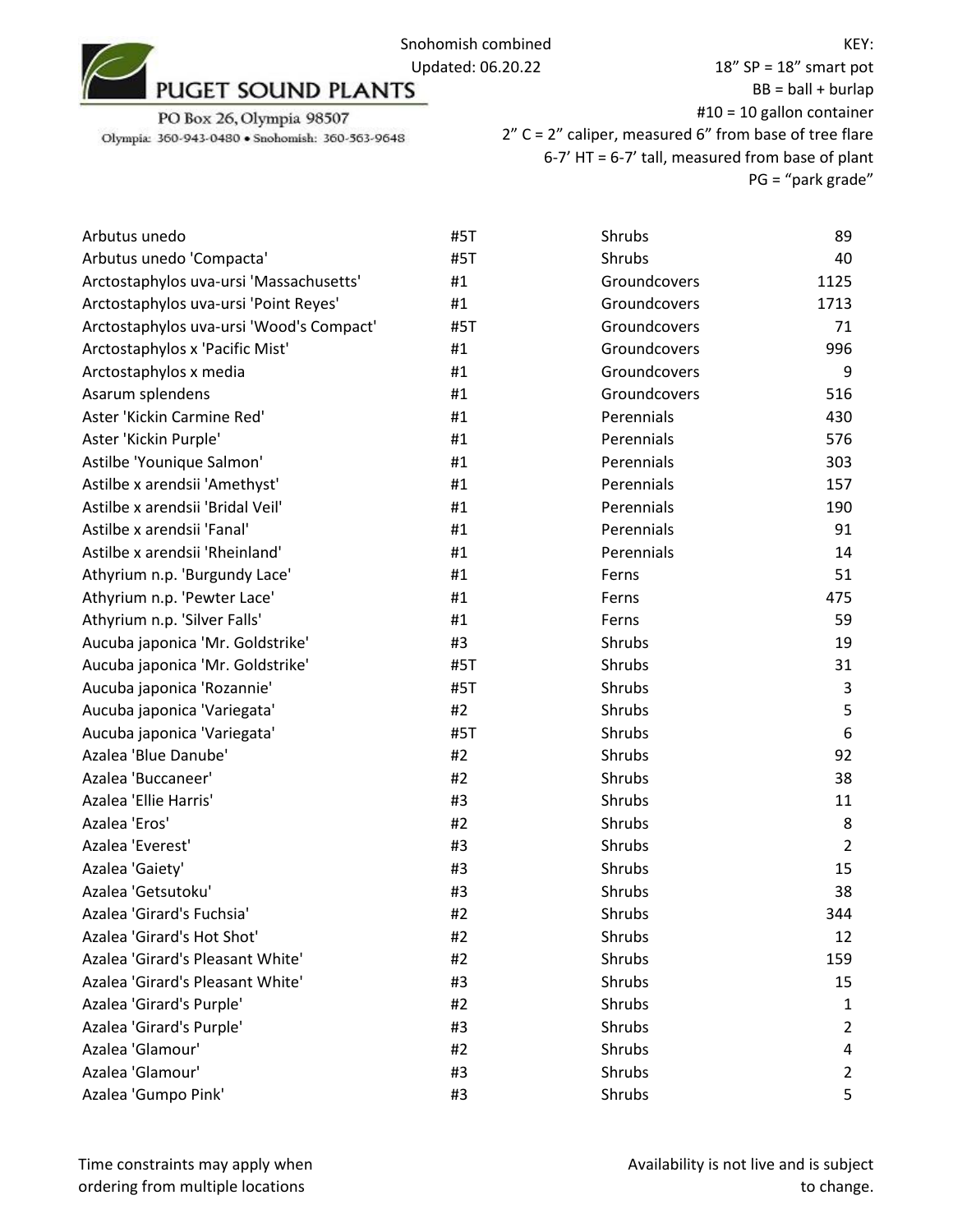

PO Box 26, Olympia 98507 Olympia: 360-943-0480 · Snohomish: 360-563-9648

18" SP = 18" smart pot  $BB = ball + burlap$ #10 = 10 gallon container 2" C = 2" caliper, measured 6" from base of tree flare 6-7' HT = 6-7' tall, measured from base of plant PG = "park grade"

| Azalea 'Higasa'                       | #3            | Shrubs                 | 19             |
|---------------------------------------|---------------|------------------------|----------------|
| Azalea 'Lorna'                        | #2            | Shrubs                 | 45             |
| Azalea 'Mother's Day'                 | #2            | Shrubs                 | 560            |
| Azalea 'Mother's Day'                 | #3            | Shrubs                 | 25             |
| Azalea 'Nico'                         | #2            | Shrubs                 | 280            |
| Azalea 'Nikka Niko'                   | #2            | Shrubs                 | 65             |
| Azalea 'Orchid Lights'                | #3            | Shrubs                 | $\mathbf{1}$   |
| Azalea 'Pink and Sweet'               | #2            | Shrubs                 | 45             |
| Azalea 'Pink and Sweet'               | #5T           | Shrubs                 | 52             |
| Azalea 'Pink Rosebud'                 | #2            | Shrubs                 | 13             |
| Azalea 'Purple Splendor'              | #2            | Shrubs                 | 363            |
| Azalea 'Robin Hill Congo'             | #3            | Shrubs                 | 23             |
| Azalea 'Sherwood Orchid'              | #2            | Shrubs                 | 130            |
| Azalea 'Silver Sword'                 | #2            | Shrubs                 | 298            |
| Azalea 'Tenino'                       | #2            | Shrubs                 | 65             |
| Azalea 'Vuyk's Scarlet'               | #2            | Shrubs                 | 53             |
| Azalea viscosum 'Rosata'              | #2            | Shrubs                 | 6              |
| Azalea viscosum 'Rosata'              | #5T           | Shrubs                 | $\mathbf{1}$   |
| Beesia deltophylla                    | Quart         | Perennials             | 81             |
| Bellium minutum                       | 4" pot        | Groundcovers           | 405            |
| Berberis g. 'William Penn'            | #5T           | Shrubs                 | 355            |
| Berberis t. 'Atropurpurea'            | #5T           | Shrubs                 | 8              |
| Berberis t. 'Aurea Nana'              | #5T           | Shrubs                 | 47             |
| Berberis t. 'Bonanza Gold'            | #5T           | Shrubs                 | 100            |
| Berberis t. 'Crimson Pygmy'           | #2            | Shrubs                 | 184            |
| Berberis t. 'Crimson Pygmy'           | #3            | Shrubs                 | 178            |
| Berberis t. 'Crimson Pygmy'           | #5T           | Shrubs                 | 49             |
| Berberis t. 'Gold Ring'               | #5T           | Shrubs                 | 10             |
| Berberis t. 'Helmond Pillar'          | #5T           | Shrubs                 | 10             |
| Berberis t. 'Rose Glow'               | #3            | Shrubs                 | 519            |
| Berberis t. 'Rose Glow'               | #5T           | Shrubs                 | 60             |
| Berberis t. 'Royal Burgundy'          | #2            | Shrubs                 | 151            |
| Berberis t. 'Royal Burgundy'          | #3            | Shrubs                 | 23             |
| Berberis t. 'Royal Burgundy'          | #5T           | Shrubs                 | $\overline{2}$ |
| Bergenia 'Bressingham White'          | #1            | Perennials             | 483            |
| Betula jacquemontii (Clump)           | #20 8-10' HT  | <b>Deciduous Trees</b> | $\mathbf{1}$   |
| Betula p. 'Renaissance Oasis' (Clump) | #35 9-10' HT  | <b>Deciduous Trees</b> | 21             |
| Betula papyrifera                     | 21" SP 2.5" C | <b>Deciduous Trees</b> | 1              |
| Betula papyrifera                     | 21" SP 2" C   | <b>Deciduous Trees</b> | $\mathbf{1}$   |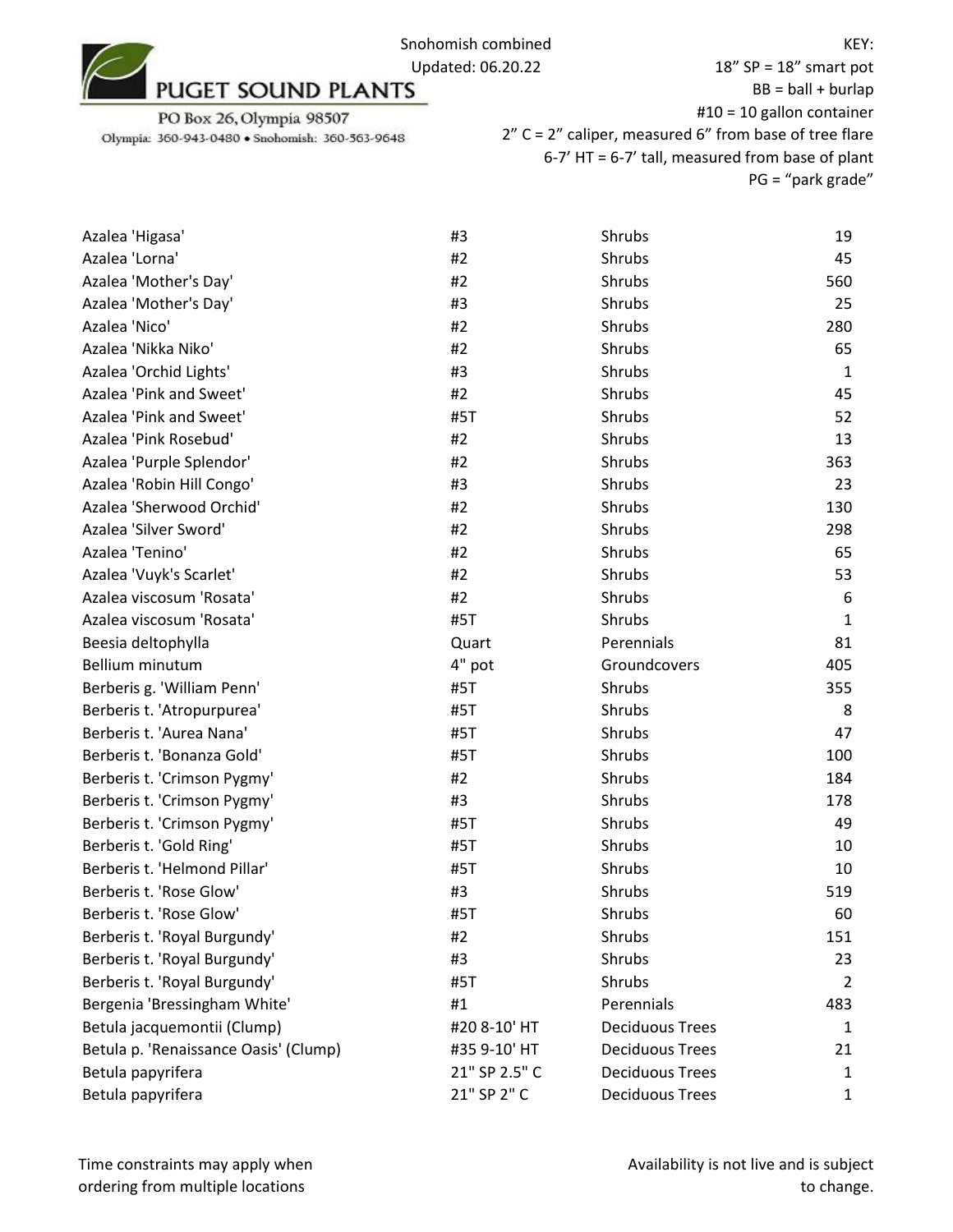

PO Box 26, Olympia 98507 Olympia: 360-943-0480 · Snohomish: 360-563-9648

18" SP = 18" smart pot  $BB = ball + burlap$ #10 = 10 gallon container 2" C = 2" caliper, measured 6" from base of tree flare 6-7' HT = 6-7' tall, measured from base of plant PG = "park grade"

| Betula papyrifera 'Prairie Dream' (Clump)  | #20 10-11' HT     | <b>Deciduous Trees</b> | 10             |
|--------------------------------------------|-------------------|------------------------|----------------|
| Betula pendula 'Youngii'                   | #15 6-7' HT       | <b>Deciduous Trees</b> | 11             |
| Betula pendula 'Youngii' (Serpentine)      | #15 6-7' HT       | <b>Deciduous Trees</b> | 10             |
| Betula platyphylla 'Dakota Pinnacle'       | #10 1.5" C        | <b>Deciduous Trees</b> | $\overline{2}$ |
| Betula platyphylla 'Dakota Pinnacle'       | #10 1.75" C       | <b>Deciduous Trees</b> | 3              |
| Betula platyphylla 'Dakota Pinnacle'       | #102"C            | <b>Deciduous Trees</b> | 14             |
| Betula populifolia 'Whitespire'            | #10 1.5" C        | <b>Deciduous Trees</b> | 10             |
| Betula populifolia 'Whitespire'            | #202"C            | <b>Deciduous Trees</b> | 5              |
| Blechnum spicant                           | #1                | Ferns                  | 2724           |
| Bouteloua 'Blonde Ambition'                | #1                | Grasses                | 88             |
| Bouteloua gracilis                         | #1                | Grasses                | 80             |
| Brunnera m. 'Jack Frost'                   | #1                | Perennials             | 188            |
| Brunnera m. 'Sea Heart'                    | #1                | Perennials             | 11             |
| Brunnera macrophylla                       | #1                | Perennials             | 293            |
| Buxus m.j. 'Baby Gem'                      | #1                | Shrubs                 | 1              |
| Buxus s. 'Latifolia Maculata'              | #2                | Shrubs                 | 14             |
| <b>Buxus x 'Green Mountain'</b>            | #2                | Shrubs                 | 147            |
| Calamagrostis x acutiflora 'Avalanche'     | #5T               | Grasses                | 20             |
| Calamagrostis x acutiflora 'Karl Foerster' | #1                | Grasses                | 266            |
| Calamagrostis x acutiflora 'Karl Foerster' | #2                | Grasses                | $\overline{2}$ |
| Calamagrostis x acutiflora 'Karl Foerster' | #5T               | Grasses                | 73             |
| Callicarpa b. 'Profusion'                  | #5T               | Shrubs                 | 20             |
| Callicarpa d. 'Dark Star'                  | #5T               | Shrubs                 | 128            |
| Calluna vulgaris 'Blazeaway'               | #1                | Heather                | $\overline{2}$ |
| Calluna vulgaris 'Silver Knight'           | #1                | Heather                | 175            |
| Calluna vulgaris 'Tib'                     | #1                | Heather                | 92             |
| Calocedrus decurrens                       | 21" SP 8-9' HT    | <b>Evergreen Trees</b> | $\overline{2}$ |
| Calocedrus decurrens                       | <b>BB 6-7' HT</b> | <b>Evergreen Trees</b> | $\mathbf{1}$   |
| Calocedrus decurrens                       | <b>BB 7-8' HT</b> | <b>Evergreen Trees</b> | 9              |
| Calocedrus decurrens                       | <b>BB 8-9' HT</b> | <b>Evergreen Trees</b> | 6              |
| Camassia leichtlinii 'Alba'                | #1                | Perennials             | 1517           |
| Camassia quamash                           | #1                | Perennials             | 13             |
| Camellia japonica 'April Kiss'             | #7                | Shrubs                 | 1              |
| Camellia japonica 'Unryu'                  | #10               | Shrubs                 | 3              |
| Camellia japonica 'Unryu' (ESP)            | #5                | Shrubs                 | $\overline{7}$ |
| Camellia sasanqua 'Setsugekka'             | #10               | Shrubs                 | 3              |
| Camellia x 'Winter's Snowman'              | #10               | Shrubs                 | $\overline{2}$ |
| Campsis x 'Indian Summer'                  | #5T               | Vines                  | 1              |
| Carex deweyana                             | #1                | Grasses                | 159            |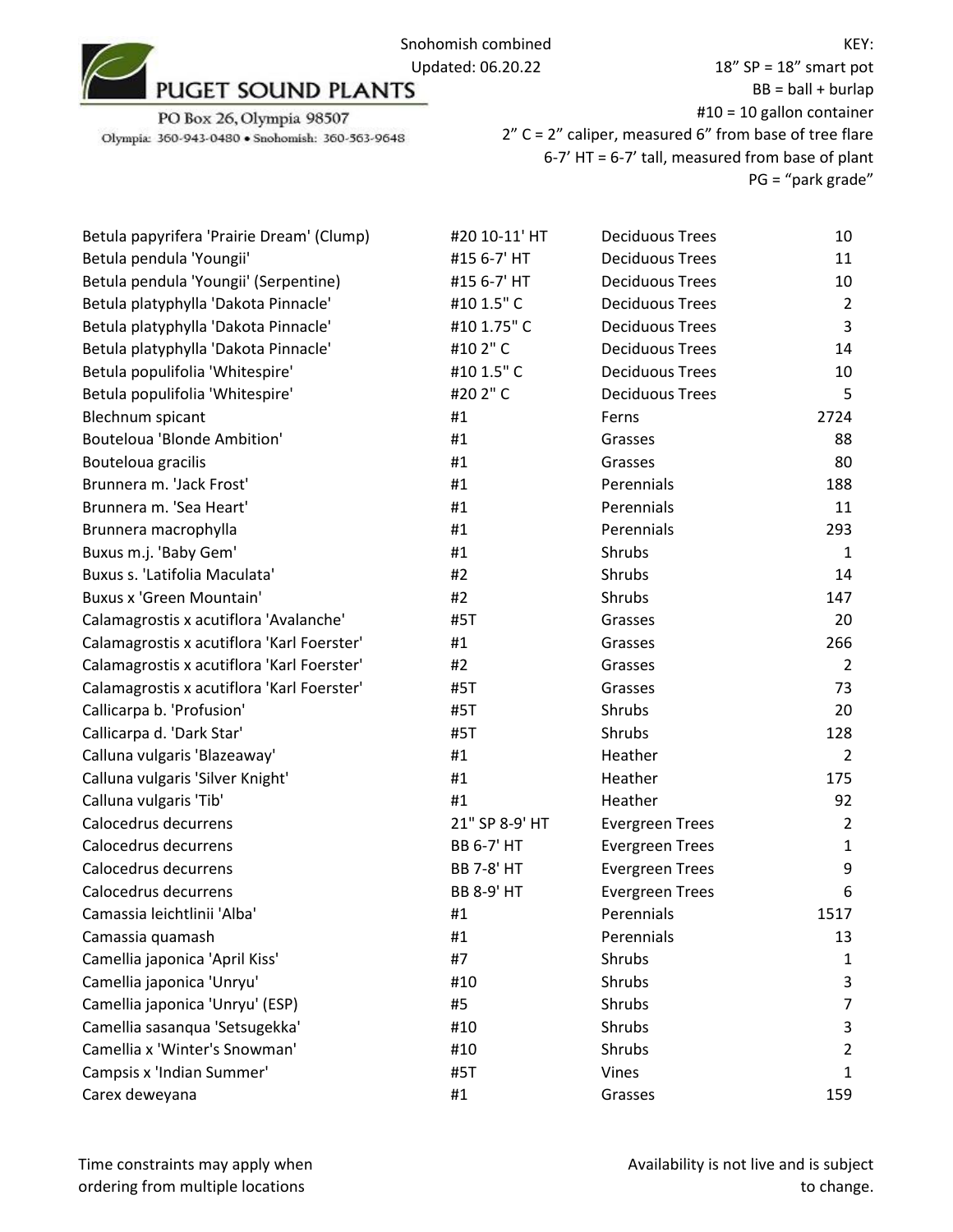

PO Box 26, Olympia 98507 Olympia: 360-943-0480 · Snohomish: 360-563-9648

18" SP = 18" smart pot  $BB = ball + burlap$ #10 = 10 gallon container 2" C = 2" caliper, measured 6" from base of tree flare 6-7' HT = 6-7' tall, measured from base of plant PG = "park grade"

| Carex elata 'Bowles Golden'                  | #1                | Grasses                | $\mathbf{1}$   |
|----------------------------------------------|-------------------|------------------------|----------------|
| Carex flacca 'Blue Zinger'                   | #1                | Grasses                | 1055           |
| Carex morrowii 'Ice Dance'                   | #1                | Grasses                | 1              |
| Carex oshimensis 'Everest'                   | #1                | Grasses                | 359            |
| Carex oshimensis 'Evergold'                  | #1                | Grasses                | 26             |
| Carex oshimensis 'Feather Falls'             | #1                | Grasses                | 16             |
| Carex pachystachya                           | #1                | Grasses                | 818            |
| Carpinus betulus 'Frans Fontaine'            | 18" SP 1.75" C    | <b>Deciduous Trees</b> | $\overline{2}$ |
| Carpinus caroliniana                         | #10 8-9' HT       | <b>Deciduous Trees</b> | 1              |
| Carpinus caroliniana                         | 18" SP 1.5" C     | <b>Deciduous Trees</b> | 10             |
| Carpinus caroliniana 'Native Flame'          | BB 1.75" C        | <b>Deciduous Trees</b> | $\mathbf{1}$   |
| Carpinus japonica                            | #10               | <b>Deciduous Trees</b> | 5              |
| Caryopteris x clandonensis 'Dark Knight'     | #1                | Shrubs                 | 15             |
| Ceanothus 'Victoria'                         | #5T               | Shrubs                 | 285            |
| Cedrus atlantica 'Glauca Pendula' Serpentine | <b>BB 5-6' HT</b> | <b>Evergreen Trees</b> | 5              |
| Cedrus atlantica 'Glauca'                    | #15 6-7' HT       | <b>Evergreen Trees</b> | 11             |
| Cedrus atlantica 'Glauca'                    | 18" SP 7-8' HT    | <b>Evergreen Trees</b> | 5              |
| Cedrus atlantica 'Glauca'                    | #5T               | <b>Evergreen Trees</b> | 18             |
| Cedrus deodara                               | #15 6-7' HT       | <b>Evergreen Trees</b> | $\mathbf{1}$   |
| Cedrus deodara                               | #15 7-8' HT       | <b>Evergreen Trees</b> | 14             |
| Cedrus deodara 'Aurea'                       | 18" SP 6-7' HT    | <b>Evergreen Trees</b> | 2              |
| Cedrus deodara 'Bush's Electra'              | <b>BB 5-6' HT</b> | <b>Evergreen Trees</b> | $\mathbf{1}$   |
| Cedrus deodara 'Bush's Electra'              | <b>BB 6-7' HT</b> | <b>Evergreen Trees</b> | 9              |
| Cedrus deodara 'Feelin Blue'                 | #15 2-3' HT       | <b>Evergreen Trees</b> | 5              |
| Cedrus deodara 'Feelin Blue'                 | #6                | <b>Evergreen Trees</b> | 4              |
| Cedrus deodara 'Miles High'                  | <b>BB 5-6' HT</b> | <b>Evergreen Trees</b> | $\mathbf{1}$   |
| Cedrus deodara 'Snow Sprite'                 | #10               | <b>Evergreen Trees</b> | 4              |
| Cephalotaxus h. 'Duke Gardens'               | #1                | Shrubs                 | 23             |
| Cephalotaxus h. 'Duke Gardens'               | #3                | Shrubs                 | 35             |
| Cephalotaxus h. 'Fastigiata'                 | #2                | Shrubs                 | 46             |
| Cephalotaxus h. 'Korean Gold'                | #10               | Shrubs                 | 10             |
| Cephalotaxus h. 'Korean Gold'                | #2                | Shrubs                 | 37             |
| Cercidiphyllum japonicum                     | #10 1.5" C        | <b>Deciduous Trees</b> | 1              |
| Cercidiphyllum japonicum                     | #15 1.25" C       | <b>Deciduous Trees</b> | $\mathbf{1}$   |
| Cercidiphyllum japonicum                     | #15 1.5" C        | <b>Deciduous Trees</b> | $\mathbf{1}$   |
| Cercidiphyllum japonicum                     | #15 1.75" C       | <b>Deciduous Trees</b> | 5              |
| Cercidiphyllum japonicum                     | #15 2" C          | <b>Deciduous Trees</b> | $\mathbf{1}$   |
| Cercidiphyllum japonicum                     | <b>BB 2" C</b>    | <b>Deciduous Trees</b> | 16             |
| Cercis c. 'Forest Pansy'                     | #15 7-8' HT       | <b>Deciduous Trees</b> | $\mathbf{1}$   |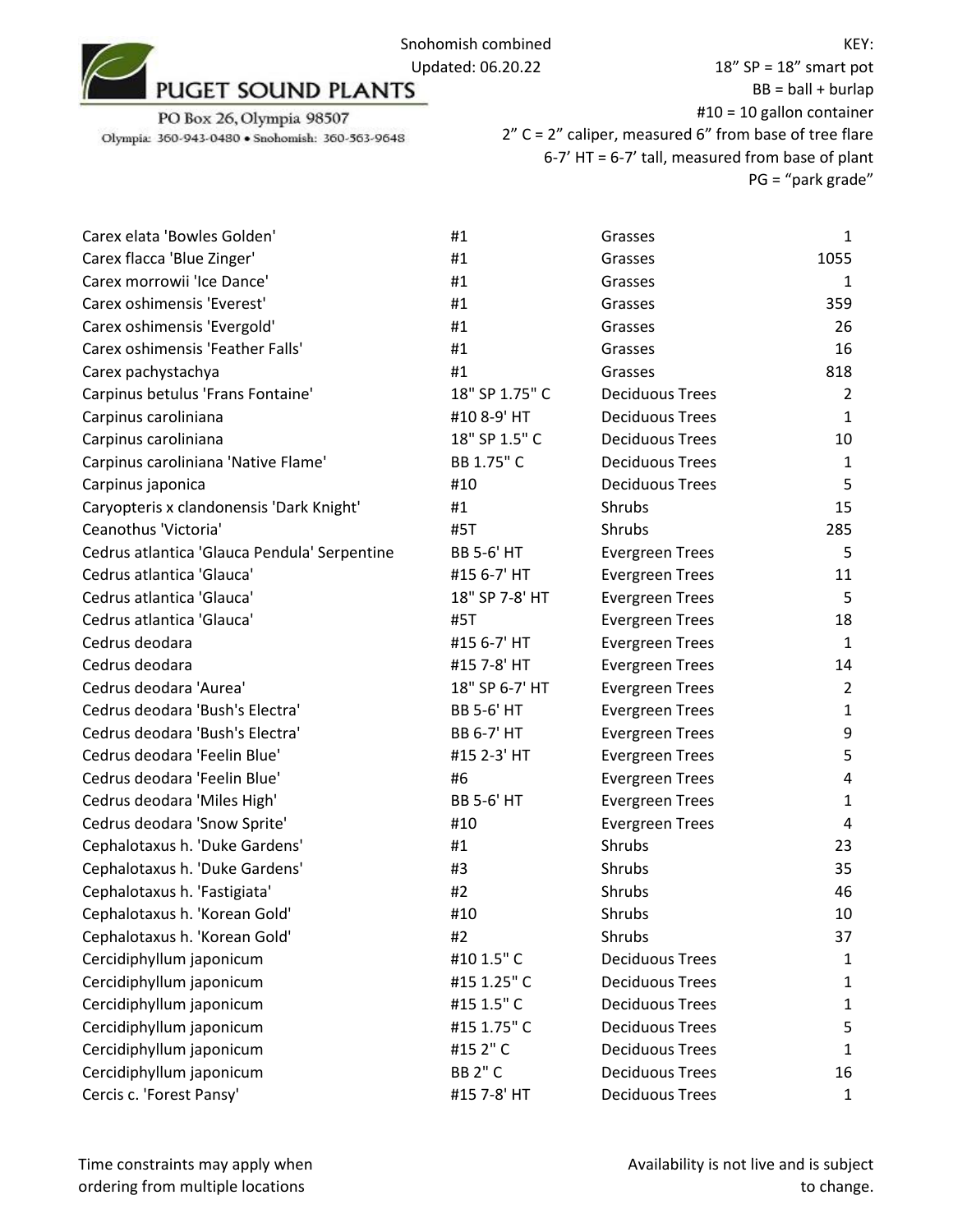

PO Box 26, Olympia 98507 Olympia: 360-943-0480 · Snohomish: 360-563-9648

18" SP = 18" smart pot  $BB = ball + burlap$ #10 = 10 gallon container 2" C = 2" caliper, measured 6" from base of tree flare 6-7' HT = 6-7' tall, measured from base of plant PG = "park grade"

| Cercis c. 'Forest Pansy'               | #15 8-10' HT      | <b>Deciduous Trees</b> | 13             |
|----------------------------------------|-------------------|------------------------|----------------|
| Cercis c. 'Merlot'                     | #15 7-8' HT       | <b>Deciduous Trees</b> | $\overline{2}$ |
| Cercis c. 'Merlot'                     | #15 8-9' HT       | <b>Deciduous Trees</b> | 13             |
| Cercis canadensis                      | #10 9-10' HT      | <b>Deciduous Trees</b> | $\overline{2}$ |
| Cercis canadensis                      | #15 8-10' HT      | <b>Deciduous Trees</b> | 15             |
| Cercis canadensis                      | 21" SP 1.75" C    | <b>Deciduous Trees</b> | 4              |
| Chaenomeles j. 'Cameo'                 | #5T               | Shrubs                 | $\overline{7}$ |
| Chaenomeles x 'Jet Trail'              | #5T               | Shrubs                 | 21             |
| Chamaecyparis I. 'Ellwood's Pygmy'     | #1                | <b>Evergreen Trees</b> | 288            |
| Chamaecyparis I. 'Golden Surprise'     | #1                | <b>Evergreen Trees</b> | 15             |
| Chamaecyparis I. 'Golden Surprise'     | #2                | <b>Evergreen Trees</b> | 5              |
| Chamaecyparis I. 'Nymph'               | #1                | <b>Evergreen Trees</b> | 5              |
| Chamaecyparis I. 'Top Point'           | #2                | Shrubs                 | 255            |
| Chamaecyparis I. 'Wissel's Saguaro'    | #2                | <b>Evergreen Trees</b> | 5              |
| Chamaecyparis n. 'Bushy Blue'          | <b>BB 6-7' HT</b> | <b>Evergreen Trees</b> | 3              |
| Chamaecyparis n. 'Glauca Pendula'      | #10 4-5' HT       | <b>Evergreen Trees</b> | 11             |
| Chamaecyparis n. 'Glauca Pendula'      | BB 10-11' HT      | <b>Evergreen Trees</b> | 1              |
| Chamaecyparis n. 'Glauca Pendula'      | <b>BB 7-8' HT</b> | <b>Evergreen Trees</b> | $\mathbf{1}$   |
| Chamaecyparis n. 'Glauca Pendula'      | <b>BB 8-9' HT</b> | <b>Evergreen Trees</b> | 3              |
| Chamaecyparis n. 'Glauca Pendula'      | BB 9-10' HT       | <b>Evergreen Trees</b> | 14             |
| Chamaecyparis n. 'VanDenAkker'         | #10 4-5' HT       | <b>Evergreen Trees</b> | $\overline{2}$ |
| Chamaecyparis n. 'VanDenAkker'         | #10 6-7' HT       | <b>Evergreen Trees</b> | 5              |
| Chamaecyparis n. 'VanDenAkker'         | #10 7-8' HT       | <b>Evergreen Trees</b> | 5              |
| Chamaecyparis n. 'Variegated'          | 18" SP 5-6' HT    | <b>Evergreen Trees</b> | 4              |
| Chamaecyparis n. 'Variegated'          | #5T               | <b>Evergreen Trees</b> | 4              |
| Chamaecyparis o. 'Bronze Pygmy'        | #1                | <b>Evergreen Trees</b> | 80             |
| Chamaecyparis o. 'Bronze Pygmy'        | #3                | <b>Evergreen Trees</b> | 11             |
| Chamaecyparis o. 'Compacta'            | <b>BB 4-5' HT</b> | <b>Evergreen Trees</b> | 39             |
| Chamaecyparis o. 'Fernspray Gold'      | #5T               | <b>Evergreen Trees</b> | 48             |
| Chamaecyparis o. 'Filicoides Compacta' | #1                | <b>Evergreen Trees</b> | 97             |
| Chamaecyparis o. 'Gracilis'            | #3                | <b>Evergreen Trees</b> | 30             |
| Chamaecyparis o. 'Gracilis'            | <b>BB 4-5' HT</b> | <b>Evergreen Trees</b> | 16             |
| Chamaecyparis o. 'Gracilis'            | BB 9-10' HT       | <b>Evergreen Trees</b> | 1              |
| Chamaecyparis o. 'Habari'              | #2                | <b>Evergreen Trees</b> | 4              |
| Chamaecyparis o. 'Kosteri'             | #1                | <b>Evergreen Trees</b> | 46             |
| Chamaecyparis o. 'Nana Gracilis'       | #1                | <b>Evergreen Trees</b> | 81             |
| Chamaecyparis o. 'Pygmaea Aurescens'   | 10"SP 24-30"      | Shrubs                 | 8              |
| Chamaecyparis o. 'Saffron Spray'       | #1                | Shrubs                 | 31             |
| Chamaecyparis o. 'Tetragona Aurea'     | 10"SP 18-21"      | <b>Evergreen Trees</b> | 10             |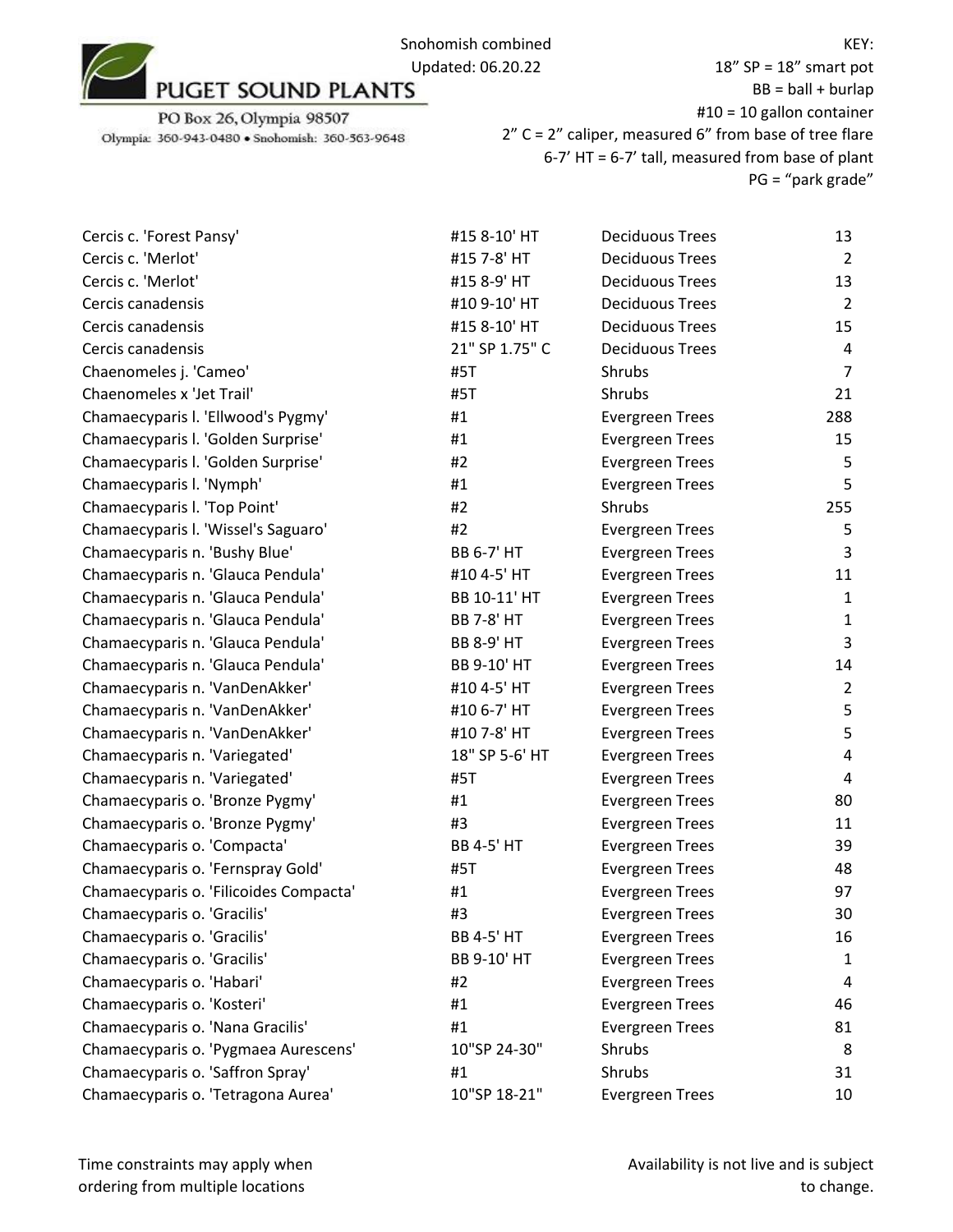

PO Box 26, Olympia 98507 Olympia: 360-943-0480 · Snohomish: 360-563-9648

18" SP = 18" smart pot  $BB = ball + burlap$ #10 = 10 gallon container 2" C = 2" caliper, measured 6" from base of tree flare 6-7' HT = 6-7' tall, measured from base of plant PG = "park grade"

| Chamaecyparis p. f. 'Golden Mop'  | #3             | Shrubs                 | 80             |
|-----------------------------------|----------------|------------------------|----------------|
| Chamaecyparis t. 'Red Star'       | #2             | Shrubs                 | 3              |
| Choisya x 'Goldfingers'           | #5T            | Shrubs                 | 16             |
| Cistus 'Grayswood Pink'           | #5T            | Shrubs                 | 83             |
| Cistus corbariensis               | #5T            | Shrubs                 | 692            |
| Cistus maculatus                  | #5T            | Shrubs                 | 105            |
| Cistus purpureus                  | #5T            | Shrubs                 | 51             |
| Cladrastis kentukea               | 21" SP 2" C    | <b>Deciduous Trees</b> | $\mathbf{1}$   |
| Clematis armandii 'Apple Blossom' | #5T            | Vines                  | 23             |
| Clematis armandii 'Snowdrift'     | #5T            | Vines                  | 22             |
| Clematis montana 'Rubens'         | #2             | Vines                  | 28             |
| Clethra barbinervis               | 21" SP 7-8' HT | <b>Deciduous Trees</b> | 5              |
| Comptonia peregrina               | #1             | Shrubs                 | 88             |
| Coreopsis v. 'Moonbeam'           | #1             | Perennials             | 272            |
| Cornus alba 'Bud's Yellow'        | #5T            | Shrubs                 | 82             |
| Cornus alba 'Elegantissima'       | #5T            | Shrubs                 | 49             |
| Cornus alba 'Ivory Halo'          | #5T            | Shrubs                 | 34             |
| Cornus kousa 'Galilean'           | #15 5-6' HT    | <b>Deciduous Trees</b> | 5              |
| Cornus kousa 'Galilean'           | #15 6-7' HT    | <b>Deciduous Trees</b> | 3              |
| Cornus kousa 'Heart Throb'        | #15 5-6' HT    | <b>Deciduous Trees</b> | 10             |
| Cornus kousa 'Heart Throb'        | #15 6-7' HT    | <b>Deciduous Trees</b> | 12             |
| Cornus kousa 'Samaritan'          | #15 4-5' HT    | <b>Deciduous Trees</b> | 12             |
| Cornus kousa 'Samaritan'          | #15 5-6' HT    | <b>Deciduous Trees</b> | 9              |
| Cornus kousa 'Satomi'             | #7 3-4' HT     | <b>Deciduous Trees</b> | $\mathbf{1}$   |
| Cornus kousa 'Satomi'             | #7 4-5' HT     | <b>Deciduous Trees</b> | 25             |
| Cornus kousa 'Satomi'             | <b>BB 2" C</b> | <b>Deciduous Trees</b> | $\overline{2}$ |
| Cornus kousa var. chinensis       | BB 1.5" C      | <b>Deciduous Trees</b> | 10             |
| Cornus mas                        | BB 1.75" C     | <b>Deciduous Trees</b> | 1              |
| Cornus mas                        | <b>BB 2" C</b> | <b>Deciduous Trees</b> | 6              |
| Cornus mas 'Golden Glory'         | #15 5-6' HT    | <b>Deciduous Trees</b> | 6              |
| Cornus sanguinea 'Midwinter Fire' | #5T            | Shrubs                 | 4              |
| Cornus stolonifera                | #1             | Shrubs                 | 48             |
| Cornus stolonifera 'Arctic Fire'  | #5T            | Shrubs                 | 22             |
| Cornus stolonifera 'Baileyi'      | #5T            | Shrubs                 | 131            |
| Cornus stolonifera 'Isanti'       | #1             | Shrubs                 | 1              |
| Cornus stolonifera 'Isanti'       | #5T            | Shrubs                 | 4              |
| Cornus stolonifera 'Kelseyi'      | #1             | Shrubs                 | 421            |
| Cornus stolonifera 'Kelseyi'      | #2             | Shrubs                 | 3026           |
| Cornus stolonifera 'Kelseyi'      | #3             | Shrubs                 | 74             |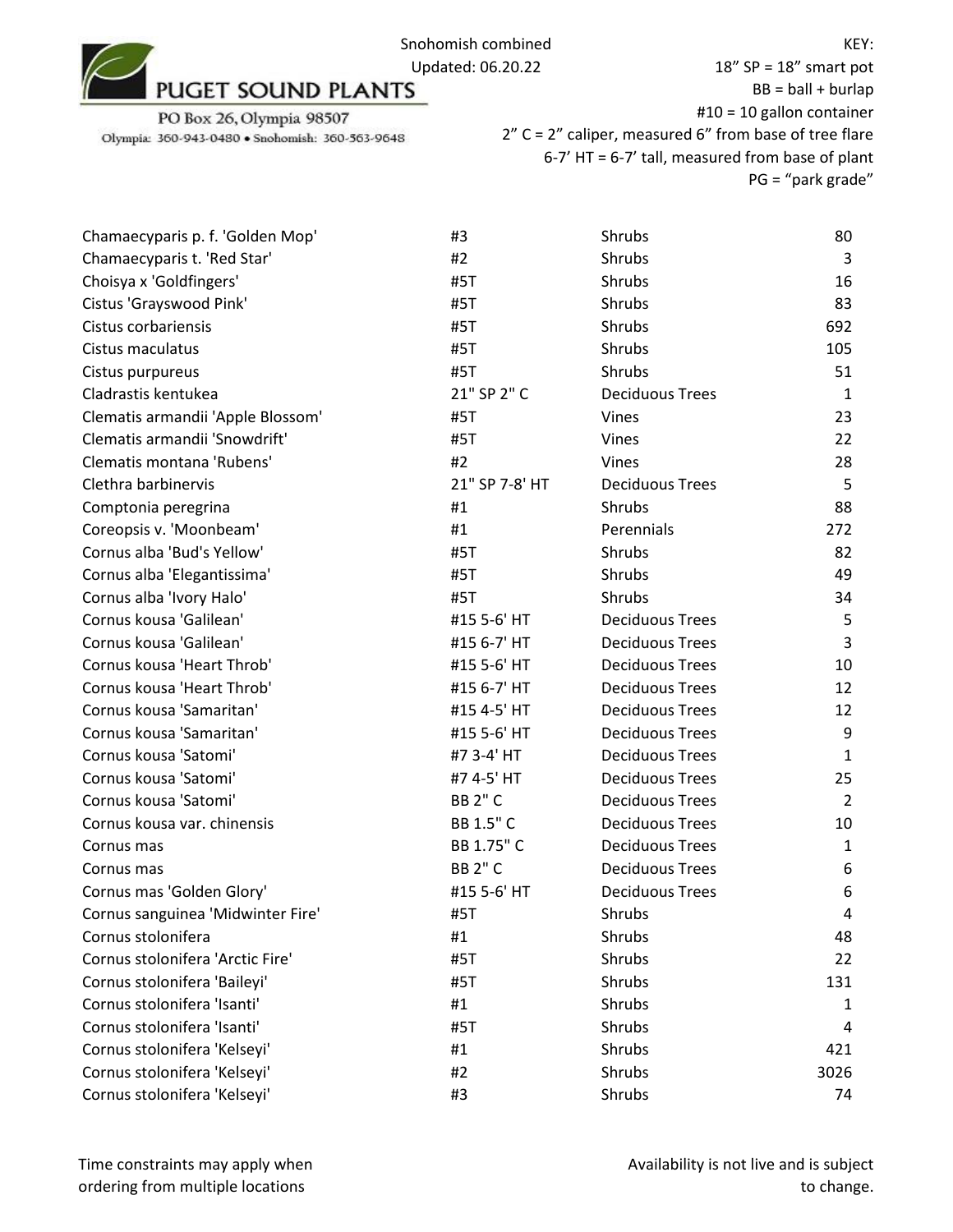

PO Box 26, Olympia 98507 Olympia: 360-943-0480 · Snohomish: 360-563-9648

18" SP = 18" smart pot  $BB = ball + burlap$ #10 = 10 gallon container 2" C = 2" caliper, measured 6" from base of tree flare 6-7' HT = 6-7' tall, measured from base of plant PG = "park grade"

| Cornus stolonifera 'Kelseyi'              | #5T               | Shrubs                 | 40             |
|-------------------------------------------|-------------------|------------------------|----------------|
| Cornus x 'Hyperion'                       | <b>BB 5-6' HT</b> | <b>Deciduous Trees</b> | 1              |
| Cornus x 'Rosy Teacups'                   | 14" SP 4-5' HT    | <b>Deciduous Trees</b> | $\mathbf{1}$   |
| Cornus x 'Rosy Teacups'                   | #15 6-7' HT       | <b>Deciduous Trees</b> | 6              |
| Cornus x 'Starlight'                      | 14" SP 7-8' HT    | <b>Deciduous Trees</b> | $\mathbf{1}$   |
| Cornus x 'Venus'                          | #25 2" C          | <b>Deciduous Trees</b> | 5              |
| Cornus x 'Venus'                          | #7                | <b>Deciduous Trees</b> | $\mathbf{1}$   |
| Cornus x 'Venus'                          | BB 1.5" C         | <b>Deciduous Trees</b> | 21             |
| Cortaderia selloana 'Pumila'              | #1                | Grasses                | 34             |
| Corylus cornuta                           | #1                | Shrubs                 | 50             |
| Corylus cornuta                           | #5T               | Shrubs                 | 59             |
| Corylus cornuta                           | <b>BB 2" C</b>    | Shrubs                 | $\mathbf{1}$   |
| Cotinus coggygria 'Royal Purple'          | #2                | <b>Deciduous Trees</b> | 38             |
| Cotinus coggygria 'Royal Purple'          | #3                | <b>Deciduous Trees</b> | 142            |
| Cotinus coggygria 'Velvet Cloak'          | #3                | <b>Deciduous Trees</b> | 29             |
| Cotinus coggygria 'Winecraft Gold'        | #2                | <b>Deciduous Trees</b> | 141            |
| Cotoneaster 'Emerald Beauty'              | #1                | Groundcovers           | 567            |
| Cotoneaster apiculatus 'Tom Thumb'        | #2                | Groundcovers           | 97             |
| Cotoneaster atropurpureus 'Variegatus'    | #2                | Shrubs                 | 23             |
| Cotoneaster dammeri 'Coral Beauty'        | #1                | Groundcovers           | $\overline{2}$ |
| Cotoneaster dammeri 'Lowfast'             | #1                | Groundcovers           | $\overline{7}$ |
| Cotoneaster dammeri 'Lowfast'             | #5T               | Groundcovers           | 52             |
| Cotoneaster franchetii                    | #2                | Shrubs                 | 5              |
| Cotoneaster franchetii                    | #5T               | Shrubs                 | 21             |
| Cotoneaster horizontalis                  | #2                | Shrubs                 | 99             |
| Cotoneaster horizontalis var. perpusillus | #1                | Shrubs                 | 91             |
| Cotoneaster horizontalis var. perpusillus | #5T               | Shrubs                 | 9              |
| Cotoneaster microphyllus 'Thymifolius'    | #1                | Shrubs                 | 70             |
| Cotoneaster microphyllus 'Thymifolius'    | #2                | Shrubs                 | $\overline{2}$ |
| Crataegus douglasii                       | #1                | <b>Deciduous Trees</b> | 242            |
| Crataegus x lavallei                      | 18" SP 1.75" C    | <b>Deciduous Trees</b> | $\mathbf{1}$   |
| Crocosmia 'George Davidson'               | #1                | Perennials             | 322            |
| Crocosmia 'Nova Dragonfire'               | #1                | Perennials             | 63             |
| Crocosmia masoniorum                      | #1                | Perennials             | 8              |
| Cryptomeria japonica 'Black Dragon'       | #2                | <b>Evergreen Trees</b> | 3              |
| Cryptomeria japonica 'Black Dragon'       | #5T               | <b>Evergreen Trees</b> | 4              |
| Cryptomeria japonica 'Compressa'          | #5T               | <b>Evergreen Trees</b> | 12             |
| Cryptomeria japonica 'Sekkan-Sugi'        | <b>BB 6-7' HT</b> | <b>Evergreen Trees</b> | 1              |
| Cryptomeria japonica 'Sekkan-Sugi'        | <b>BB 7-8' HT</b> | <b>Evergreen Trees</b> | 8              |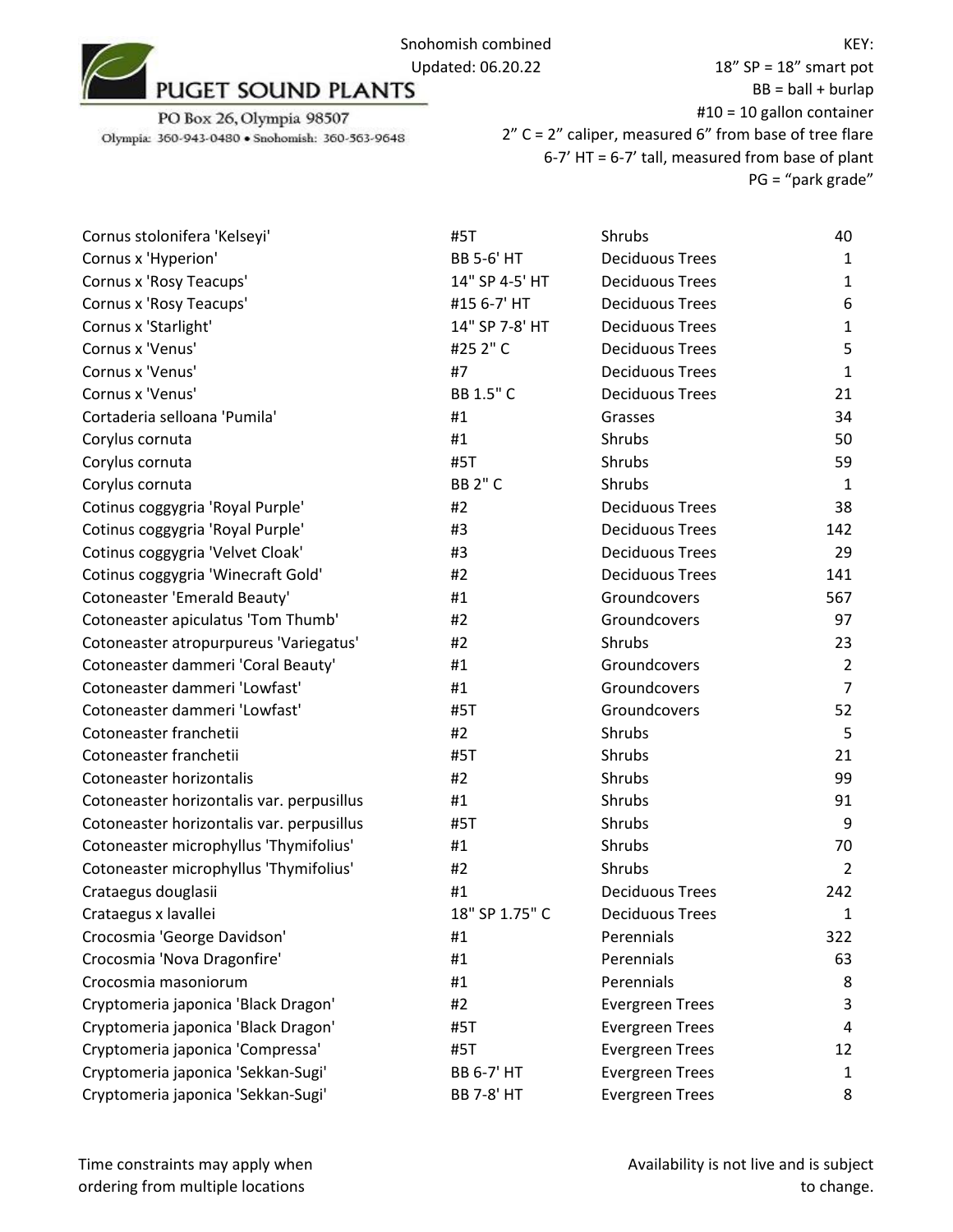

PO Box 26, Olympia 98507 Olympia: 360-943-0480 · Snohomish: 360-563-9648

18" SP = 18" smart pot  $BB = ball + burlap$ #10 = 10 gallon container 2" C = 2" caliper, measured 6" from base of tree flare 6-7' HT = 6-7' tall, measured from base of plant PG = "park grade"

| Cryptomeria japonica 'Tansu'           | #1                | Shrubs                 | 449            |
|----------------------------------------|-------------------|------------------------|----------------|
| Cryptomeria japonica 'Tenzan'          | #2                | <b>Shrubs</b>          | 1              |
| Cupressocyparis I. 'Goldfern'          | #5T               | <b>Evergreen Trees</b> | 57             |
| Cupressocyparis leylandii              | #15 6-7' HT       | <b>Evergreen Trees</b> | $\overline{2}$ |
| Cupressocyparis leylandii              | #15 8-10' HT      | <b>Evergreen Trees</b> | $\overline{2}$ |
| Cupressocyparis leylandii              | 18" SP 5-6' HT    | <b>Evergreen Trees</b> | $\overline{7}$ |
| Cupressocyparis leylandii              | 18" SP 6-7' HT    | <b>Evergreen Trees</b> | 13             |
| Cupressocyparis leylandii              | 18" SP 7-8' HT    | <b>Evergreen Trees</b> | 27             |
| Cupressocyparis leylandii              | #20 5-6' HT       | <b>Evergreen Trees</b> | $\mathbf{1}$   |
| Cupressocyparis leylandii              | <b>BB 6-7' HT</b> | <b>Evergreen Trees</b> | $\mathbf{1}$   |
| Cupressus macrocarpa 'Wilma Goldcrest' | #10               | <b>Evergreen Trees</b> | $\mathbf{1}$   |
| <b>Cupressus sempervirens</b>          | #15 6-7' HT       | <b>Evergreen Trees</b> | 51             |
| <b>Cupressus sempervirens</b>          | #2                | <b>Evergreen Trees</b> | 9              |
| Cyclamen hederifolium                  | 4" pot            | Perennials             | 4              |
| Cyrtomium falcatum                     | #1                | Ferns                  | 311            |
| Daphne odora                           | #5T               | Shrubs                 | 1              |
| Daphne odora 'Aureo-marginata'         | #1                | Shrubs                 | 3              |
| Darmera peltata                        | #1                | Perennials             | 46             |
| Delosperma 'Fire Spinner'              | 4" pot            | Groundcovers           | 492            |
| Delosperma nubigenum                   | 4" pot            | Groundcovers           | 1303           |
| Deschampsia cespitosa                  | #1                | Grasses                | 431            |
| Dicentra formosa                       | #1                | Perennials             | 184            |
| Dicentra spectabilis                   | #1                | Perennials             | 113            |
| Diervilla rivularis 'Honeybee'         | #2                | Shrubs                 | 13             |
| Digitalis x mertonensis                | #1                | Perennials             | 331            |
| Drimys lanceolata                      | #1                | Shrubs                 | 31             |
| Dryopteris affinis                     | #1                | Ferns                  | 266            |
| Dryopteris erythrosora                 | #1                | Ferns                  | 48             |
| Dryopteris goldiana                    | #1                | Ferns                  | 83             |
| Echinacea purpurea 'Mellow Yellows'    | #1                | Perennials             | 39             |
| Echinacea purpurea 'White Swan'        | #1                | Perennials             | $\mathbf{1}$   |
| Elaeagnus x 'Gilt Edge'                | #5T               | Shrubs                 | 44             |
| Elymus mollis                          | #1                | Grasses                | 23             |
| Epimedium pubigerum                    | #1                | Perennials             | 12             |
| Epimedium y. 'Niveum'                  | #1                | Perennials             | 11             |
| Equisetum hyemale                      | #1                | Perennials             | 44             |
| Erica carnea 'Golden Starlet'          | #1                | Heather                | 125            |
| Erica vagans 'Lyonesse'                | #1                | Heather                | 80             |
| Erica x darleyensis 'Kramer's Rote'    | #1                | Heather                | $\overline{2}$ |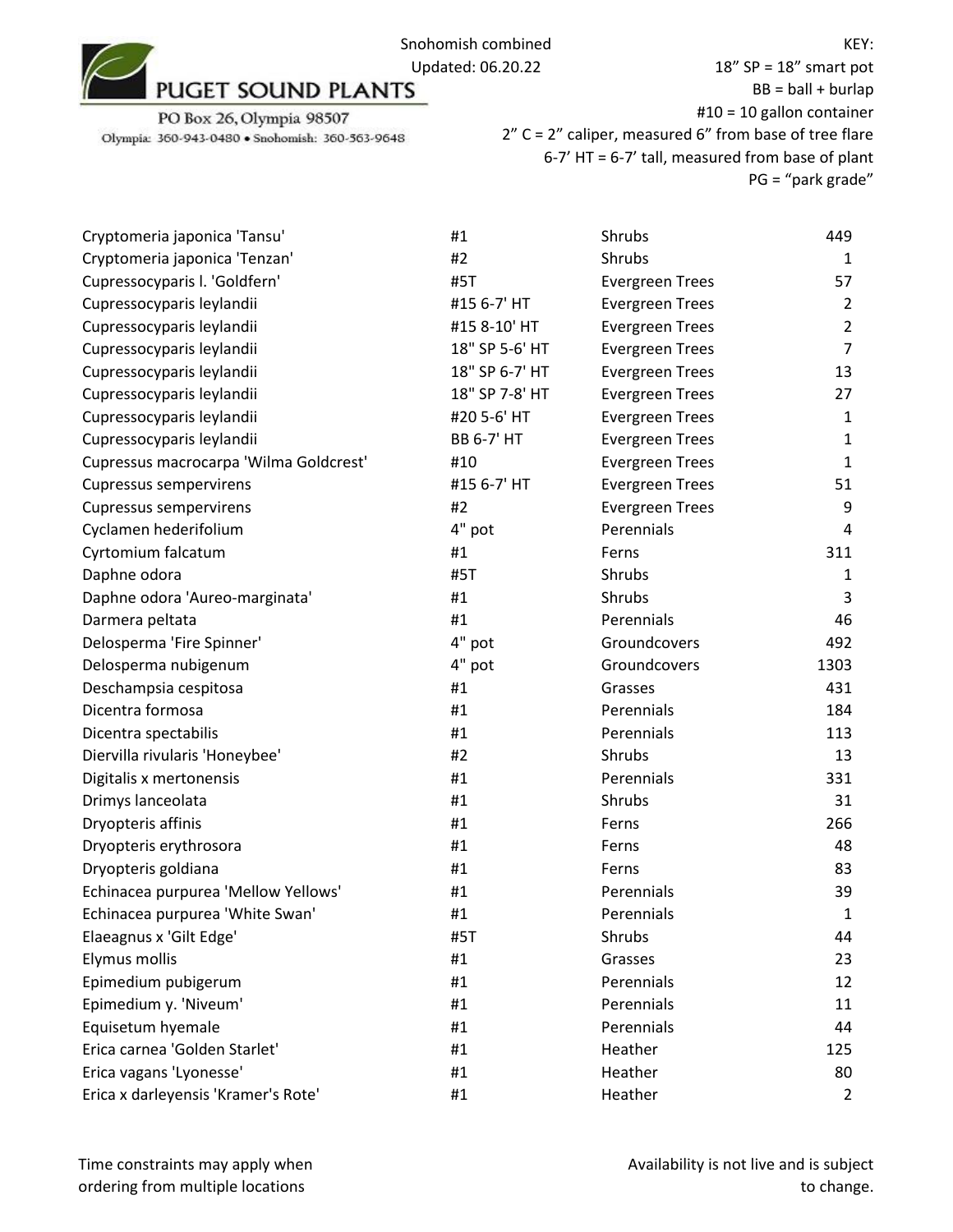

PO Box 26, Olympia 98507 Olympia: 360-943-0480 · Snohomish: 360-563-9648

| Erodium x 'Bishop's Form'             | 4" pot         | Groundcovers           | 87             |
|---------------------------------------|----------------|------------------------|----------------|
| Eryngium 'Big Blue'                   | #1             | Perennials             | 202            |
| Escallonia 'Newport Dwarf'            | #2             | Shrubs                 | 3              |
| Escallonia 'Red Dream'                | #5T            | Shrubs                 | $\mathbf{1}$   |
| Escallonia 'Terri'                    | #2             | Shrubs                 | 26             |
| Escallonia exoniensis 'Fradesii'      | #5T            | Shrubs                 | 804            |
| Eucommia ulmoides                     | 18" SP 2.5" C  | <b>Deciduous Trees</b> | 3              |
| Euonymus alatus 'Compacta'            | #3             | Shrubs                 | 13             |
| Euonymus fortunei 'Blondy'            | #1             | Groundcovers           | 30             |
| Euonymus fortunei 'Blondy'            | #2             | Groundcovers           | 4              |
| Euonymus fortunei 'Emerald 'n Gold'   | #1             | Groundcovers           | 113            |
| Euonymus fortunei 'Emerald 'n Gold'   | #5T            | Groundcovers           | $\overline{2}$ |
| Euonymus fortunei 'Emerald Gaiety'    | #1             | Groundcovers           | 738            |
| Euonymus fortunei 'Gracilis'          | #2             | Groundcovers           | 17             |
| Euonymus japonicus 'Aureo-variegata'  | #5T            | Shrubs                 | 50             |
| Euonymus japonicus 'Green Spire'      | #3             | Shrubs                 | $\mathbf{1}$   |
| Euonymus japonicus 'Green Spire'      | #5T            | Shrubs                 | 57             |
| Euonymus japonicus 'Silver King'      | #5T            | Shrubs                 | 578            |
| Euonymus japonicus 'Silver Queen'     | #5T            | Shrubs                 | 272            |
| Euphorbia amygdaloides 'Ruby Glow'    | #1             | Perennials             | 2              |
| Euphorbia characias 'Glacier Blue'    | #1             | Perennials             | 58             |
| Euphorbia characias 'Tasmanian Tiger' | #1             | Perennials             | 9              |
| Euphorbia x martinii 'Tiny Tim'       | 4" pot         | Perennials             | 36             |
| Fagus sylvatica 'Dawyck Gold'         | 18" SP 1.5" C  | <b>Deciduous Trees</b> | $\mathbf{1}$   |
| Fagus sylvatica 'Dawyck Gold'         | 18" SP 2" C    | <b>Deciduous Trees</b> | $\overline{2}$ |
| Fagus sylvatica 'Pendula'             | BB 3.5" C      | <b>Deciduous Trees</b> | $\overline{2}$ |
| Fagus sylvatica 'Pendula'             | <b>BB 3" C</b> | <b>Deciduous Trees</b> | 8              |
| Fagus sylvatica 'Purple Fountain'     | $1.5"$ C       | <b>Deciduous Trees</b> | 3              |
| Fagus sylvatica 'Purple Fountain'     | #15 6-7' HT    | <b>Deciduous Trees</b> | $\mathbf{1}$   |
| Fagus sylvatica 'Purple Fountain'     | 18" SP 1.5" C  | <b>Deciduous Trees</b> | 9              |
| Fagus sylvatica 'Purple Fountain'     | BB 2.5" C      | <b>Deciduous Trees</b> | 4              |
| Fagus sylvatica 'Purple Fountain'     | <b>BB 3" C</b> | <b>Deciduous Trees</b> | 3              |
| Fagus sylvatica 'Tricolor'            | <b>BB 2" C</b> | <b>Deciduous Trees</b> | 10             |
| Fargesia rufa                         | #5T            | Grasses                | 30             |
| Fargesia rufa 'Green Panda'           | #10            | Grasses                | 9              |
| Fargesia rufa 'Green Panda'           | #6             | Grasses                | 6              |
| Fatshedera lizei 'Aureo Maculata'     | #1             | Vines                  | 3              |
| Fatsia japonica                       | #5T            | Shrubs                 | 12             |
| Festuca arundinacea 'Glow Sticks'     | #1             | Grasses                | 428            |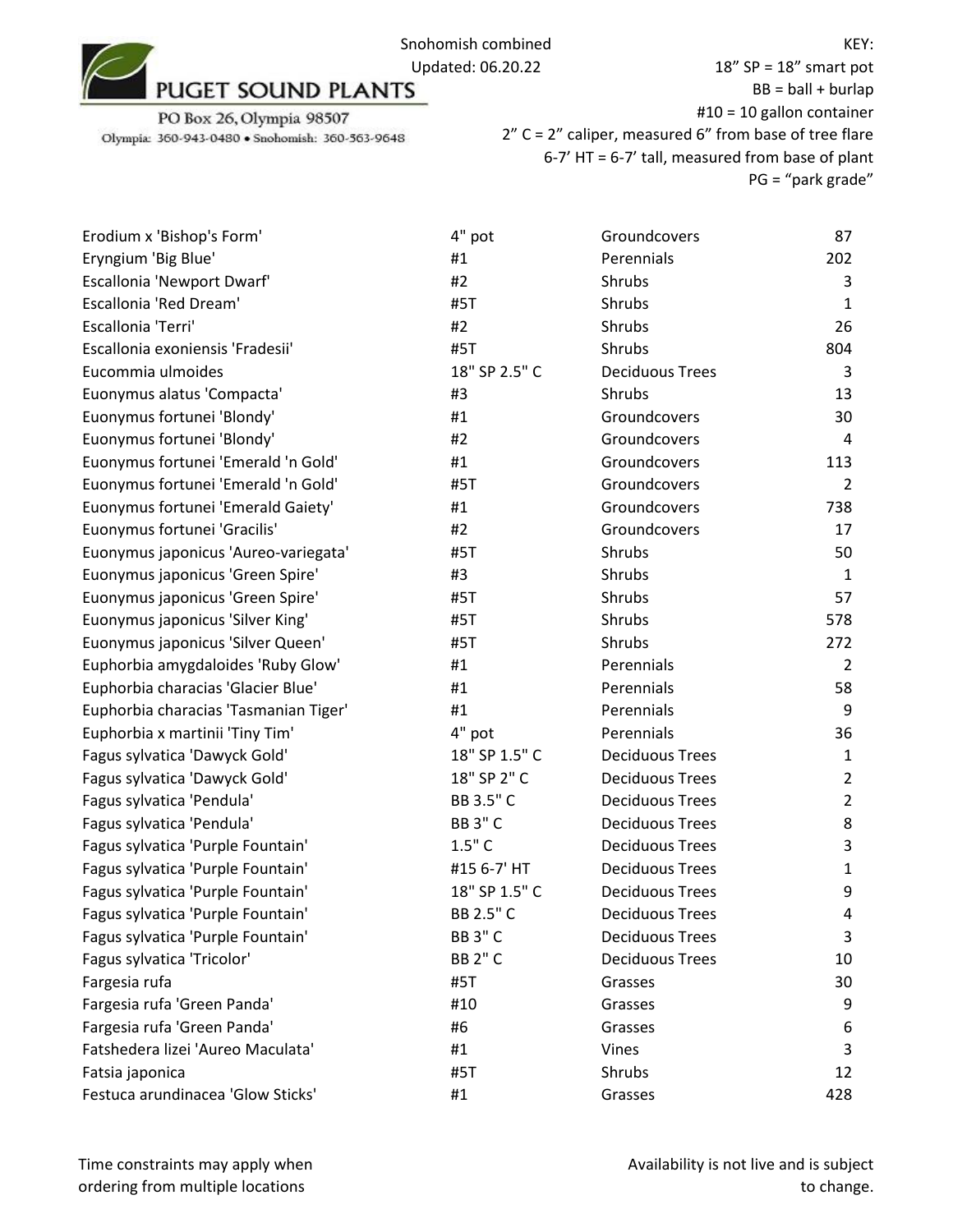

PO Box 26, Olympia 98507 Olympia: 360-943-0480 · Snohomish: 360-563-9648

18" SP = 18" smart pot  $BB = ball + burlap$ #10 = 10 gallon container 2" C = 2" caliper, measured 6" from base of tree flare 6-7' HT = 6-7' tall, measured from base of plant PG = "park grade"

| Festuca glauca 'Beyond Blue'          | #1             | Grasses                | $\overline{2}$ |
|---------------------------------------|----------------|------------------------|----------------|
| Festuca glauca 'Buddy Blue'           | #1             | Grasses                | 345            |
| Festuca glauca 'Cool as Ice'          | #1             | Grasses                | 78             |
| Festuca glauca 'Elijah Blue'          | #1             | Grasses                | 172            |
| Ficus carica 'Desert King'            | #5T            | <b>Fruit Trees</b>     | 8              |
| Ficus carica 'Lattarula'              | #10            | <b>Fruit Trees</b>     | 6              |
| Forsythia x 'Show Off'                | #2             | Shrubs                 | 179            |
| Forsythia x 'Spring Glory'            | #5T            | Shrubs                 | 31             |
| Fothergilla gardenii                  | #1             | Shrubs                 | 36             |
| Fothergilla gardenii                  | #3             | Shrubs                 | 40             |
| Fothergilla major 'Mount Airy'        | #3             | Shrubs                 | 117            |
| Fragaria 'Lipstick'                   | #1             | Groundcovers           | 36             |
| Fragaria 'Lipstick'                   | 4" pot         | Groundcovers           | 620            |
| Fragaria chiloensis                   | #1             | Groundcovers           | 610            |
| Fragaria chiloensis                   | 4" pot         | Groundcovers           | 2968           |
| Fraxinus americana 'Autumn Purple'    | 18" SP 1.75" C | <b>Deciduous Trees</b> | 2              |
| Fraxinus excelsior 'Golden Desert'    | #15 1.75" C    | <b>Deciduous Trees</b> | 1              |
| Fraxinus mandshurica                  | #15 1.5" C     | <b>Deciduous Trees</b> | $\mathbf{1}$   |
| Gaillardia 'Copper Sun'               | #1             | Perennials             | 155            |
| Gardenia jasminoides 'Kleim's Hardy'  | #1             | <b>Shrubs</b>          | 17             |
| Garrya elliptica                      | #5T            | Shrubs                 | 5              |
| Gaura I. 'Whirling Butterflies'       | #1             | Perennials             | 13             |
| Geranium 'Rozanne'                    | #1             | Perennials             | 89             |
| Geranium lancastriense                | #1             | Perennials             | 78             |
| Geranium mac. 'Album'                 | #1             | Perennials             | 14             |
| Geranium mac. 'Bevan's Variety'       | #1             | Perennials             | 56             |
| Geranium x cant. 'Biokovo'            | #1             | Perennials             | 1493           |
| Geranium x cant. 'Karmina'            | #1             | Perennials             | 73             |
| Geum 'Tempo Orange'                   | #1             | Perennials             | 486            |
| Ginkgo biloba 'Autumn Gold'           | #10            | <b>Deciduous Trees</b> | $\overline{2}$ |
| Ginkgo biloba 'Jade Butterfly'        | #2             | <b>Deciduous Trees</b> | $\overline{2}$ |
| Ginkgo biloba 'Princeton Sentry'      | $1.5"$ C       | <b>Deciduous Trees</b> | 3              |
| Ginkgo biloba 'Troll'                 | #3             | <b>Deciduous Trees</b> | 5              |
| Gleditsia triacanthos 'Street Keeper' | 18" SP 1.75" C | <b>Deciduous Trees</b> | 5              |
| Hakonechloa macra                     | #1             | Grasses                | 89             |
| Hakonechloa macra 'Albostriata'       | #1             | Grasses                | 635            |
| Hakonechloa macra 'All Gold'          | #1             | Grasses                | 542            |
| Hakonechloa macra 'Aureola'           | #1             | Grasses                | 468            |
| Hamamelis x 'Angelly'                 | #7             | Shrubs                 | 4              |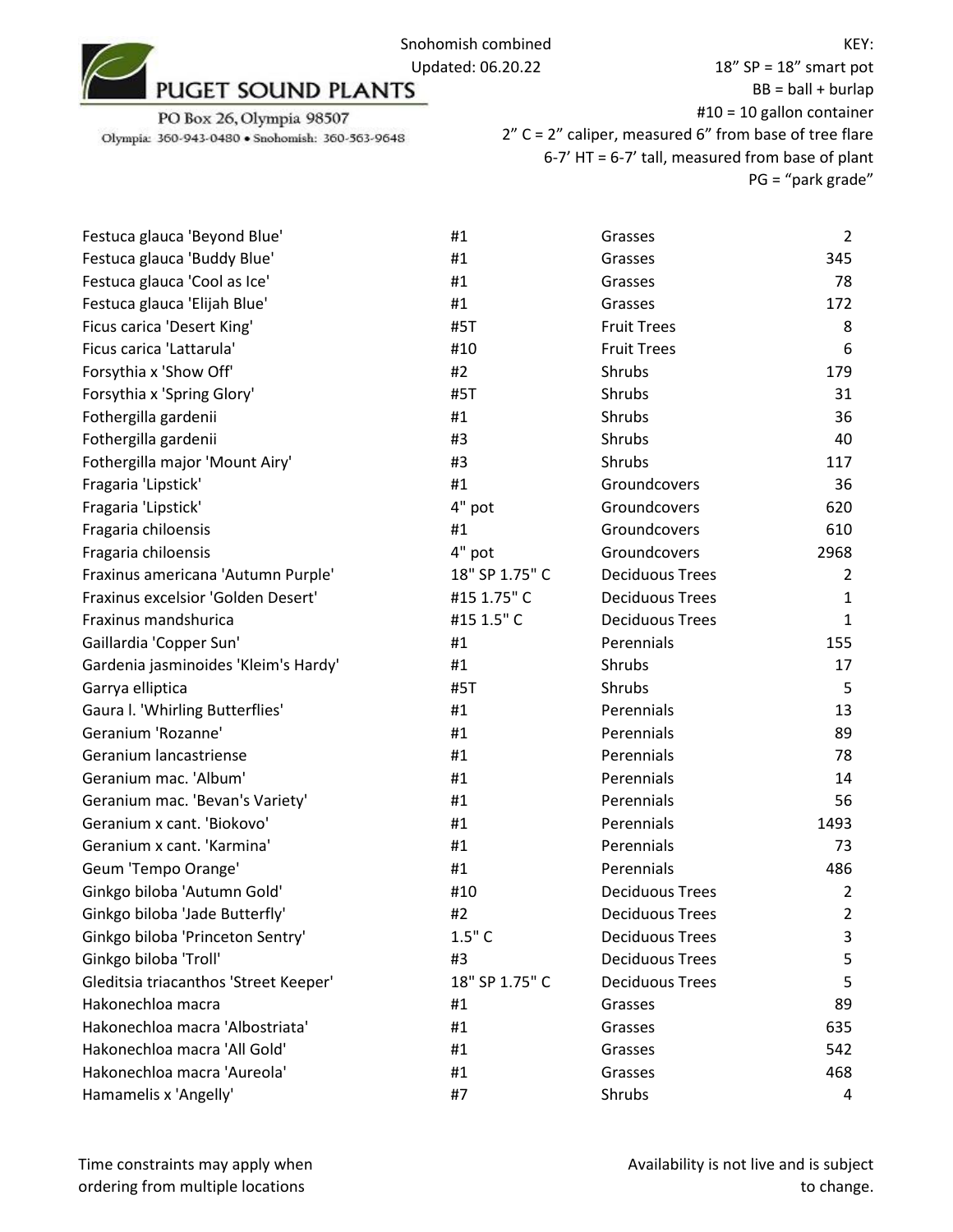

PO Box 26, Olympia 98507 Olympia: 360-943-0480 · Snohomish: 360-563-9648

| Hamamelis x 'Diane'                   | #7     | Shrubs       | 6              |
|---------------------------------------|--------|--------------|----------------|
| Hamamelis x 'Jelena'                  | #7     | Shrubs       | 12             |
| Helianthemum 'Henfield Brilliant'     | #1     | Perennials   | 176            |
| Helictotrichon sempervirens           | #1     | Grasses      | 1218           |
| Helictotrichon sempervirens           | #2     | Grasses      | 73             |
| Helleborus x 'Royal Heritage Strain'  | #1     | Perennials   | $\overline{2}$ |
| Hemerocallis 'Bela Lugosi'            | #1     | Perennials   | 93             |
| Hemerocallis 'Cherry Cheeks'          | #1     | Perennials   | 8              |
| Hemerocallis 'Chicago Sunrise'        | #1     | Perennials   | 41             |
| Hemerocallis 'Final Touch'            | #1     | Perennials   | 280            |
| Hemerocallis 'Little Business'        | #1     | Perennials   | 141            |
| Hemerocallis 'Pardon Me'              | #1     | Perennials   | 28             |
| Hemerocallis 'Spacecoast Firestarter' | #1     | Perennials   | 202            |
| Hemerocallis 'Stella d'Oro'           | #1     | Perennials   | 5910           |
| Hemerocallis 'Yellow Punch'           | #1     | Perennials   | 334            |
| Herniaria glabra                      | 4" pot | Groundcovers | 810            |
| Heuchera 'Black Taffeta'              | #1     | Perennials   | 803            |
| Heuchera 'Dark Storm'                 | #1     | Perennials   | 6              |
| Heuchera 'Fire Chief'                 | #1     | Perennials   | 147            |
| Heuchera 'Forever Purple'             | #1     | Perennials   | 522            |
| Heuchera 'Forever Red'                | #1     | Perennials   | 2              |
| Heuchera 'Midnight Rose'              | #1     | Perennials   | 292            |
| Heuchera 'Northern Exposure Amber'    | #1     | Perennials   | $\overline{2}$ |
| Heuchera 'Paris'                      | #1     | Perennials   | 503            |
| Heuchera 'Peach Flambe'               | #1     | Perennials   | 115            |
| Heuchera 'Peppermint Spice'           | #1     | Perennials   | 174            |
| Heuchera 'Red Lightning'              | #1     | Perennials   | 27             |
| Heuchera 'Southern Comfort'           | #1     | Perennials   | 65             |
| Heuchera 'Steel City'                 | #1     | Perennials   | 175            |
| Heuchera micrantha                    | #1     | Perennials   | 15             |
| Heucherella 'Solar Eclipse'           | #1     | Perennials   | 344            |
| Heucherella 'Sweet Tea'               | #1     | Perennials   | 31             |
| Holboellia angustifolia               | #2     | Vines        | 30             |
| Holodiscus discolor                   | #1     | Shrubs       | 174            |
| Holodiscus discolor                   | #3     | Shrubs       | 29             |
| Hosta 'Blue Mouse Ears'               | #1     | Perennials   | 1097           |
| Hosta 'Brim Cup'                      | #1     | Perennials   | 132            |
| Hosta 'Cherry Berry'                  | #1     | Perennials   | 216            |
| Hosta 'Fire and Ice'                  | #1     | Perennials   | 247            |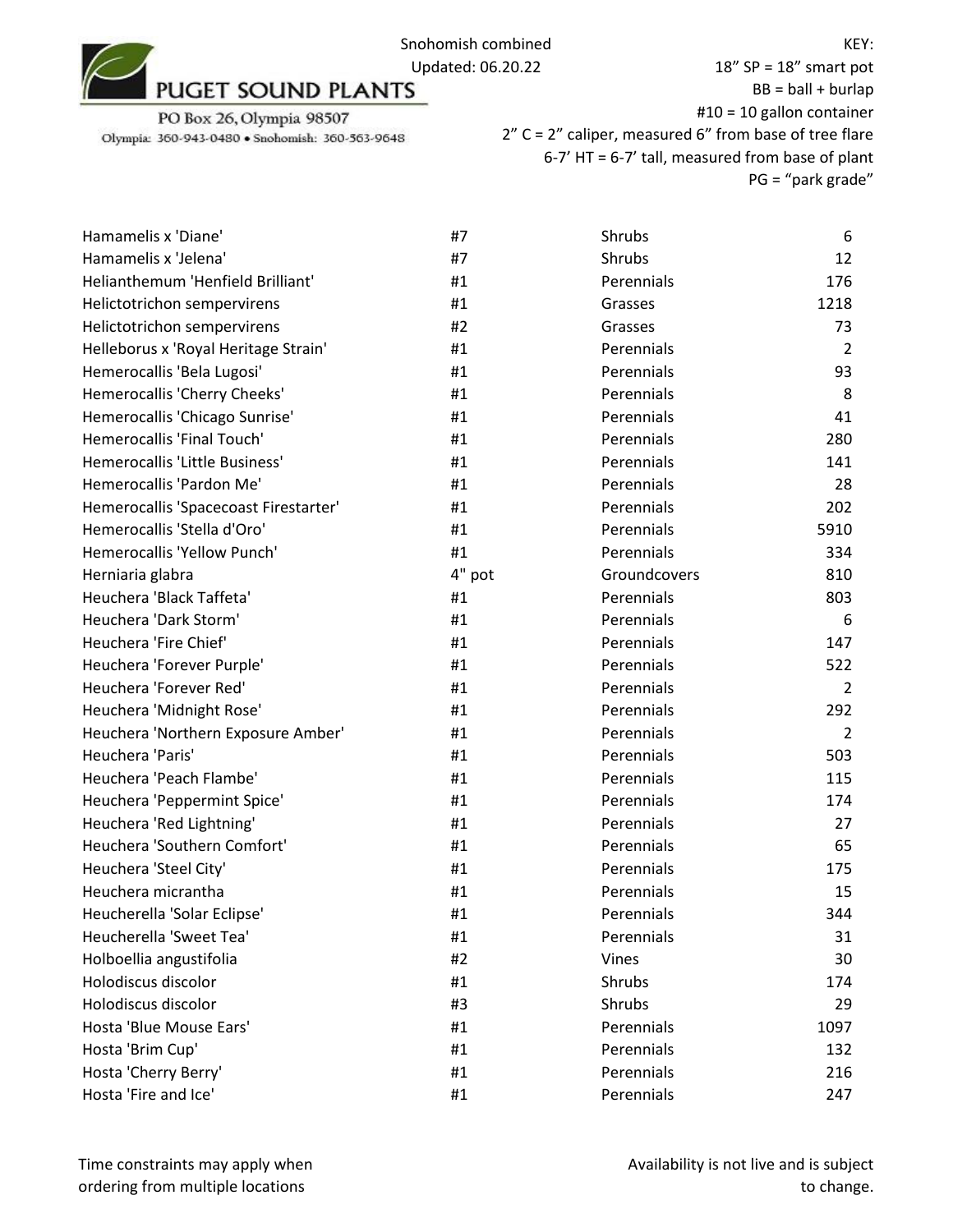

PO Box 26, Olympia 98507 Olympia: 360-943-0480 · Snohomish: 360-563-9648

| Hosta 'First Frost'                   | #1             | Perennials             | 191              |
|---------------------------------------|----------------|------------------------|------------------|
| Hosta 'Fragrant Bouquet'              | #1             | Perennials             | 21               |
| Hosta 'Halcyon'                       | #1             | Perennials             | 41               |
| Hosta 'June'                          | #1             | Perennials             | 159              |
| Hosta 'Patriot'                       | #1             | Perennials             | 558              |
| Hosta 'Praying Hands'                 | #1             | Perennials             | 400              |
| Hosta 'Royal Standard'                | #1             | Perennials             | 145              |
| Hosta 'Sum and Substance'             | #1             | Perennials             | 544              |
| Hosta 'Sum and Substance'             | #2             | Perennials             | 114              |
| Hydrangea a. 'Invincibelle Wee White' | #3             | Shrubs                 | 40               |
| Hydrangea anomala petiolaris          | #3             | Shrubs                 | 43               |
| Hydrangea anomala petiolaris          | #5T            | Shrubs                 | 2                |
| Hydrangea m. 'Akadama'                | #3             | Shrubs                 | 42               |
| Hydrangea m. 'All Summer Beauty'      | #3             | Shrubs                 | 23               |
| Hydrangea m. 'Blue Wave'              | #5T            | Shrubs                 | $\overline{2}$   |
| Hydrangea m. 'Cityline Paris'         | #3             | Shrubs                 | 776              |
| Hydrangea m. 'Cityline Paris'         | #5T            | Shrubs                 | 15               |
| Hydrangea m. 'Glowing Embers'         | #3             | Shrubs                 | 74               |
| Hydrangea m. 'Mariesii Variegata'     | #5T            | Shrubs                 | 5                |
| Hydrangea m. 'Merritt's Pride'        | #5T            | Shrubs                 | 5                |
| Hydrangea m. 'Nikko'                  | #5T            | Shrubs                 | $\overline{4}$   |
| Hydrangea m. 'Pink Beauty'            | #5T            | Shrubs                 | 10               |
| Hydrangea m. 'Shamrock'               | #5T            | Shrubs                 | 36               |
| Hydrangea m. 'Teller Red'             | #3             | Shrubs                 | 30               |
| Hydrangea m. 'White Spirit'           | #2             | Shrubs                 | 48               |
| Hydrangea p. 'Grandiflora'            | #5T            | Shrubs                 | $\overline{2}$   |
| Hydrangea p. 'Limelight'              | #2             | Shrubs                 | 8                |
| Hydrangea p. 'Limelight'              | #3             | Shrubs                 | $\boldsymbol{6}$ |
| Hydrangea p. 'Little Lime'            | #3             | Shrubs                 | 33               |
| Hydrangea p. 'Pink Diamond'           | #5T            | Shrubs                 | 11               |
| Hydrangea p. 'Pinky Winky'            | #3             | Shrubs                 | 158              |
| Hydrangea q. 'Snowflake'              | #5T            | Shrubs                 | $\overline{2}$   |
| Hydrangea q. 'Snowflake'              | #7             | Shrubs                 | 1                |
| Hydrangea quercifolia                 | #5T            | Shrubs                 | 8                |
| Hypericum calycinum                   | 4" pot         | Groundcovers           | 200              |
| Iberis sempervirens                   | #1             | Perennials             | 174              |
| Ilex aquifolium 'Albo-marginata'      | #5T            | Shrubs                 | 39               |
| Ilex aquifolium 'San Gabriel'         | #5T            | Shrubs                 | 6                |
| Ilex attenuata 'Fosteri'              | 14" SP 4-5' HT | <b>Evergreen Trees</b> | 3                |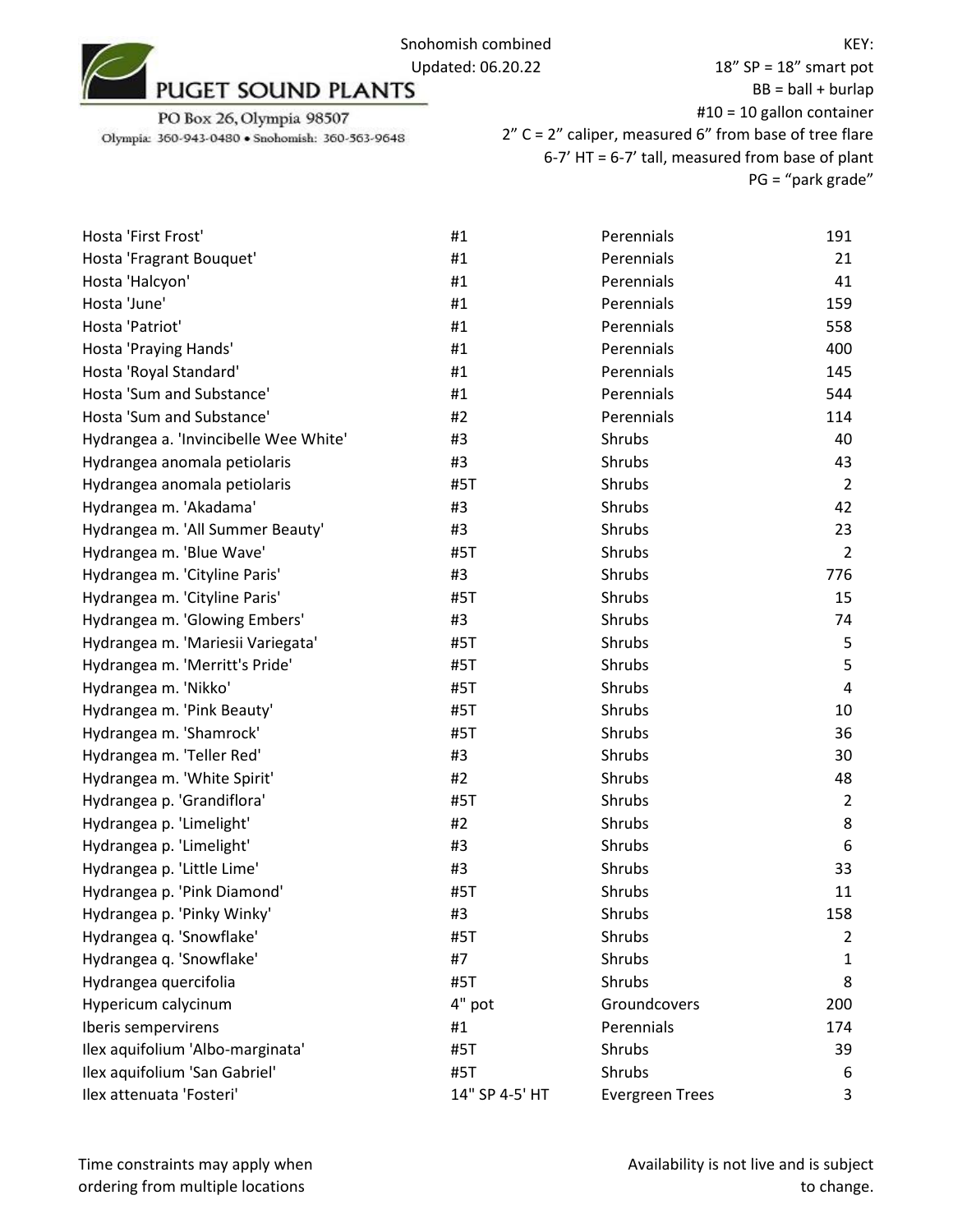

PO Box 26, Olympia 98507 Olympia: 360-943-0480 · Snohomish: 360-563-9648

18" SP = 18" smart pot  $BB = ball + burlap$ #10 = 10 gallon container 2" C = 2" caliper, measured 6" from base of tree flare 6-7' HT = 6-7' tall, measured from base of plant PG = "park grade"

| Ilex crenata 'Convexa'               | #2                | Shrubs                 | 12             |
|--------------------------------------|-------------------|------------------------|----------------|
| Ilex crenata 'Convexa'               | #5T               | Shrubs                 | 221            |
| Ilex crenata 'Convexa' (Sculptured)  | <b>BB 3-4' HT</b> | Shrubs                 | 1              |
| Ilex crenata 'Drops of Gold'         | #3                | Shrubs                 | 8              |
| Ilex crenata 'Green Island'          | #15               | Shrubs                 | 6              |
| Ilex crenata 'Green Island'          | #5T               | Shrubs                 | 72             |
| Ilex crenata 'Green Luster'          | #5T               | Shrubs                 | 75             |
| Ilex crenata 'Helleri'               | #5T               | Shrubs                 | 164            |
| Ilex crenata 'Mariesii'              | #5T               | Shrubs                 | 33             |
| Ilex crenata 'Northern Beauty'       | #5T               | Shrubs                 | 16             |
| Ilex crenata 'Skypencil'             | #5T               | Shrubs                 | 27             |
| Ilex glabra 'Gem Box'                | #2                | Shrubs                 | 11             |
| Ilex x meserveae 'Blue Angel'        | #5T               | Shrubs                 | 28             |
| Ilex x meserveae 'Blue Prince'       | #5T               | Shrubs                 | $\overline{2}$ |
| Iris douglasiana                     | #1                | Perennials             | 84             |
| Iris douglasiana                     | 4" pot            | Perennials             | 312            |
| Iris ensata 'Variegated'             | #1                | Perennials             | 222            |
| Iris sibirica 'Butter and Sugar'     | #1                | Perennials             | 316            |
| Iris sibirica 'Caesar's Brother'     | #1                | Perennials             | 100            |
| Iris tenax                           | #1                | Perennials             | 116            |
| Iris x robusta 'Gerald Darby'        | #1                | Perennials             | 345            |
| Itea virginica 'Henry's Garnet'      | #5T               | Shrubs                 | 62             |
| Itea virginica 'Little Henry'        | #5T               | Shrubs                 | 21             |
| Jasminum x stephanense               | #5T               | Vines                  | $\mathbf{1}$   |
| Juncus acuminatus                    | #1                | Grasses                | 22             |
| Juncus patens                        | #1                | Grasses                | 510            |
| Juniperus chinensis 'Daub's Frosted' | #1                | Groundcovers           | 99             |
| Juniperus chinensis 'Old Gold'       | #1                | Shrubs                 | 194            |
| Juniperus chinensis 'Spartan'        | #10 4-5' HT       | <b>Evergreen Trees</b> | 49             |
| Juniperus chinensis 'Spartan'        | #3                | <b>Evergreen Trees</b> | 24             |
| Juniperus chinensis 'Torulosa'       | #15 5-6' HT       | <b>Evergreen Trees</b> | 10             |
| Juniperus chinensis 'Torulosa'       | #3                | <b>Evergreen Trees</b> | 31             |
| Juniperus horizontalis 'Blue Chip'   | #2                | Groundcovers           | 14             |
| Juniperus horizontalis 'Wiltonii'    | #1                | Groundcovers           | 507            |
| Juniperus scopulorum 'Moonglow'      | #2                | <b>Evergreen Trees</b> | 7              |
| Juniperus scopulorum 'Moonglow'      | #5T               | <b>Evergreen Trees</b> | 38             |
| Juniperus scopulorum 'Wichita Blue'  | #15 6-7' HT       | <b>Evergreen Trees</b> | 1              |
| Juniperus squamata 'Blue Star'       | #2                | Shrubs                 | 1              |
| Juniperus virginiana 'Blue Arrow'    | 14" SP 5-6' HT    | <b>Evergreen Trees</b> | 63             |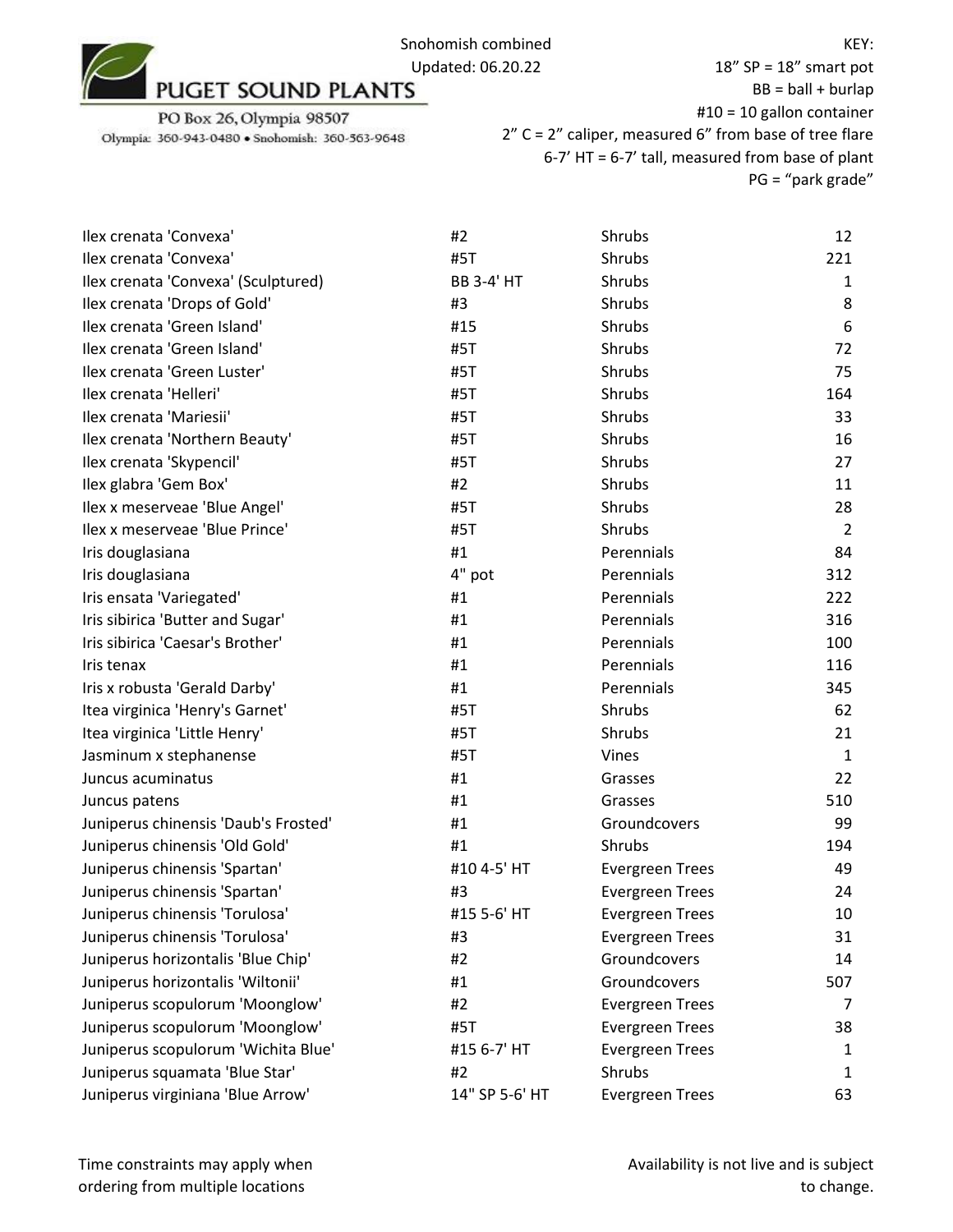

PO Box 26, Olympia 98507 Olympia: 360-943-0480 · Snohomish: 360-563-9648

| Juniperus virginiana 'Blue Arrow'         | #5T            | <b>Evergreen Trees</b> | 6              |
|-------------------------------------------|----------------|------------------------|----------------|
| Kerria japonica 'Pleniflora'              | #5T            | Shrubs                 | 4              |
| Kniphofia 'Mango Popsicle'                | #1             | Perennials             | 503            |
| Lagerstroemia x 'Arapaho'                 | #5T            | <b>Deciduous Trees</b> | $\overline{7}$ |
| Lagerstroemia x 'Muskogee'                | #30 7-8' HT    | <b>Deciduous Trees</b> | $\overline{2}$ |
| Lagerstroemia x 'Muskogee' (Multi-stem)   | #10 4-5' HT    | <b>Deciduous Trees</b> | 8              |
| Lagerstroemia x 'Muskogee' (Multi-stem)   | #30 7-8' HT    | <b>Deciduous Trees</b> | 14             |
| Lagerstroemia x 'Natchez'                 | #5T            | <b>Deciduous Trees</b> | 13             |
| Lagerstroemia x 'Natchez' (Multi-stem)    | #10 4-5' HT    | <b>Deciduous Trees</b> | 9              |
| Lagerstroemia x 'Natchez' (Multi-stem)    | #30 7-8' HT    | <b>Deciduous Trees</b> | 40             |
| Lagerstroemia x 'Natchez' (Multi-stem)    | 65G 8-9' HT    | <b>Deciduous Trees</b> | 3              |
| Lagerstroemia x 'Tuscarora' (Multi-stem)  | #10 4-5' HT    | <b>Deciduous Trees</b> | 8              |
| Lagerstroemia x 'Tuscarora' (Multi-stem)  | #30 7-8' HT    | <b>Deciduous Trees</b> | 30             |
| Lavandula angustifolia 'Folgate'          | #1             | Perennials             | 273            |
| Lavandula angustifolia 'Hidcote Superior' | #1             | Perennials             | 350            |
| Lavandula angustifolia 'Munstead'         | #1             | Perennials             | 115            |
| Lavandula stoechas 'Anouk'                | #1             | Perennials             | 167            |
| Lavandula stoechas 'Otto Quast'           | #1             | Perennials             | 1422           |
| Leucanthemum s. 'Snowcap'                 | #1             | Perennials             | 409            |
| Leucothoe axillaris                       | #5T            | Shrubs                 | 2              |
| Leucothoe fontanesiana 'Nana'             | #2             | Shrubs                 | 95             |
| Leucothoe fontanesiana 'Zeblid'           | #3             | Shrubs                 | $\mathbf{1}$   |
| Liatris spicata 'Kobold'                  | #1             | Perennials             | 125            |
| Ligustrum japonicum 'Rotundifolium'       | #5T            | Shrubs                 | 189            |
| Ligustrum japonicum 'Texanum'             | #5T            | Shrubs                 | 874            |
| Lilium 'Stargazer'                        | #1             | Perennials             | 20             |
| Liquidambar s. 'Slender Silhouette'       | 18" SP 2" C    | <b>Deciduous Trees</b> | 3              |
| Liquidambar styraciflua                   | 18" SP 1.75" C | <b>Deciduous Trees</b> | $\overline{7}$ |
| Liriodendron tulipifera 'Emerald City'    | 18" SP 2.5" C  | <b>Deciduous Trees</b> | $\overline{2}$ |
| Liriodendron tulipifera 'Emerald City'    | 18" SP 2" C    | <b>Deciduous Trees</b> | 10             |
| Liriodendron tulipifera 'Emerald City'    | #20 1.5" C     | <b>Deciduous Trees</b> | 10             |
| Liriope m. 'Big Blue'                     | #1             | Groundcovers           | 365            |
| Liriope m. 'Royal Purple'                 | #1             | Groundcovers           | 385            |
| Liriope m. 'Silvery Sunproof'             | #1             | Groundcovers           | 1070           |
| Liriope m. 'Variegated'                   | #1             | Groundcovers           | 3              |
| Liriope s. 'Silver Dragon'                | #1             | Groundcovers           | 37             |
| Liriope spicata                           | #1             | Groundcovers           | 338            |
| Lithodora diffusa 'Grace Ward'            | #1             | Perennials             | 22             |
| Lonicera involucrata                      | #1             | Shrubs                 | 34             |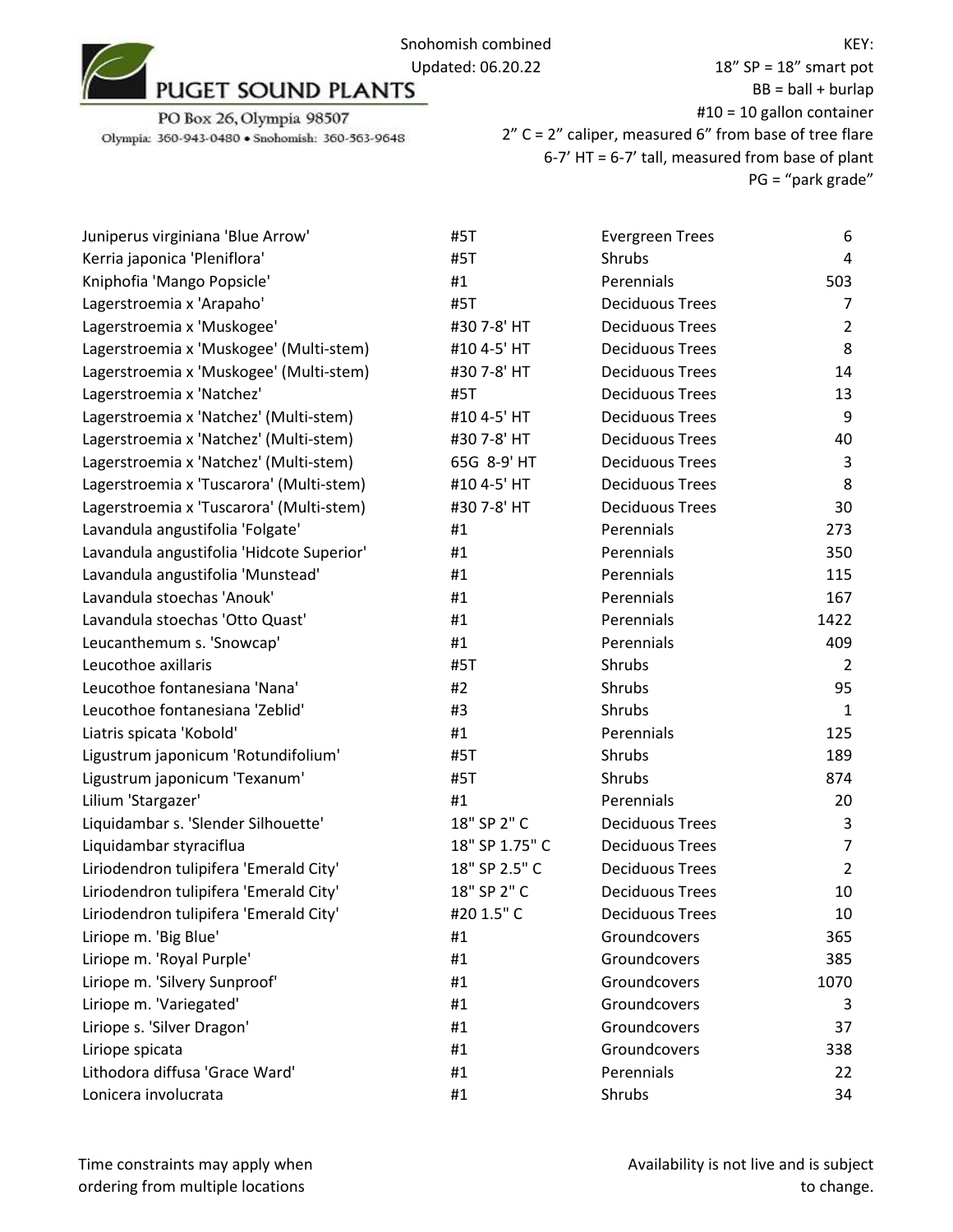

PO Box 26, Olympia 98507 Olympia: 360-943-0480 · Snohomish: 360-563-9648

18" SP = 18" smart pot  $BB = ball + burlap$ #10 = 10 gallon container 2" C = 2" caliper, measured 6" from base of tree flare 6-7' HT = 6-7' tall, measured from base of plant PG = "park grade"

| Lonicera nitida 'Thunderbolt'        | #3           | Shrubs                 | 448            |
|--------------------------------------|--------------|------------------------|----------------|
| Lonicera pileata                     | #1           | Shrubs                 | 14             |
| Lonicera pileata                     | #2           | Shrubs                 | 16             |
| Lonicera pileata                     | #5T          | Shrubs                 | 339            |
| Lupinus rivularis                    | #1           | Perennials             | 27             |
| Lysimachia nummularia 'Aurea'        | 4" pot       | Groundcovers           | 843            |
| Magnolia g. 'Bracken's Brown Beauty' | #30          | <b>Evergreen Trees</b> | 3              |
| Magnolia g. 'Bracken's Brown Beauty' | #30 8-9' HT  | <b>Evergreen Trees</b> | 30             |
| Magnolia g. 'Claudia Wannamaker'     | #30          | <b>Evergreen Trees</b> | 5              |
| Magnolia g. 'D.D. Blanchard'         | #30 6-7' HT  | <b>Evergreen Trees</b> | 13             |
| Magnolia g. 'D.D. Blanchard'         | #30 7-8' HT  | <b>Evergreen Trees</b> | 14             |
| Magnolia g. 'D.D. Blanchard'         | #45          | <b>Evergreen Trees</b> | 3              |
| Magnolia g. 'D.D. Blanchard'         | #45 8-10' HT | <b>Evergreen Trees</b> | 20             |
| Magnolia g. 'D.D. Blanchard'         | 65G          | <b>Evergreen Trees</b> | $\mathbf{1}$   |
| Magnolia g. 'Teddy Bear'             | #30 4-5' HT  | <b>Evergreen Trees</b> | 12             |
| Magnolia liliiflora 'Nigra'          | #3           | <b>Deciduous Trees</b> | $\overline{2}$ |
| Magnolia stellata 'Waterlily'        | #5T          | <b>Deciduous Trees</b> | 4              |
| Magnolia x 'Butterflies'             | BB 1.5" C    | <b>Deciduous Trees</b> | 4              |
| Magnolia x 'Susan'                   | #5T          | <b>Deciduous Trees</b> | 10             |
| Magnolia x loebneri 'Leonard Messel' | #3           | <b>Deciduous Trees</b> | 10             |
| Mahonia aquifolium                   | 10"SP 21-24" | Shrubs                 | 23             |
| Mahonia aquifolium                   | #1           | Shrubs                 | 376            |
| Mahonia aquifolium                   | #2           | Shrubs                 | 197            |
| Mahonia aquifolium 'Compacta'        | #1           | Shrubs                 | 1294           |
| Mahonia aquifolium 'Compacta'        | #2           | Shrubs                 | 76             |
| Mahonia aquifolium 'Compacta'        | #5T          | Shrubs                 | 235            |
| Mahonia eurybracteata 'Soft Caress'  | #5T          | Shrubs                 | 35             |
| Mahonia nervosa                      | #1           | Shrubs                 | 1591           |
| Mahonia repens                       | #1           | Shrubs                 | 481            |
| Mahonia x media 'Arthur Menzies'     | #5T          | Shrubs                 | 35             |
| Malus 'Candied Apple'                | #10 7-8' HT  | <b>Deciduous Trees</b> | 12             |
| Malus 'Gala' (ESP)                   | #20          | <b>Fruit Trees</b>     | 4              |
| Malus 'Golden Raindrops'             | #10 1" C     | <b>Deciduous Trees</b> | 1              |
| Malus 'Golden Raindrops'             | #15 1.25" C  | <b>Deciduous Trees</b> | 1              |
| Malus 'Golden Raindrops'             | 18" SP 2" C  | <b>Deciduous Trees</b> | $\mathbf{1}$   |
| Malus 'Jonagold'                     | #10 1" C     | <b>Fruit Trees</b>     | 4              |
| Malus 'Liberty' (ESP)                | #20          | <b>Fruit Trees</b>     | $\overline{2}$ |
| Malus 'Melrose'                      | #10 1" C     | <b>Fruit Trees</b>     | 9              |
| Malus 'Red Rubens'                   | #10          | <b>Fruit Trees</b>     | $\mathbf{1}$   |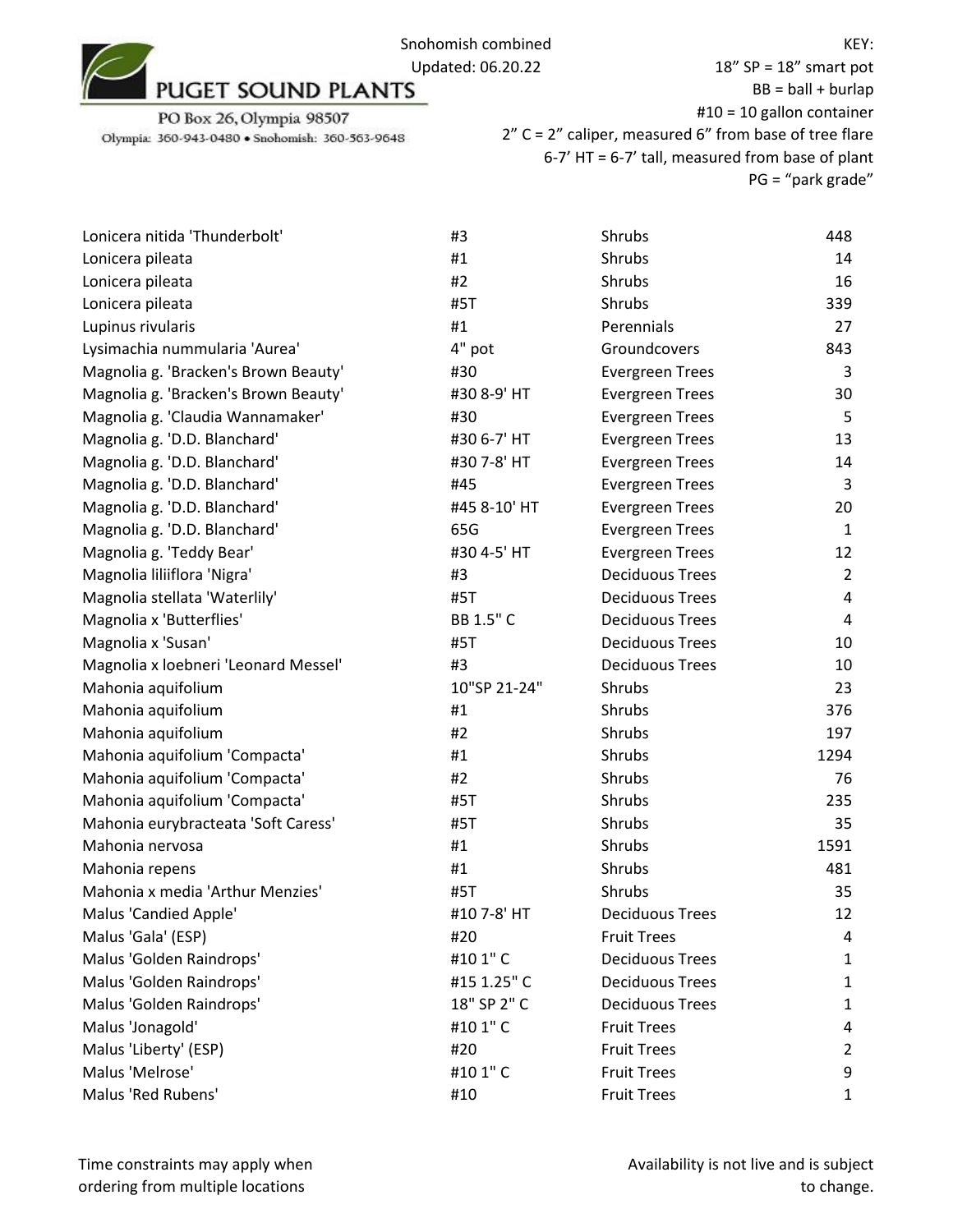

PO Box 26, Olympia 98507 Olympia: 360-943-0480 · Snohomish: 360-563-9648

18" SP = 18" smart pot  $BB = ball + burlap$ #10 = 10 gallon container 2" C = 2" caliper, measured 6" from base of tree flare 6-7' HT = 6-7' tall, measured from base of plant PG = "park grade"

| Malus 'Royal Raindrops'              | 18" SP 1.75" C | <b>Deciduous Trees</b> | 3              |
|--------------------------------------|----------------|------------------------|----------------|
| Malus 'Royal Raindrops' (Multi-Stem) | 18" SP 7-8' HT | <b>Deciduous Trees</b> | $\overline{2}$ |
| Malus 'Scarlet Sentinel'             | #10 2-3' HT    | <b>Fruit Trees</b>     | 5              |
| Malus 'Spartan' (ESP)                | #20            | <b>Fruit Trees</b>     | 6              |
| Malus 'Yellow Delicious' (ESP)       | #20            | <b>Fruit Trees</b>     | $\overline{2}$ |
| Metasequoia g. 'Gold Rush'           | 14" SP 7-8' HT | <b>Deciduous Trees</b> | $\mathbf{1}$   |
| Metasequoia g. 'Miss Grace'          | #5T            | <b>Deciduous Trees</b> | 12             |
| Miscanthus s. 'Adagio'               | #1             | Grasses                | 145            |
| Miscanthus s. 'Gold Bar'             | #1             | Grasses                | 16             |
| Miscanthus s. 'Gracillimus'          | #1             | Grasses                | 647            |
| Miscanthus s. 'Gracillimus'          | #3             | Grasses                | 86             |
| Miscanthus s. 'Gracillimus'          | #5T            | Grasses                | 91             |
| Miscanthus s. 'Little Kitten'        | #5T            | Grasses                | 47             |
| Miscanthus s. 'Little Zebra'         | #1             | Grasses                | 28             |
| Miscanthus s. 'Morning Light'        | #1             | Grasses                | 37             |
| Miscanthus s. 'Morning Light'        | #3             | Grasses                | 203            |
| Miscanthus s. 'Purpurascens'         | #1             | Grasses                | 45             |
| Miscanthus s. 'Purpurascens'         | #5T            | Grasses                | 50             |
| Miscanthus s. 'Yaku Jima'            | #1             | Grasses                | $\overline{2}$ |
| Molinia caerulea 'Variegata'         | #1             | Grasses                | 77             |
| Monarda 'Bee-Happy'                  | #1             | Perennials             | 285            |
| Muehlenbeckia axillaris              | 4" pot         | Groundcovers           | 486            |
| Mukgenia 'Nova Flame'                | #1             | Perennials             | 139            |
| Myrica californica                   | #5T            | Shrubs                 | 122            |
| Myrica gale                          | #5T            | Shrubs                 | 86             |
| Nandina domestica                    | #5T            | Shrubs                 | 33             |
| Nandina domestica 'Bonfire'          | #2             | Shrubs                 | 203            |
| Nandina domestica 'Bonfire'          | #3             | Shrubs                 | 8              |
| Nandina domestica 'Bonfire'          | #5T            | Shrubs                 | 17             |
| Nandina domestica 'Fire Power'       | #2             | Shrubs                 | 6              |
| Nandina domestica 'Fire Power'       | #5T            | Shrubs                 | 183            |
| Nandina domestica 'Gulf Stream'      | #5T            | Shrubs                 | $\mathbf{1}$   |
| Nandina domestica 'Harbor Dwarf'     | #2             | Shrubs                 | 33             |
| Neillia affinis                      | #5T            | Shrubs                 | 14             |
| Nepeta racemosa 'Walker's Low'       | #1             | Perennials             | 2360           |
| Nyssa sinensis                       | 21" SP 4" C    | <b>Deciduous Trees</b> | $\mathbf{1}$   |
| Nyssa sylvatica                      | #10 5-6' HT    | <b>Deciduous Trees</b> | 2              |
| Nyssa sylvatica                      | 21" SP 2" C    | <b>Deciduous Trees</b> | 10             |
| Nyssa sylvatica                      | <b>BB 2" C</b> | <b>Deciduous Trees</b> | 8              |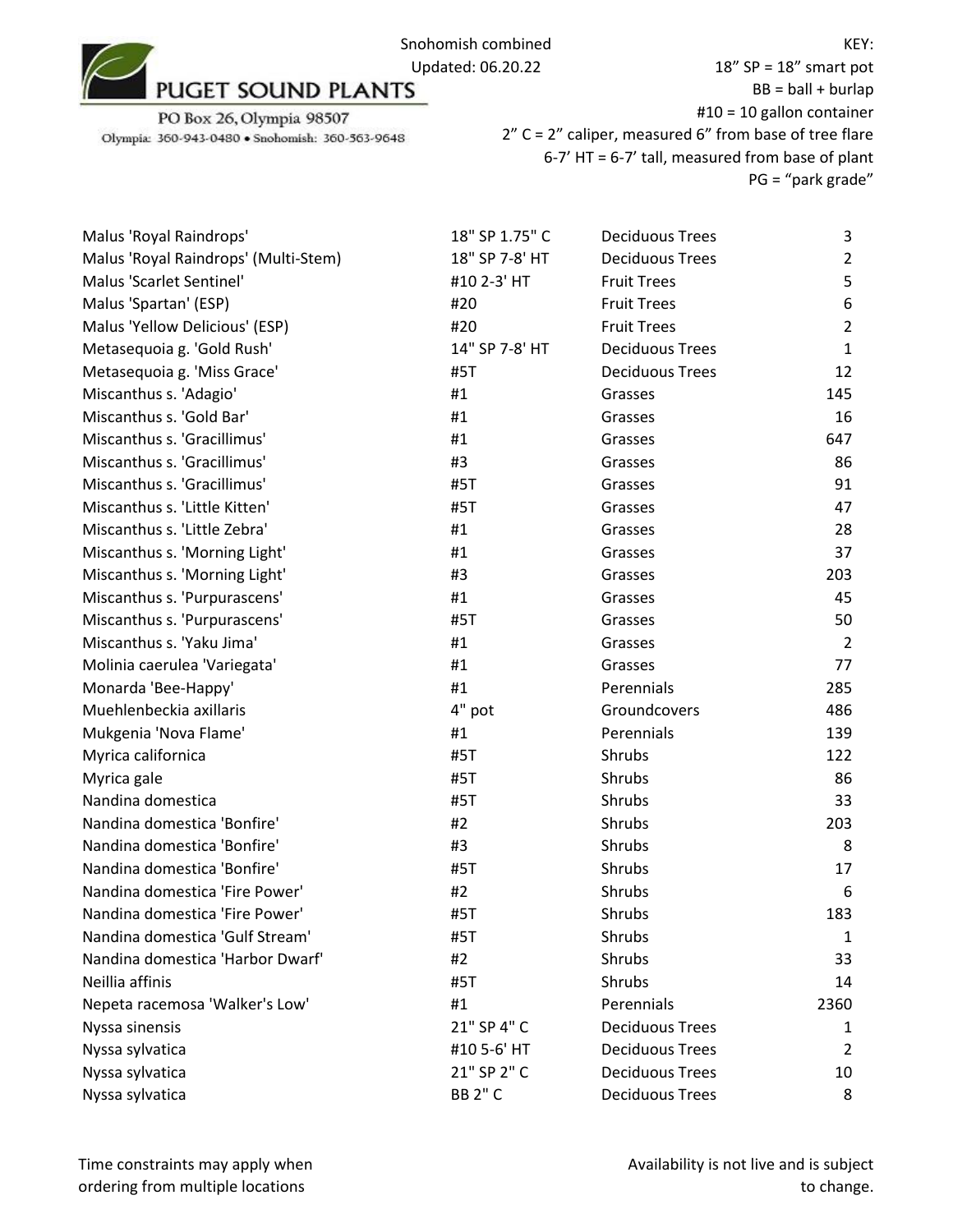

PO Box 26, Olympia 98507 Olympia: 360-943-0480 · Snohomish: 360-563-9648

18" SP = 18" smart pot  $BB = ball + burlap$ #10 = 10 gallon container 2" C = 2" caliper, measured 6" from base of tree flare 6-7' HT = 6-7' tall, measured from base of plant PG = "park grade"

| Nyssa sylvatica 'Wildfire'           | #25               | <b>Deciduous Trees</b> | $\mathbf{1}$   |
|--------------------------------------|-------------------|------------------------|----------------|
| Nyssa sylvatica 'Wildfire'           | #25 1.75" C       | <b>Deciduous Trees</b> | 8              |
| Nyssa sylvatica 'Wildfire'           | #25 2" C          | <b>Deciduous Trees</b> | $\mathbf{1}$   |
| Nyssa sylvatica 'Wildfire'           | BB 1.75" C        | <b>Deciduous Trees</b> | 6              |
| Oemleria cerasiformis                | <b>BB 7-8' HT</b> | Shrubs                 | $\mathbf{1}$   |
| Oemleria cerasiformis (Multi-stem)   | <b>BB 7-8' HT</b> | <b>Deciduous Trees</b> | 37             |
| Ophiopogon japonicus 'Nana'          | #1                | Grasses                | 140            |
| Ophiopogon nigrescens                | #1                | Grasses                | 1031           |
| Origanum vulgare 'Humile'            | 4" pot            | Groundcovers           | 162            |
| Osmanthus delavayi                   | #5T               | Shrubs                 | 3              |
| Osmanthus h. 'Goshiki'               | #5T               | Shrubs                 | 177            |
| Osmanthus h. 'Purpureus'             | #5T               | Shrubs                 | 11             |
| Osmanthus heterophyllus              | #3                | Shrubs                 | 56             |
| Osmanthus x burkwoodii               | #2                | Shrubs                 | 4              |
| Osmanthus x burkwoodii               | #5T               | Shrubs                 | 523            |
| Osmanthus x fortunei 'San Jose'      | #3                | Shrubs                 | 96             |
| Oxydendrum arboreum                  | 14" SP 2" C       | <b>Deciduous Trees</b> | 1              |
| Pachysandra terminalis 'Green Sheen' | #1                | Groundcovers           | 138            |
| Paeonia 'Coral Sunset'               | #2                | Perennials             | 13             |
| Paeonia 'Dr. Alexander Fleming'      | #2                | Perennials             | 43             |
| Paeonia 'Duchesse de Nemours'        | #2                | Perennials             | 16             |
| Paeonia 'Felix Crousse'              | #2                | Perennials             | 28             |
| Paeonia 'Morning Lilac'              | #5                | Perennials             | 17             |
| Paeonia 'Paula Fay'                  | #2                | Perennials             | 24             |
| Paeonia 'Scarlett O'Hara'            | #2                | Perennials             | 22             |
| Paeonia ITOH 'Julia Rose'            | #5T               | Perennials             | 23             |
| Paeonia ITOH 'Scarlet Heaven'        | #5T               | Perennials             | 26             |
| Panicum virgatum 'Heavy Metal'       | #1                | Grasses                | 103            |
| Panicum virgatum 'Shenandoah'        | #1                | Grasses                | 26             |
| Parahebe catarractae                 | #1                | Shrubs                 | 23             |
| Parrotia persica 'Persian Spire'     | 14" SP 5-6' HT    | <b>Deciduous Trees</b> | $\mathbf{1}$   |
| Passiflora caerulea                  | #5T               | Vines                  | $\mathbf{1}$   |
| Pennisetum a. 'Burgundy Bunny'       | #1                | Grasses                | 42             |
| Pennisetum a. 'Foxtrot'              | #1                | Grasses                | 98             |
| Pennisetum a. 'Hameln'               | #1                | Grasses                | 312            |
| Pennisetum a. 'Hameln'               | #2                | Grasses                | 238            |
| Pennisetum a. 'Little Bunny'         | #1                | Grasses                | 303            |
| Pennisetum a. 'Moudry'               | #1                | Grasses                | 22             |
| Pennisetum messiacum                 | #1                | Grasses                | $\overline{2}$ |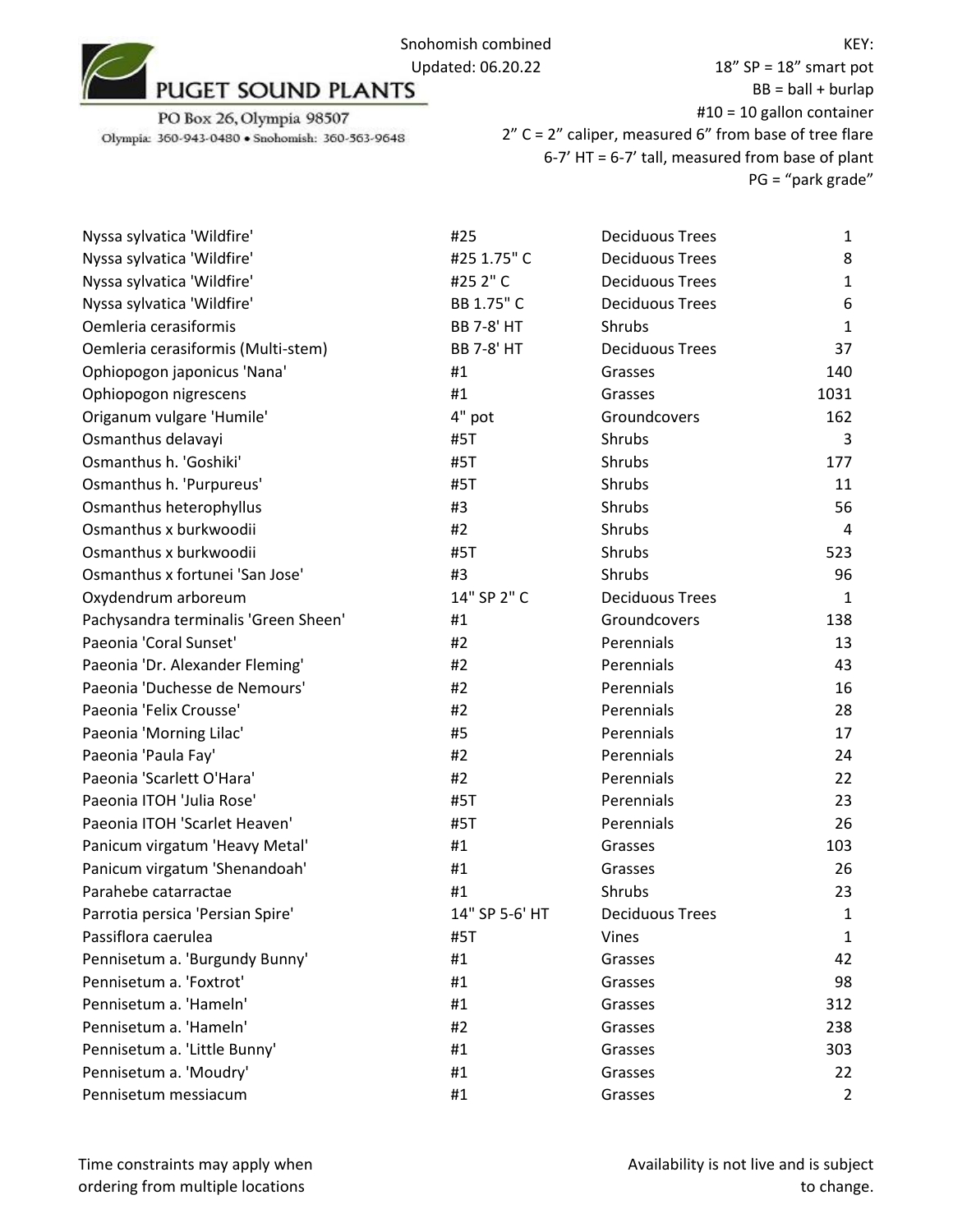

PO Box 26, Olympia 98507 Olympia: 360-943-0480 · Snohomish: 360-563-9648

| Pennisetum o. 'Karley Rose'                     | #1                | Grasses                | $\overline{2}$ |
|-------------------------------------------------|-------------------|------------------------|----------------|
| Pennisetum orientale                            | #1                | Grasses                | 21             |
| Penstemon barbatus 'Pristine Lilac Purple'      | #1                | Perennials             | 152            |
| Penstemon schmidel 'Riding Hood Red'            | #1                | Perennials             | 94             |
| Perovskia a. 'Blue Steel'                       | #1                | Perennials             | 243            |
| Philadelphus 'Miniature Snowflake'              | #2                | Shrubs                 | 54             |
| Philadelphus 'Snowbelle'                        | #5T               | Shrubs                 | 27             |
| Philadelphus lewisii                            | #3                | Shrubs                 | 91             |
| Philadelphus x virginalis 'Minnesota Snowflake' | #5T               | Shrubs                 | $\overline{2}$ |
| Phlox s. 'Scarlet Flame'                        | 4" pot            | Perennials             | 10             |
| Phormium 'Black Adder'                          | #2                | Grasses                | 60             |
| Phormium 'Duet'                                 | #5T               | Grasses                | 44             |
| Phormium 'Evening Glow'                         | #5T               | Grasses                | 66             |
| Phormium 'Jester'                               | #2                | Grasses                | $\overline{2}$ |
| Phormium 'Platt's Black'                        | #5T               | Grasses                | 46             |
| Phormium 'Rainbow Maiden'                       | #5T               | Grasses                | 25             |
| Phormium 'Yellow Wave'                          | #5T               | Grasses                | 228            |
| Phormium cookianum                              | #2                | Grasses                | 12             |
| Phyllitis scolopendrium 'Angustifolia'          | #1                | Ferns                  | 10             |
| Phyllostachys aurea                             | #5T               | Grasses                | 30             |
| Physocarpus capitatus                           | #1                | Shrubs                 | 75             |
| Physocarpus capitatus                           | #3                | Shrubs                 | 17             |
| Physocarpus capitatus                           | #5T               | Shrubs                 | 186            |
| Physocarpus o. 'Diabolo'                        | #5T               | Shrubs                 | $\overline{2}$ |
| Physocarpus o. 'Royal Jubilee'                  | #5                | Shrubs                 | $\mathbf{1}$   |
| Physocarpus o. 'Summer Wine'                    | #3                | Shrubs                 | $\mathbf{1}$   |
| Physocarpus o. 'Summer Wine'                    | #5T               | Shrubs                 | $\mathbf{1}$   |
| Picea abies 'Acrocona'                          | 14" SP 2-3' HT    | <b>Evergreen Trees</b> | $\overline{2}$ |
| Picea abies 'Nidiformis'                        | #2                | Shrubs                 | 19             |
| Picea omorika 'Bruns Pendula'                   | #10 3-4' HT       | <b>Evergreen Trees</b> | 9              |
| Picea omorika 'Pendula'                         | <b>BB 5-6' HT</b> | <b>Evergreen Trees</b> | 4              |
| Picea omorika 'Pendula'                         | <b>BB 6-7' HT</b> | <b>Evergreen Trees</b> | 3              |
| Picea pungens 'Fat Albert'                      | 14" SP 4-5' HT    | <b>Evergreen Trees</b> | $\mathbf{1}$   |
| Pieris japonica 'Brookside Miniature'           | #3                | Shrubs                 | 62             |
| Pieris japonica 'Cavatine'                      | #1                | Shrubs                 | 7              |
| Pieris japonica 'Cavatine'                      | #3                | Shrubs                 | 123            |
| Pieris japonica 'Forest Flame'                  | #3                | Shrubs                 | 7              |
| Pieris japonica 'Little Heath'                  | #2                | Shrubs                 | 86             |
| Pieris japonica 'Little Heath'                  | #5T               | Shrubs                 | 45             |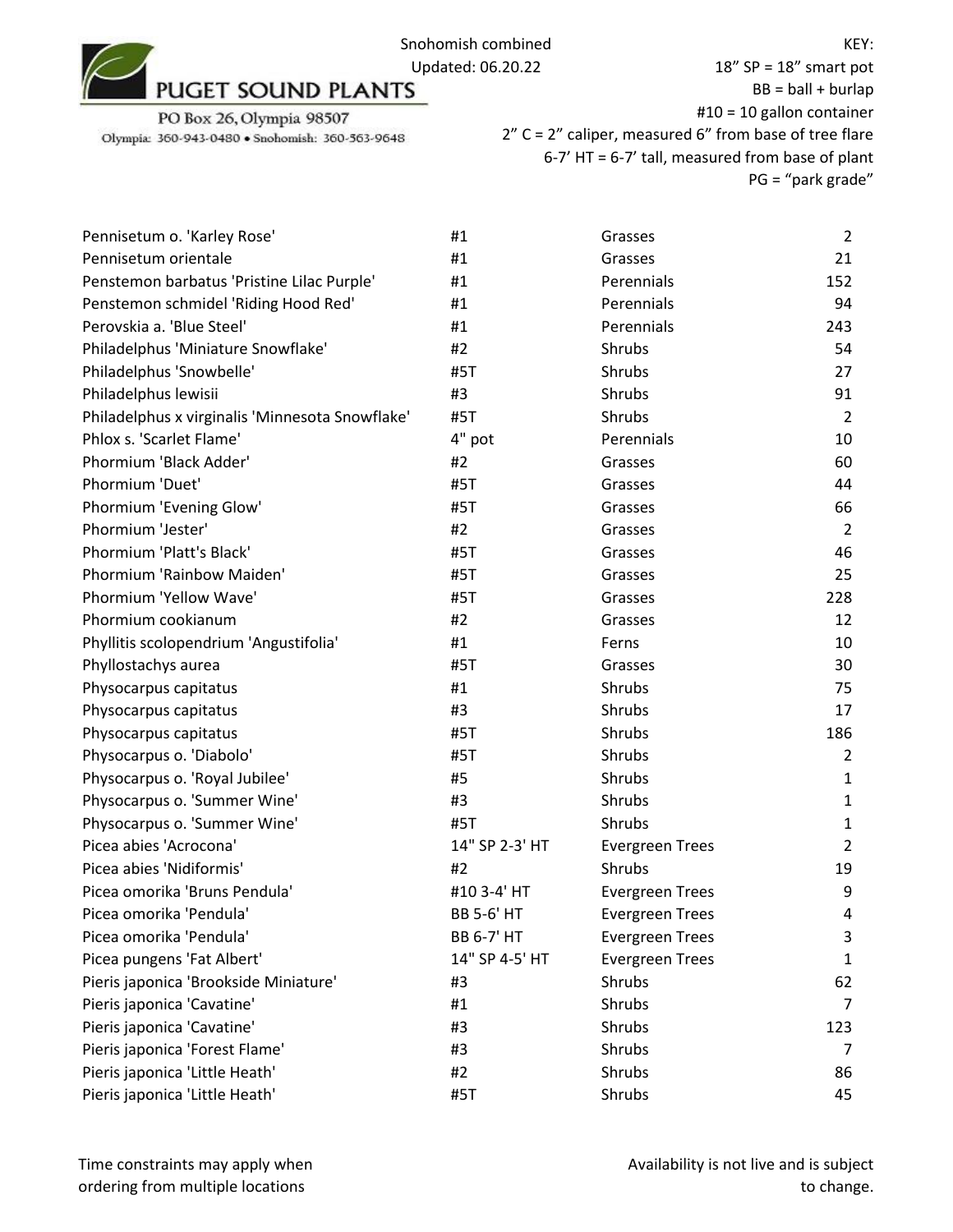

PO Box 26, Olympia 98507 Olympia: 360-943-0480 · Snohomish: 360-563-9648

| Pieris japonica 'Mt. Fire'                 | #3                | Shrubs                 | 22             |
|--------------------------------------------|-------------------|------------------------|----------------|
| Pieris japonica 'Mt. Fire'                 | #5T               | Shrubs                 | 77             |
| Pieris japonica 'Prelude'                  | #2                | Shrubs                 | $\overline{2}$ |
| Pieris japonica 'Purity'                   | #2                | Shrubs                 | 85             |
| Pieris japonica 'Valley Valentine'         | #3                | Shrubs                 | 10             |
| Pieris japonica 'Valley Valentine'         | #5T               | Shrubs                 | 6              |
| Pieris taiwanensis 'Snowdrift'             | #3                | Shrubs                 | 12             |
| Pieris taiwanensis 'Snowdrift'             | #5T               | Shrubs                 | $\mathbf{1}$   |
| Pinus banksiana 'Uncle Fogy'               | #15 5-6' HT       | <b>Evergreen Trees</b> | $\mathbf{1}$   |
| Pinus bungeana                             | 18" SP 6-7' HT    | <b>Evergreen Trees</b> | $\overline{2}$ |
| Pinus contorta 'Chief Joseph'              | #20 3-4' HT       | <b>Evergreen Trees</b> | $\mathbf{1}$   |
| Pinus contorta 'Taylor's Sunburst'         | #5T               | <b>Evergreen Trees</b> | 8              |
| Pinus contorta (Sculptured)                | <b>BB 5-6' HT</b> | <b>Evergreen Trees</b> | $\mathbf{1}$   |
| Pinus contorta ssp. murrayana              | #5                | <b>Evergreen Trees</b> | $\mathbf{1}$   |
| Pinus contorta ssp. murrayana              | <b>BB 3-4' HT</b> | <b>Evergreen Trees</b> | $\mathbf{1}$   |
| Pinus contorta ssp. murrayana              | <b>BB 6-7' HT</b> | <b>Evergreen Trees</b> | $\overline{2}$ |
| Pinus contorta ssp. murrayana (Multi-stem) | <b>BB 5-6' HT</b> | <b>Evergreen Trees</b> | $\mathbf{1}$   |
| Pinus contorta ssp. murrayana (Multi-stem) | <b>BB 6-7' HT</b> | <b>Evergreen Trees</b> | $\mathbf{1}$   |
| Pinus contorta var. contorta               | <b>BB 5-6' HT</b> | <b>Evergreen Trees</b> | $\mathbf{1}$   |
| Pinus densiflora (Cloud Pruned)            | <b>BB 5-6' HT</b> | <b>Evergreen Trees</b> | 2              |
| Pinus mugo mugo                            | #5T               | Shrubs                 | 334            |
| Pinus mugo pumilio                         | #2                | Shrubs                 | 91             |
| Pinus mugo pumilio                         | #5T               | Shrubs                 | 369            |
| Pinus mugo pumilio (Sculptured)            | #6                | <b>Evergreen Trees</b> | 3              |
| Pinus nigra                                | <b>BB 5-6' HT</b> | <b>Evergreen Trees</b> | 8              |
| Pinus nigra 'Hornibrookiana' (Sculptured)  | #10               | <b>Evergreen Trees</b> | $\overline{2}$ |
| Pinus parviflora 'Glauca' (Cloud Pruned)   | <b>BB 3-4' HT</b> | <b>Topiary Trees</b>   | $\mathbf{1}$   |
| Pinus ponderosa                            | #6                | <b>Evergreen Trees</b> | 31             |
| Pinus sylvestris 'Hillside Creeper'        | #5T               | Shrubs                 | 11             |
| Pinus sylvestris (Pom-Pom)                 | #20 9-10' HT      | <b>Evergreen Trees</b> | $\mathbf{1}$   |
| Pinus thunbergii 'Kotobuki'                | #2                | <b>Evergreen Trees</b> | 6              |
| Pinus thunbergii 'Thunderhead'             | <b>BB 3-4' HT</b> | <b>Evergreen Trees</b> | 15             |
| Pinus thunbergii (Cloud Pruned)            | <b>BB 5-6' HT</b> | <b>Evergreen Trees</b> | $\mathbf{1}$   |
| Pinus x schwerinii 'Wiethorst'             | #2                | <b>Evergreen Trees</b> | 9              |
| Pittosporum heterophyllum                  | #2                | Shrubs                 | 4              |
| Polystichum makinoi                        | #1                | Ferns                  | 73             |
| Polystichum munitum                        | #1                | Ferns                  | 4563           |
| Polystichum munitum                        | #2                | Ferns                  | 1931           |
| Polystichum polyblepharum                  | #1                | Ferns                  | 36             |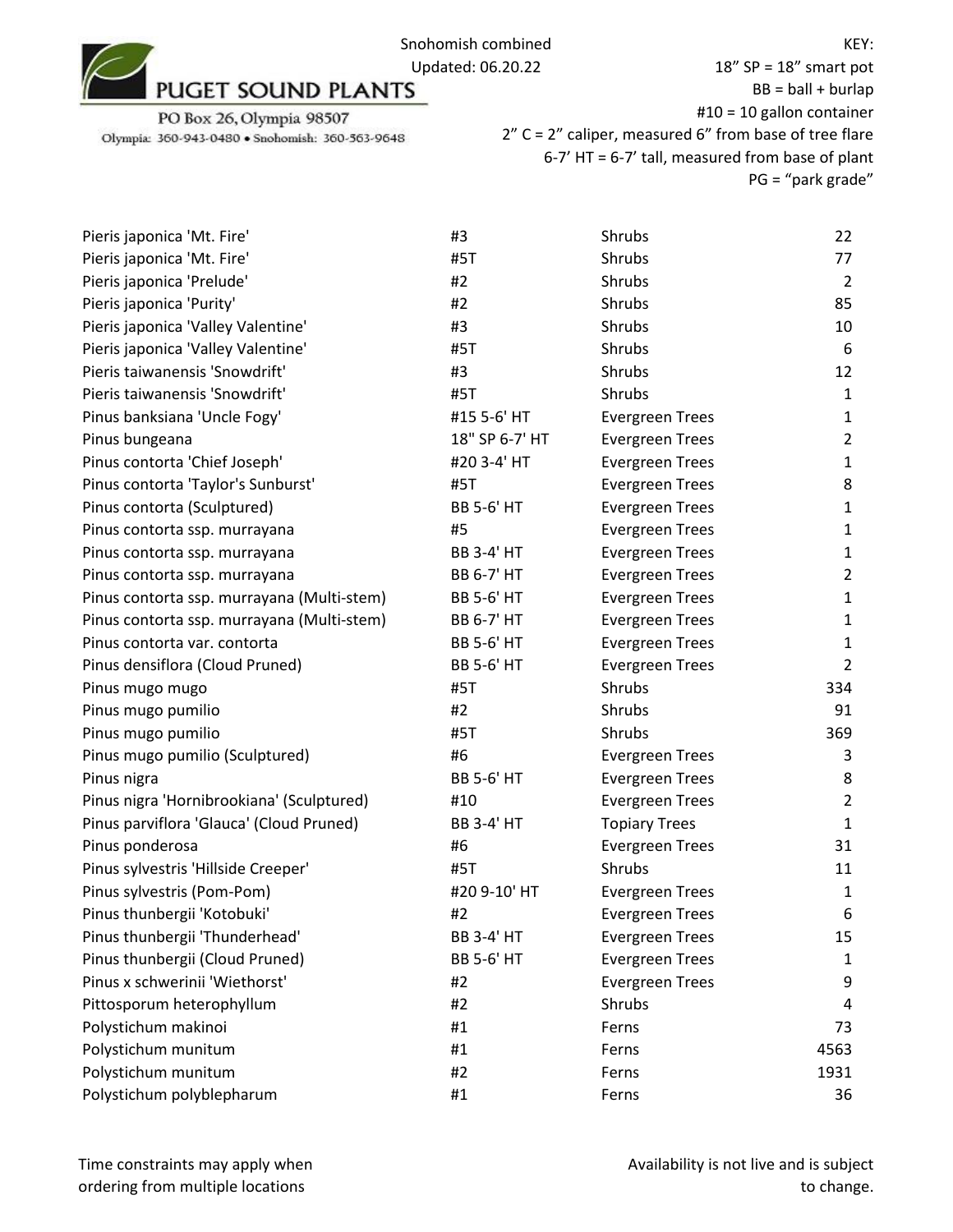

PO Box 26, Olympia 98507 Olympia: 360-943-0480 · Snohomish: 360-563-9648

18" SP = 18" smart pot  $BB = ball + burlap$ #10 = 10 gallon container 2" C = 2" caliper, measured 6" from base of tree flare 6-7' HT = 6-7' tall, measured from base of plant PG = "park grade"

| Polystichum setiferum                        | #1              | Ferns                  | 490            |
|----------------------------------------------|-----------------|------------------------|----------------|
| Populus tremula 'Erecta'                     | <b>BB 2" C</b>  | <b>Deciduous Trees</b> | 7              |
| Populus tremuloides 'Mountain Sentinel'      | 18" SP 2" C     | <b>Deciduous Trees</b> | $\overline{7}$ |
| Populus tremuloides 'Summer Shimmer' (Clump) | #20 11-12' HT   | <b>Deciduous Trees</b> | 14             |
| Potentilla f. 'Abbotswood'                   | #3              | Shrubs                 | 4              |
| Potentilla f. 'Abbotswood'                   | #5T             | Shrubs                 | 11             |
| Potentilla f. 'Dakota Sunspot'               | #5              | Shrubs                 | 88             |
| Potentilla f. 'Goldfinger'                   | #5T             | Shrubs                 | 80             |
| Potentilla f. 'Mango Tango'                  | #5T             | Shrubs                 | 65             |
| Potentilla f. 'Pink Beauty'                  | #5T             | Shrubs                 | 120            |
| Potentilla neumanniana 'Nana'                | #1              | Groundcovers           | 33             |
| Pratia pedunculata 'County Park'             | 4" pot          | Groundcovers           | 522            |
| Prostanthera cuneata 'Badja Peak'            | #2              | Shrubs                 | $\mathbf{1}$   |
| Prunus 'Bing' Cherry                         | #15             | <b>Fruit Trees</b>     | $\overline{2}$ |
| Prunus 'Contorted Snow Fountains'            | #10 6-7' HT     | <b>Evergreen Trees</b> | 4              |
| Prunus 'Frost' Peach                         | BB 1.75" C      | <b>Fruit Trees</b>     | $\overline{2}$ |
| Prunus cerasifera 'Thundercloud'             | #25 2" C        | <b>Deciduous Trees</b> | $\mathbf{1}$   |
| Prunus laurocerasus 'Mt. Vernon'             | #10             | Shrubs                 | 8              |
| Prunus laurocerasus 'Mt. Vernon'             | #1              | Shrubs                 | 11             |
| Prunus laurocerasus 'Otto Luyken'            | 10"SP 21-24"    | Shrubs                 | 31             |
| Prunus laurocerasus 'Otto Luyken'            | #3              | Shrubs                 | 33             |
| Prunus laurocerasus 'Schipkaensis'           | #3              | Shrubs                 | $\overline{2}$ |
| Prunus laurocerasus 'Schipkaensis'           | #5T             | Shrubs                 | 32             |
| Prunus laurocerasus 'Zabeliana'              | #5T             | Shrubs                 | $\overline{2}$ |
| Prunus lusitanica                            | #5T             | Shrubs                 | 1163           |
| Prunus serrulata 'Kwanzan'                   | 18" SP 1.75" C  | <b>Deciduous Trees</b> | 1              |
| Prunus serrulata 'Mt. Fuji'                  | 18" SP 2" C     | <b>Deciduous Trees</b> | 27             |
| Prunus serrulata 'Royal Burgundy'            | 18" SP 1.75" C  | <b>Deciduous Trees</b> | $\overline{2}$ |
| Prunus serrulata 'Snow Fountains'            | #10 6-7' HT     | <b>Deciduous Trees</b> | $\mathbf{1}$   |
| Prunus serrulata 'Snow Fountains'            | #15 5-6' HT     | <b>Deciduous Trees</b> | 7              |
| Prunus umineko 'Snow Goose'                  | BB 1.75" C      | <b>Deciduous Trees</b> | 1              |
| Prunus x yedoensis 'Akebono'                 | 18" SP 2.5" C   | <b>Deciduous Trees</b> | 6              |
| Prunus x yedoensis 'Akebono'                 | 18" SP 2" C     | <b>Deciduous Trees</b> | 7              |
| Prunus x yedoensis 'Yoshino'                 | 18" SP 1.75" C  | <b>Deciduous Trees</b> | $\overline{7}$ |
| Pseudotsuga menziesii                        | 18" SP 6-7' HT  | <b>Evergreen Trees</b> | 4              |
| Pseudotsuga menziesii                        | #1              | <b>Evergreen Trees</b> | 300            |
| Pseudotsuga menziesii                        | 21" SP 7-8' HT  | <b>Evergreen Trees</b> | 8              |
| Pseudotsuga menziesii                        | 21" SP 8-9' HT  | <b>Evergreen Trees</b> | 2              |
| Pseudotsuga menziesii                        | 21" SP 9-10' HT | <b>Evergreen Trees</b> | 5              |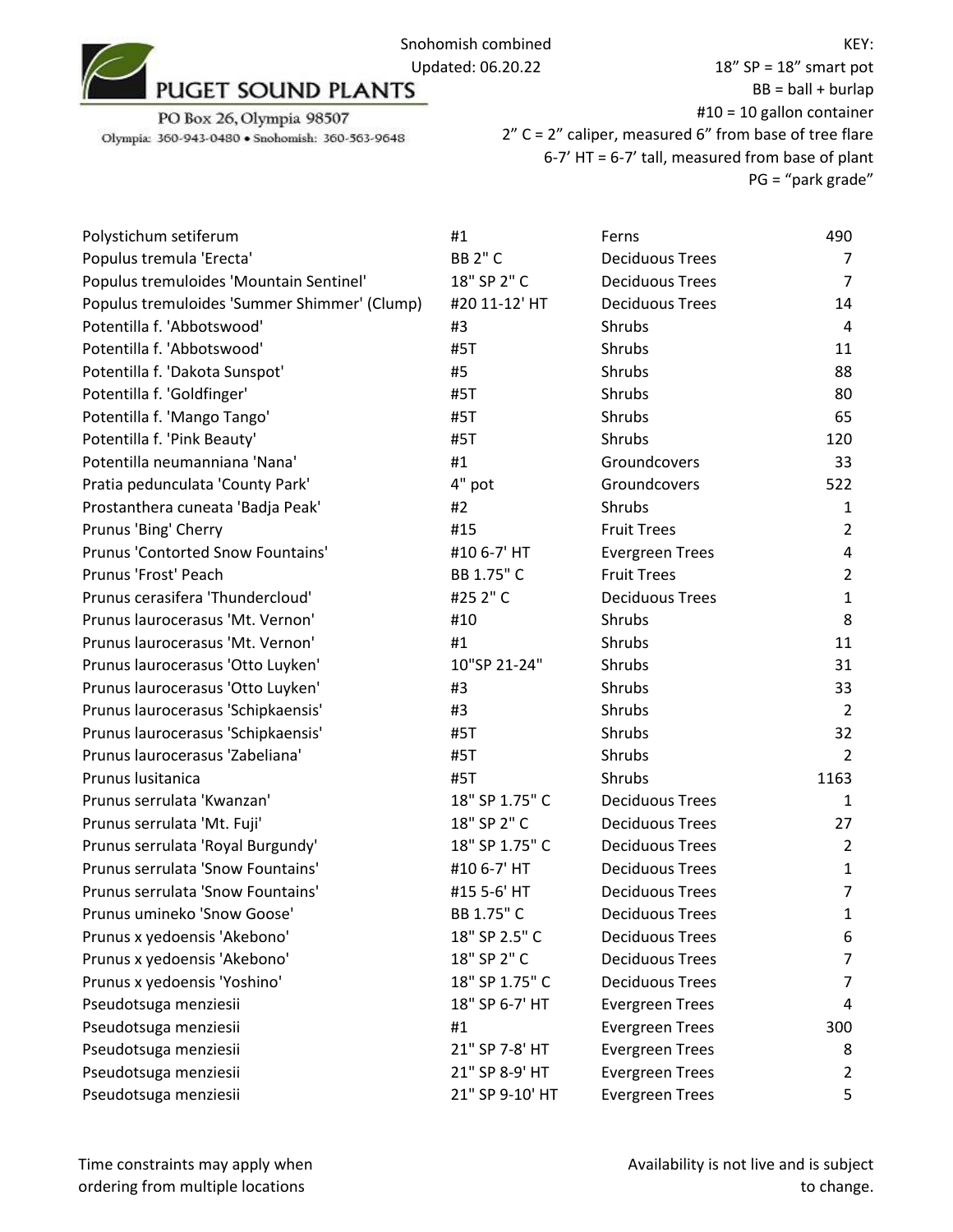

PO Box 26, Olympia 98507 Olympia: 360-943-0480 · Snohomish: 360-563-9648

18" SP = 18" smart pot  $BB = ball + burlap$ #10 = 10 gallon container 2" C = 2" caliper, measured 6" from base of tree flare 6-7' HT = 6-7' tall, measured from base of plant PG = "park grade"

| Pseudotsuga menziesii                | #5T            | <b>Evergreen Trees</b> | 70             |
|--------------------------------------|----------------|------------------------|----------------|
| Pseudotsuga menziesii                | BB 9-10' HT    | <b>Evergreen Trees</b> | 8              |
| Pyracantha coccinea 'Lalandei'       | #5T            | Shrubs                 | 6              |
| Pyracantha koidzumii 'Santa Cruz'    | #5T            | Shrubs                 | 23             |
| Pyrus calleryana 'Aristocrat'        | 18" SP 2" C    | <b>Deciduous Trees</b> | $\overline{2}$ |
| Pyrus calleryana 'Capital'           | 18" SP 2" C    | <b>Deciduous Trees</b> | 11             |
| Pyrus calleryana 'Cleveland Select'  | #15 2" C       | <b>Deciduous Trees</b> | 3              |
| Pyrus calleryana 'Cleveland Select'  | 18" SP 2" C    | <b>Deciduous Trees</b> | 25             |
| Pyrus calleryana 'Jaczam'            | 18" SP 1.75" C | <b>Deciduous Trees</b> | 10             |
| Pyrus calleryana 'Redspire'          | 18" SP 1.75" C | <b>Deciduous Trees</b> | 13             |
| Pyrus communis 'Bartlett'            | #10 1" C       | <b>Fruit Trees</b>     | 4              |
| Pyrus communis 'Bartlett' (ESP)      | #20            | <b>Fruit Trees</b>     | 5              |
| Pyrus communis 'Red Bartlett' (ESP)  | #20            | <b>Fruit Trees</b>     | 5              |
| Pyrus pyrifolia '20th Century' (ESP) | #20            | <b>Fruit Trees</b>     | 5              |
| Pyrus pyrifolia 'Hosui'              | #10 1" C       | <b>Fruit Trees</b>     | $\overline{2}$ |
| Pyrus x 'Javelin'                    | 18" SP 1.75" C | <b>Deciduous Trees</b> | 15             |
| Quercus acutissima                   | 21" SP 2.5" C  | <b>Deciduous Trees</b> | 4              |
| Quercus alba                         | 21" SP 3" C    | <b>Deciduous Trees</b> | $\overline{2}$ |
| Quercus bicolor 'Beacon'             | 18" SP 1.75" C | <b>Deciduous Trees</b> | 3              |
| Quercus coccinea                     | #453"C         | <b>Deciduous Trees</b> | $\mathbf{1}$   |
| Quercus frainetto 'Forest Green'     | 18" SP 1.5" C  | <b>Deciduous Trees</b> | $\mathbf{1}$   |
| Quercus frainetto 'Forest Green'     | 21" SP 2.5" C  | <b>Deciduous Trees</b> | 1              |
| Quercus garryana                     | 18" SP 1.75" C | <b>Deciduous Trees</b> | 3              |
| Quercus garryana                     | #1             | <b>Deciduous Trees</b> | 119            |
| Quercus garryana                     | 21" SP 1.75" C | <b>Deciduous Trees</b> | 1              |
| Quercus garryana                     | #2             | <b>Deciduous Trees</b> | 149            |
| Quercus garryana                     | BB 1.25" C     | <b>Deciduous Trees</b> | 33             |
| Quercus shumardii                    | 21" SP 2.5" C  | <b>Deciduous Trees</b> | 4              |
| Quercus shumardii                    | 21" SP 2" C    | <b>Deciduous Trees</b> | 3              |
| Quercus x 'Skinny Genes'             | 18" SP 1.5" C  | <b>Deciduous Trees</b> | 30             |
| Quercus x 'Skinny Genes'             | 18" SP 1.75" C | <b>Deciduous Trees</b> | 10             |
| Rhamnus purshiana                    | #1             | <b>Deciduous Trees</b> | 66             |
| Rhaphiolepis umbellata 'Gulf Green'  | #5T            | Shrubs                 | 86             |
| Rhododendron 'Amity'                 | #2             | Shrubs                 | $\overline{2}$ |
| Rhododendron 'Anah Kruschke'         | #3             | Shrubs                 | 176            |
| Rhododendron 'Cunningham's White'    | #3             | Shrubs                 | 30             |
| Rhododendron 'Daphnoides'            | #2             | Shrubs                 | 62             |
| Rhododendron 'Dora Amateis'          | #3             | Shrubs                 | 49             |
| Rhododendron 'Edith Bosley'          | #3             | Shrubs                 | 26             |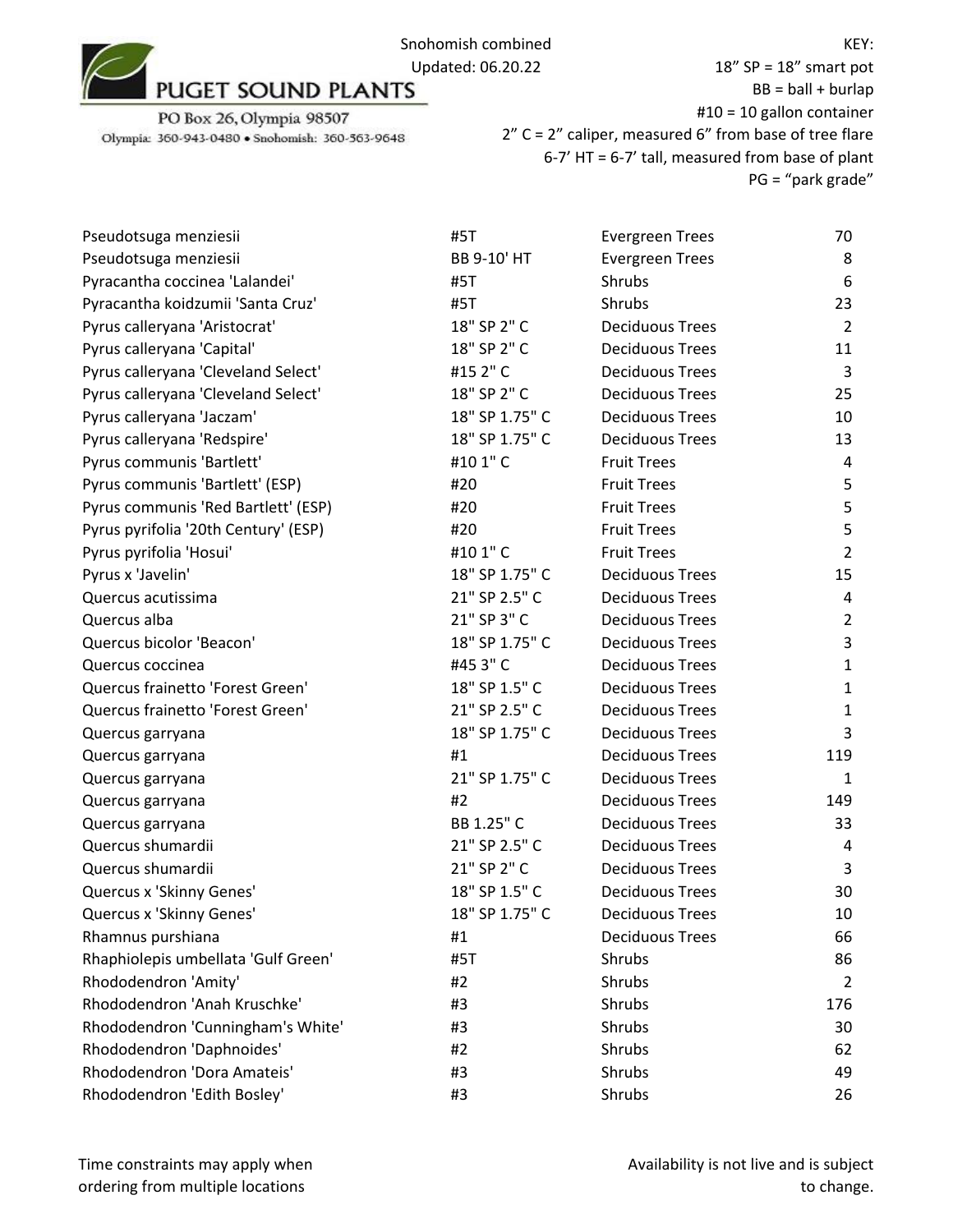

PO Box 26, Olympia 98507 Olympia: 360-943-0480 · Snohomish: 360-563-9648

| Rhododendron 'English Roseum'            | #3          | Shrubs                 | 16             |
|------------------------------------------|-------------|------------------------|----------------|
| Rhododendron 'Gomer Waterer'             | #3          | Shrubs                 | 4              |
| Rhododendron 'Jean Marie de Montague'    | #5T         | Shrubs                 | $\mathbf{1}$   |
| Rhododendron 'Ken Janeck'                | #2          | Shrubs                 | 35             |
| Rhododendron 'Kodiak'                    | #2          | Shrubs                 | 6              |
| Rhododendron 'Landmark'                  | #3          | Shrubs                 | 66             |
| Rhododendron 'Lucy Lou'                  | #3          | Shrubs                 | 6              |
| Rhododendron 'Minnetonka'                | #3          | Shrubs                 | 14             |
| Rhododendron 'Mrs. G.W. Leak'            | #3          | Shrubs                 | 26             |
| Rhododendron 'PJM Regal'                 | #2          | Shrubs                 | 23             |
| Rhododendron 'Rocket'                    | #3          | Shrubs                 | $\overline{2}$ |
| Rhododendron 'Roseum Elegans'            | #3          | Shrubs                 | 71             |
| Rhododendron 'Unique Marmalade'          | #2          | Shrubs                 | 3              |
| Rhododendron 'Virginia Richards'         | #3          | Shrubs                 | 24             |
| Rhododendron impeditum                   | #2          | Shrubs                 | 5              |
| Rhus aromatica 'Gro-Low'                 | #1          | Shrubs                 | 144            |
| Ribes divaricatum                        | #1          | Shrubs                 | 100            |
| Ribes sanguineum                         | #1          | Shrubs                 | 31             |
| Ribes sanguineum                         | #3          | Shrubs                 | 362            |
| Ribes sanguineum 'King Edward VII'       | #1          | Shrubs                 | 30             |
| Ribes sanguineum 'King Edward VII'       | #2          | Shrubs                 | 410            |
| Ribes sanguineum 'King Edward VII'       | #3          | Shrubs                 | 97             |
| Ribes sanguineum 'King Edward VII'       | #5T         | Shrubs                 | 5              |
| Ribes sanguineum 'King Edward VII' (STD) | #10 5-6' HT | <b>Deciduous Trees</b> | 5              |
| Rosa 'Above and Beyond'                  | #5T         | Vines                  | $\mathbf{1}$   |
| Rosa nutkana                             | #1          | Shrubs                 | 112            |
| Rosa nutkana                             | #2          | Shrubs                 | 147            |
| Rosa nutkana                             | #5T         | Shrubs                 | 77             |
| Rosa Pink Shrub                          | #2          | Shrubs                 | 400            |
| Rosa Red Shrub                           | #2          | Shrubs                 | 169            |
| Rosa rugosa                              | #1          | Shrubs                 | 77             |
| Rosa rugosa                              | #5T         | Shrubs                 | 90             |
| Rosa rugosa 'Purple Pavement'            | #5T         | Shrubs                 | 84             |
| Rosa White Shrub                         | #2          | Shrubs                 | 6              |
| Rosa Yellow Shrub                        | #2          | Shrubs                 | 73             |
| Rosmarinus o. 'Tuscan Blue'              | #2          | Perennials             | 9              |
| Rosmarinus o. 'Tuscan Blue'              | #5T         | Perennials             | 5              |
| Rubus 'Columbia Star'                    | #2          | Shrubs                 | $\overline{2}$ |
| Rubus c. 'Emerald Carpet'                | #1          | Groundcovers           | 2527           |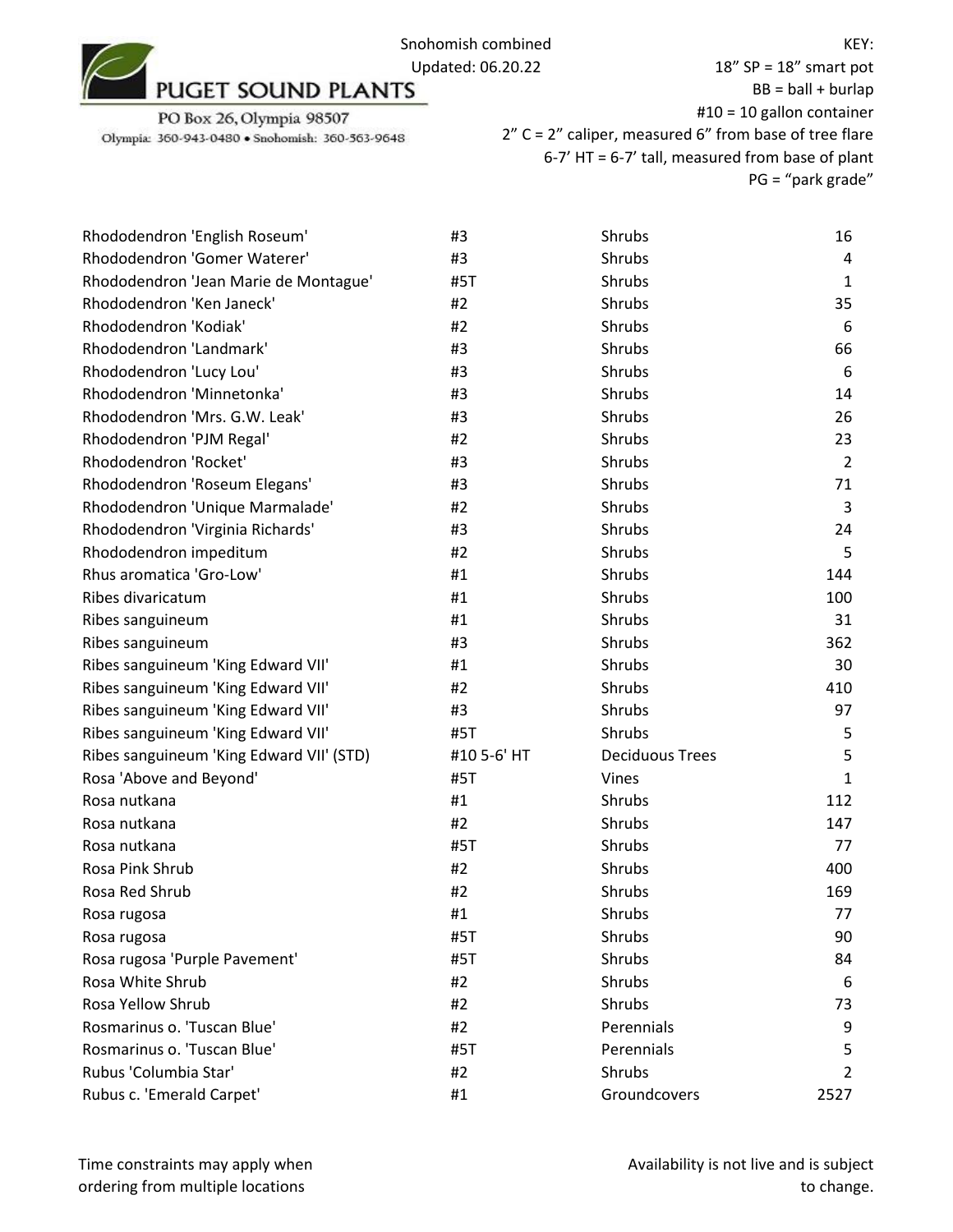

PO Box 26, Olympia 98507 Olympia: 360-943-0480 · Snohomish: 360-563-9648

18" SP = 18" smart pot  $BB = ball + burlap$ #10 = 10 gallon container 2" C = 2" caliper, measured 6" from base of tree flare 6-7' HT = 6-7' tall, measured from base of plant PG = "park grade"

| Rubus c. 'Emerald Carpet'               | 4" pot         | Groundcovers           | 1030           |
|-----------------------------------------|----------------|------------------------|----------------|
| Rubus spectabilis                       | #1             | Shrubs                 | 186            |
| Rubus ursinus                           | #1             | <b>Natives</b>         | 36             |
| Rudbeckia fulgida 'Goldsturm'           | #1             | Perennials             | 1245           |
| Salix gracilistyla 'Melanostachys'      | #5T            | <b>Deciduous Trees</b> | 130            |
| Salix integra 'Hakuro Nishiki'          | #5T            | Shrubs                 | 30             |
| Salix purpurea 'Nana'                   | #5T            | Shrubs                 | 180            |
| Salix scouleriana                       | #1             | <b>Deciduous Trees</b> | 63             |
| Salvia n. 'Caramia'                     | #1             | Perennials             | $\overline{2}$ |
| Salvia s. 'May Night'                   | #1             | Perennials             | 195            |
| Sambucus caerulea                       | #1             | Shrubs                 | 222            |
| Sambucus nigra 'Black Lace'             | #3             | Shrubs                 | 181            |
| Sambucus nigra 'Black Lace'             | #5T            | Shrubs                 | 44             |
| Sambucus nigra 'Black Tower'            | #2             | Shrubs                 | 12             |
| Sambucus nigra 'Golden Tower'           | #2             | Shrubs                 | 37             |
| Sambucus racemosa                       | #1             | Shrubs                 | 98             |
| Sarcococca confusa                      | #2             | Shrubs                 | 371            |
| Sarcococca confusa                      | #3             | Shrubs                 | 192            |
| Sarcococca h. humilis 'Fragrant Valley' | #2             | Groundcovers           | 162            |
| Sarcococca hookeriana humilis           | #1             | Groundcovers           | 42             |
| Sarcococca hookeriana humilis           | #2             | Groundcovers           | 35             |
| Sarcococca hookeriana humilis           | #5T            | Groundcovers           | 9              |
| Sciadopitys verticillata 'Wintergreen'  | #15 4-5' HT    | <b>Evergreen Trees</b> | 3              |
| Scirpus microcarpus                     | 38 cell        | Grasses                | 44             |
| Sedum rupestre 'Angelina'               | 4" pot         | Groundcovers           | 854            |
| Sedum spathulifolium 'Cape Blanco'      | 4" pot         | Groundcovers           | 900            |
| Sedum spectabile 'Autumn Joy'           | #1             | Perennials             | 218            |
| Sedum spurium 'John Creech'             | 4" pot         | Groundcovers           | 1430           |
| Sedum spurium 'Tricolor'                | 4" pot         | Groundcovers           | 144            |
| Sedum spurium 'Voodoo'                  | 4" pot         | Groundcovers           | 1602           |
| Sempervivum 'Onyx'                      | #1             | Groundcovers           | 28             |
| Sempervivum Assorted                    | 4" pot         | Groundcovers           | 277            |
| Sesleria autumnalis                     | #1             | Grasses                | 280            |
| Sisyrinchium idahoense                  | #1             | Perennials             | 180            |
| Skimmia Female                          | #3             | Shrubs                 | 93             |
| Skimmia Male                            | #3             | Shrubs                 | 110            |
| Skimmia reevesiana                      | #5T            | Shrubs                 | 18             |
| Solidago canadensis                     | #1             | Perennials             | 17             |
| Sorbus americana 'Red Cascade'          | 18" SP 1.75" C | <b>Deciduous Trees</b> | 15             |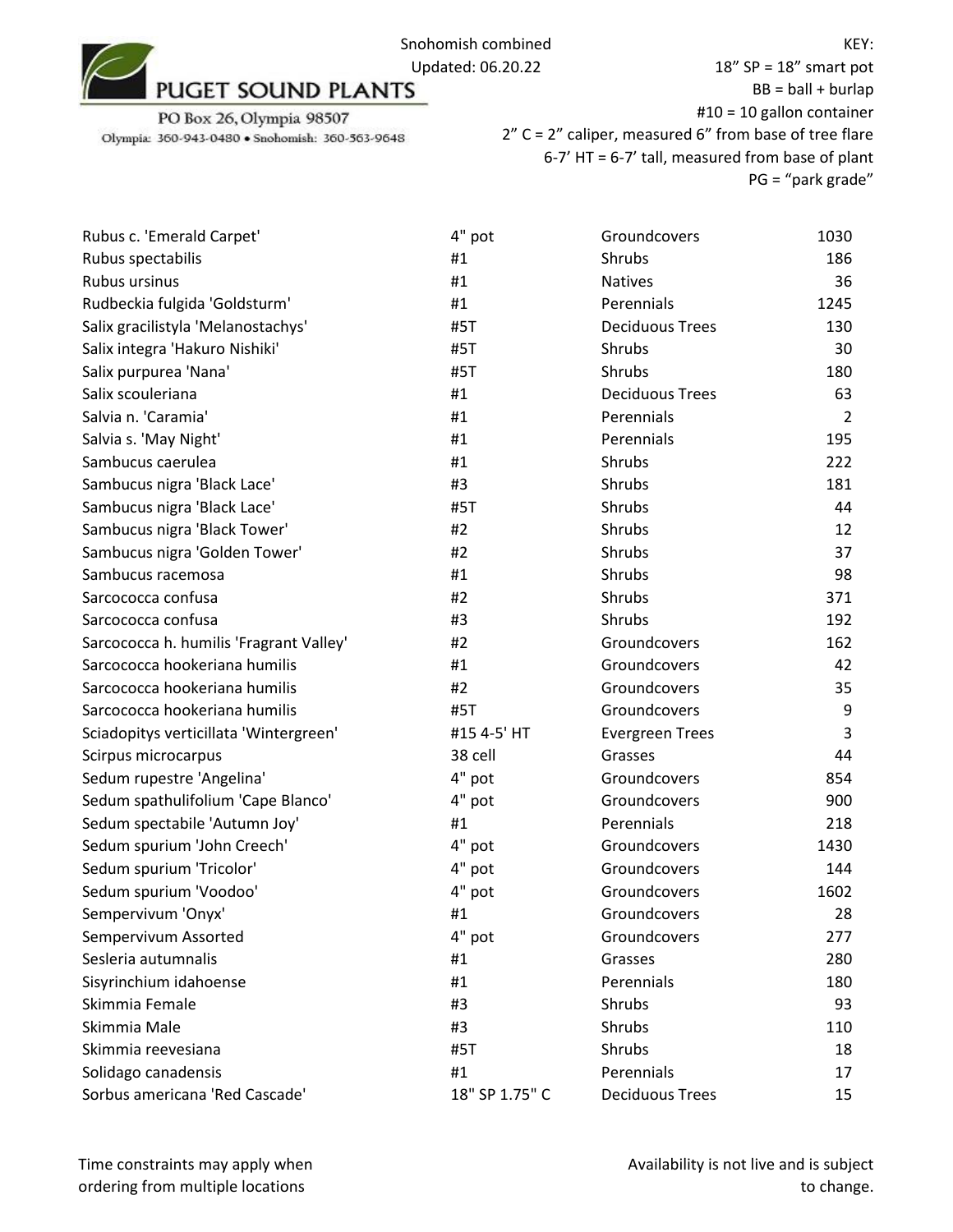

PO Box 26, Olympia 98507 Olympia: 360-943-0480 · Snohomish: 360-563-9648

18" SP = 18" smart pot  $BB = ball + burlap$ #10 = 10 gallon container 2" C = 2" caliper, measured 6" from base of tree flare 6-7' HT = 6-7' tall, measured from base of plant PG = "park grade"

| Spiraea betulifolia 'Glow Girl'    | #2             | Shrubs                 | 165            |
|------------------------------------|----------------|------------------------|----------------|
| Spiraea betulifolia 'Tor'          | #2             | Shrubs                 | 216            |
| Spiraea betulifolia 'Tor'          | #5T            | Shrubs                 | 236            |
| Spiraea bumalda 'Anthony Waterer'  | #5T            | Shrubs                 | 2              |
| Spiraea bumalda 'Dolchica'         | #5T            | Shrubs                 | 87             |
| Spiraea bumalda 'Firelight'        | #5T            | Shrubs                 | 446            |
| Spiraea bumalda 'Gold Mound'       | #2             | Shrubs                 | 3              |
| Spiraea bumalda 'Gold Mound'       | #3             | Shrubs                 | 190            |
| Spiraea bumalda 'Gold Mound'       | #5T            | Shrubs                 | 52             |
| Spiraea bumalda 'Goldflame'        | #5T            | Shrubs                 | 355            |
| Spiraea densiflora                 | #1             | Shrubs                 | 200            |
| Spiraea douglasii                  | #1             | Shrubs                 | 295            |
| Spiraea douglasii                  | #3             | Shrubs                 | $\overline{2}$ |
| Spiraea japonica 'Flaming Mound'   | #5T            | Shrubs                 | 13             |
| Spiraea japonica 'Limemound'       | #2             | Shrubs                 | 17             |
| Spiraea japonica 'Limemound'       | #3             | Shrubs                 | 49             |
| Spiraea japonica 'Limemound'       | #5T            | Shrubs                 | 31             |
| Spiraea japonica 'Little Princess' | #2             | Shrubs                 | 46             |
| Spiraea japonica 'Little Princess' | #5T            | Shrubs                 | 158            |
| Spiraea japonica 'Magic Carpet'    | #2             | Shrubs                 | 243            |
| Spiraea japonica 'Magic Carpet'    | #5T            | Shrubs                 | 185            |
| Spiraea japonica 'Shirobana'       | #5T            | Shrubs                 | $\overline{2}$ |
| Spiraea nipponica 'Snowmound'      | #5T            | Shrubs                 | 66             |
| Spiraea thunbergii 'Ogon'          | #5T            | Shrubs                 | $\mathbf{1}$   |
| Spiraea vanhouttei                 | #3             | Shrubs                 | 3              |
| Stachys byzantina 'Silver Carpet'  | #1             | Perennials             | 76             |
| Stewartia koreana                  | 18" SP 1.5" C  | <b>Deciduous Trees</b> | $\mathbf{1}$   |
| Stewartia koreana                  | 24" Box 2.5" C | <b>Deciduous Trees</b> | 1              |
| Stewartia pseudocamellia           | #100 4" C      | <b>Deciduous Trees</b> | 1              |
| Stewartia pseudocamellia           | BB 1.25" C     | <b>Deciduous Trees</b> | 16             |
| Stipa tenuissima                   | #1             | Grasses                | 416            |
| Styrax japonicus                   | #10 7-8' HT    | <b>Deciduous Trees</b> | 29             |
| Styrax japonicus                   | #20 2" C       | <b>Deciduous Trees</b> | 1              |
| Styrax japonicus                   | BB 2" C        | <b>Deciduous Trees</b> | $\mathbf{1}$   |
| Styrax japonicus 'Evening Light'   | #10 5-6' HT    | <b>Deciduous Trees</b> | 10             |
| Styrax japonicus 'Evening Light'   | #10 6-7' HT    | <b>Deciduous Trees</b> | 9              |
| Styrax japonicus 'Snow Charm'      | 18" SP 1.75" C | <b>Deciduous Trees</b> | 9              |
| Styrax obassia                     | 18" SP 1.75" C | <b>Deciduous Trees</b> | 5              |
| Symphoricarpos 'Pinky Promise'     | #2             | Shrubs                 | 172            |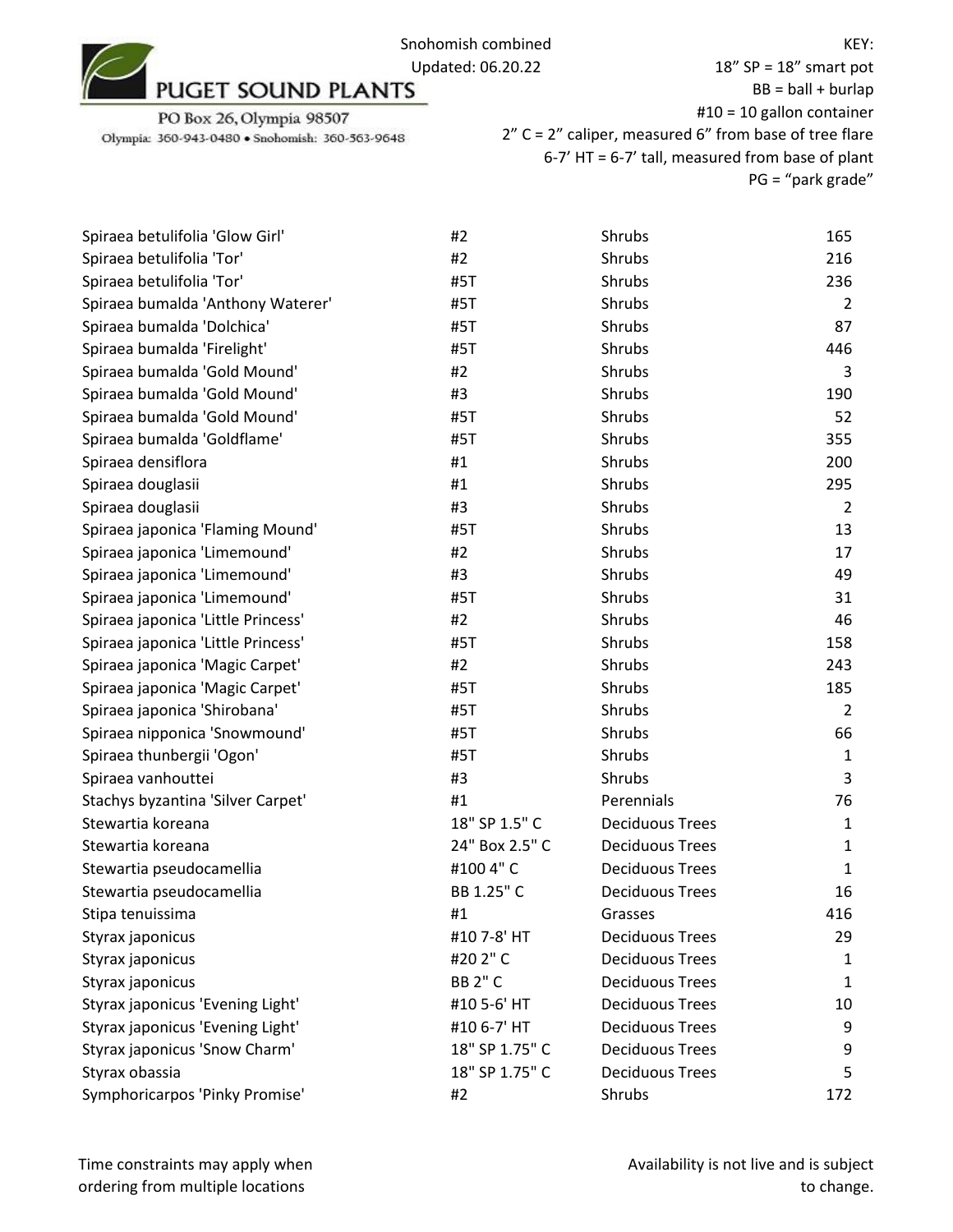

PO Box 26, Olympia 98507 Olympia: 360-943-0480 · Snohomish: 360-563-9648

| Symphoricarpos 'Pinky Promise'         | #5T               | Shrubs                 | 338            |
|----------------------------------------|-------------------|------------------------|----------------|
| Symphoricarpos albus                   | #1                | Shrubs                 | 617            |
| Symphoricarpos albus                   | #2                | Shrubs                 | 264            |
| Symphoricarpos albus                   | #5T               | Shrubs                 | 224            |
| Syringa patula 'Miss Kim'              | #2                | Shrubs                 | 1              |
| Syringa patula 'Miss Kim'              | #5T               | Shrubs                 | 25             |
| Syringa reticulata 'Ivory Silk'        | #20               | <b>Deciduous Trees</b> | $\overline{2}$ |
| Syringa vulgaris                       | #5T               | Shrubs                 | 13             |
| Syringa vulgaris 'Avalanche'           | #2                | Shrubs                 | 4              |
| Syringa vulgaris 'Katherine Havemeyer' | #2                | Shrubs                 | $\overline{2}$ |
| Syringa vulgaris 'Primrose'            | #2                | Shrubs                 | 21             |
| Taxus baccata 'David'                  | #10               | Shrubs                 | 15             |
| Taxus baccata 'David'                  | #5                | Shrubs                 | 11             |
| Taxus baccata 'Fastigiata Robusta'     | <b>BB 4-5' HT</b> | Shrubs                 | 5              |
| Taxus baccata 'Fastigiata'             | #5T               | <b>Evergreen Trees</b> | 87             |
| Taxus baccata 'Repandens'              | #5T               | Shrubs                 | 14             |
| Taxus baccata 'Standishii'             | #10               | <b>Evergreen Trees</b> | 11             |
| Taxus baccata 'Standishii'             | #2                | <b>Evergreen Trees</b> | 4              |
| Taxus baccata 'Stricta Aurea'          | #10 3-4' HT       | <b>Evergreen Trees</b> | 4              |
| Taxus baccata 'Watnong Gold'           | #2                | Shrubs                 | 4              |
| Taxus baccata 'Watnong Gold'           | #5T               | Shrubs                 | 16             |
| Taxus cuspidata 'Dwarf Bright Gold'    | #5T               | Shrubs                 | 10             |
| Taxus cuspidata 'Nana'                 | #5T               | Shrubs                 | 131            |
| Taxus x media 'Beanpole'               | #10 30-36"        | <b>Evergreen Trees</b> | 15             |
| Taxus x media 'Beanpole'               | #1                | <b>Evergreen Trees</b> | 17             |
| Taxus x media 'Dark Green Spreader'    | #3                | Shrubs                 | 121            |
| Taxus x media 'Dark Green Spreader'    | #5T               | Shrubs                 | 82             |
| Taxus x media 'Densiformis'            | #5T               | Shrubs                 | 134            |
| Taxus x media 'Hicksii'                | #5T               | <b>Evergreen Trees</b> | 162            |
| Taxus x media 'Maureen'                | #10               | Shrubs                 | 12             |
| Taxus x media 'Maureen'                | #1                | Shrubs                 | 8              |
| Tellima grandiflora                    | #1                | Perennials             | 50             |
| Thalictrum 'Black Stockings'           | #1                | Perennials             | 50             |
| Thuja occidentalis 'Danica'            | #1                | Shrubs                 | 74             |
| Thuja occidentalis 'Minima'            | #1                | Shrubs                 | 1049           |
| Thuja occidentalis 'Minima'            | #5T               | Shrubs                 | 255            |
| Thuja occidentalis 'Rheingold'         | #2                | Shrubs                 | 52             |
| Thuja occidentalis 'Smaragd'           | #10 5-6' HT       | <b>Evergreen Trees</b> | 12             |
| Thuja occidentalis 'Smaragd'           | 14" SP 5-6' HT    | <b>Evergreen Trees</b> | 9              |
|                                        |                   |                        |                |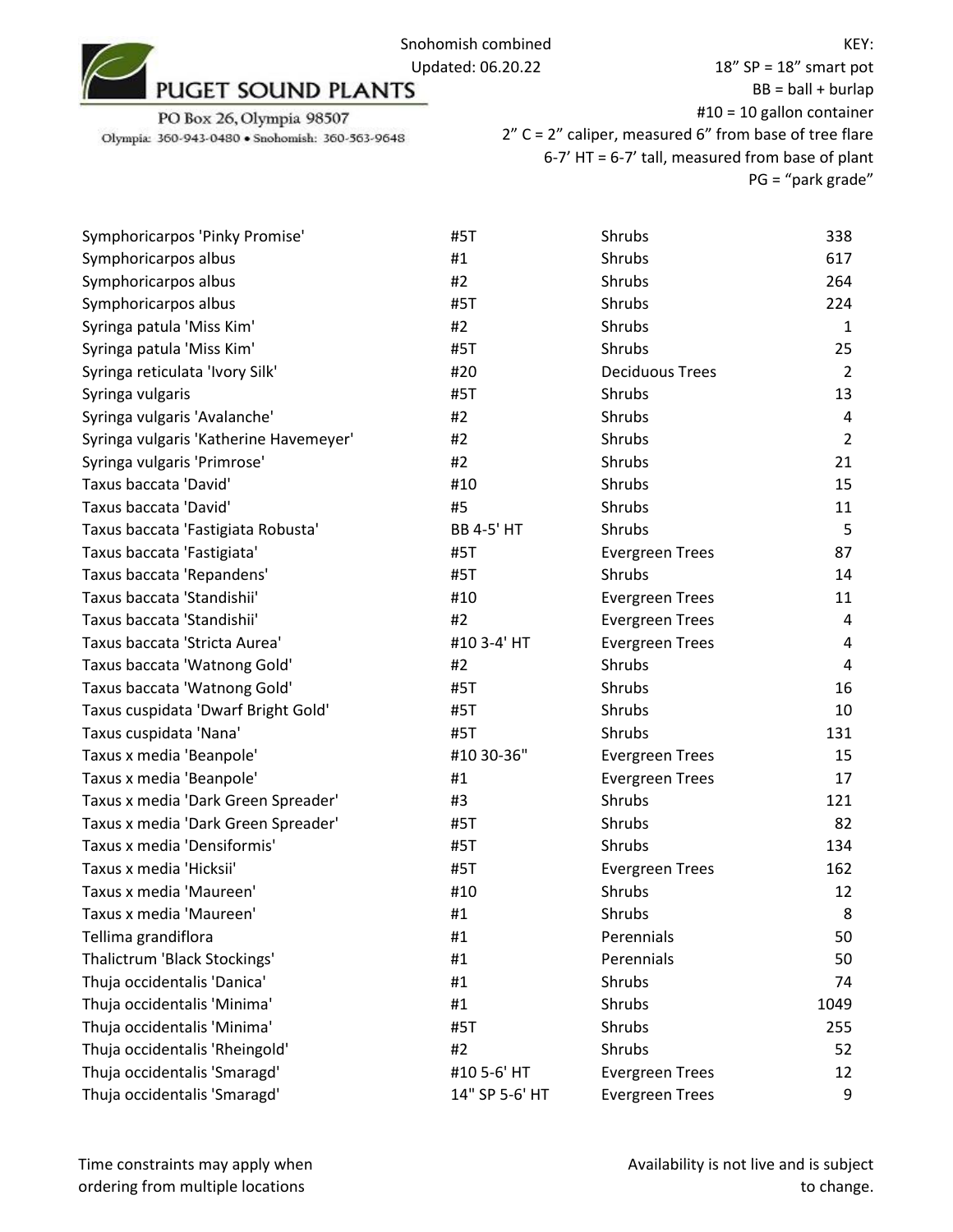

PO Box 26, Olympia 98507 Olympia: 360-943-0480 · Snohomish: 360-563-9648

18" SP = 18" smart pot  $BB = ball + burlap$ #10 = 10 gallon container 2" C = 2" caliper, measured 6" from base of tree flare 6-7' HT = 6-7' tall, measured from base of plant PG = "park grade"

| Thuja occidentalis 'Smaragd'          | #20 6-7' HT       | <b>Evergreen Trees</b> | 9              |
|---------------------------------------|-------------------|------------------------|----------------|
| Thuja occidentalis 'Smaragd'          | #20 7-8' HT       | <b>Evergreen Trees</b> | 28             |
| Thuja occidentalis 'Smaragd'          | #20 8-10' HT      | <b>Evergreen Trees</b> | 233            |
| Thuja occidentalis 'Smaragd'          | #5T               | <b>Evergreen Trees</b> | 389            |
| Thuja occidentalis 'Smaragd'          | <b>BB 5-6' HT</b> | <b>Evergreen Trees</b> | 185            |
| Thuja occidentalis 'Smaragd'          | <b>BB 6-7' HT</b> | <b>Evergreen Trees</b> | 103            |
| Thuja occidentalis 'Smaragd'          | <b>BB 7-8' HT</b> | <b>Evergreen Trees</b> | 1              |
| Thuja occidentalis 'Smaragd' (Spiral) | #15 6-7' HT       | <b>Evergreen Trees</b> | $\mathbf{1}$   |
| Thuja occidentalis 'Woodwardii'       | #1                | Shrubs                 | 107            |
| Thuja occidentalis 'Yellow Ribbon'    | #5T               | <b>Evergreen Trees</b> | 35             |
| Thuja plicata                         | #15 6-7' HT       | <b>Evergreen Trees</b> | $\mathbf{1}$   |
| Thuja plicata                         | 18" SP 6-7' HT    | <b>Evergreen Trees</b> | 101            |
| Thuja plicata                         | #1                | <b>Evergreen Trees</b> | 84             |
| Thuja plicata                         | #7                | <b>Evergreen Trees</b> | 108            |
| Thuja plicata 'Excelsa'               | #20 6-7' HT       | <b>Evergreen Trees</b> | 4              |
| Thuja plicata 'Excelsa'               | #20 7-8' HT       | <b>Evergreen Trees</b> | 5              |
| Thuja plicata 'Excelsa'               | <b>BB 8-9' HT</b> | <b>Evergreen Trees</b> | $\mathbf{1}$   |
| Thuja plicata 'Fastigiata'            | #20 6-7' HT       | <b>Evergreen Trees</b> | $\mathbf{1}$   |
| Thuja plicata 'Fastigiata'            | 21" SP 7-8' HT    | <b>Evergreen Trees</b> | 13             |
| Thuja plicata 'Forever Goldy'         | #5T               | <b>Evergreen Trees</b> | $\mathbf{1}$   |
| Thuja plicata 'Green Giant'           | 18" SP 8-9' HT    | <b>Evergreen Trees</b> | 54             |
| Thuja plicata 'Green Giant'           | 18" SP 9-10' HT   | <b>Evergreen Trees</b> | 3              |
| Thuja plicata 'Green Sport'           | 18" SP 7-8' HT    | <b>Evergreen Trees</b> | 5              |
| Thuja plicata 'Green Sport'           | <b>BB 7-8' HT</b> | <b>Evergreen Trees</b> | $\overline{2}$ |
| Thuja plicata 'Green Sport'           | BB 9-10' HT       | <b>Evergreen Trees</b> | $\mathbf{1}$   |
| Thuja plicata 'Virescens'             | #20 7-8' HT       | <b>Evergreen Trees</b> | 4              |
| Thuja plicata 'Virescens'             | #20 8-9' HT       | <b>Evergreen Trees</b> | 3              |
| Thuja plicata 'Virescens'             | #20 9-10' HT      | <b>Evergreen Trees</b> | 5              |
| Thuja plicata 'Whipcord'              | #2                | Shrubs                 | 25             |
| Thujopsis dolabrata 'Nana'            | #1                | Shrubs                 | 55             |
| Thujopsis dolabrata 'Nana'            | #3                | Shrubs                 | $\mathbf{1}$   |
| Thymus 'Elfin'                        | 4" pot            | Groundcovers           | 850            |
| Thymus pseudolanuginosus              | 4" pot            | Groundcovers           | 421            |
| Thymus serpyllum                      | 4" pot            | Groundcovers           | 2              |
| Thymus serpyllum 'Coccineus'          | 4" pot            | Groundcovers           | 895            |
| Tilia cordata 'Corinthian'            | 18" SP 2" C       | <b>Deciduous Trees</b> | 5              |
| Tilia cordata 'Greenspire'            | 18" SP 1.75" C    | <b>Deciduous Trees</b> | 15             |
| Trachelospermum jasminoides           | #5 Staked         | Shrubs                 | 65             |
| Trachycarpus fortunei                 | #5T               | <b>Evergreen Trees</b> | 6              |
|                                       |                   |                        |                |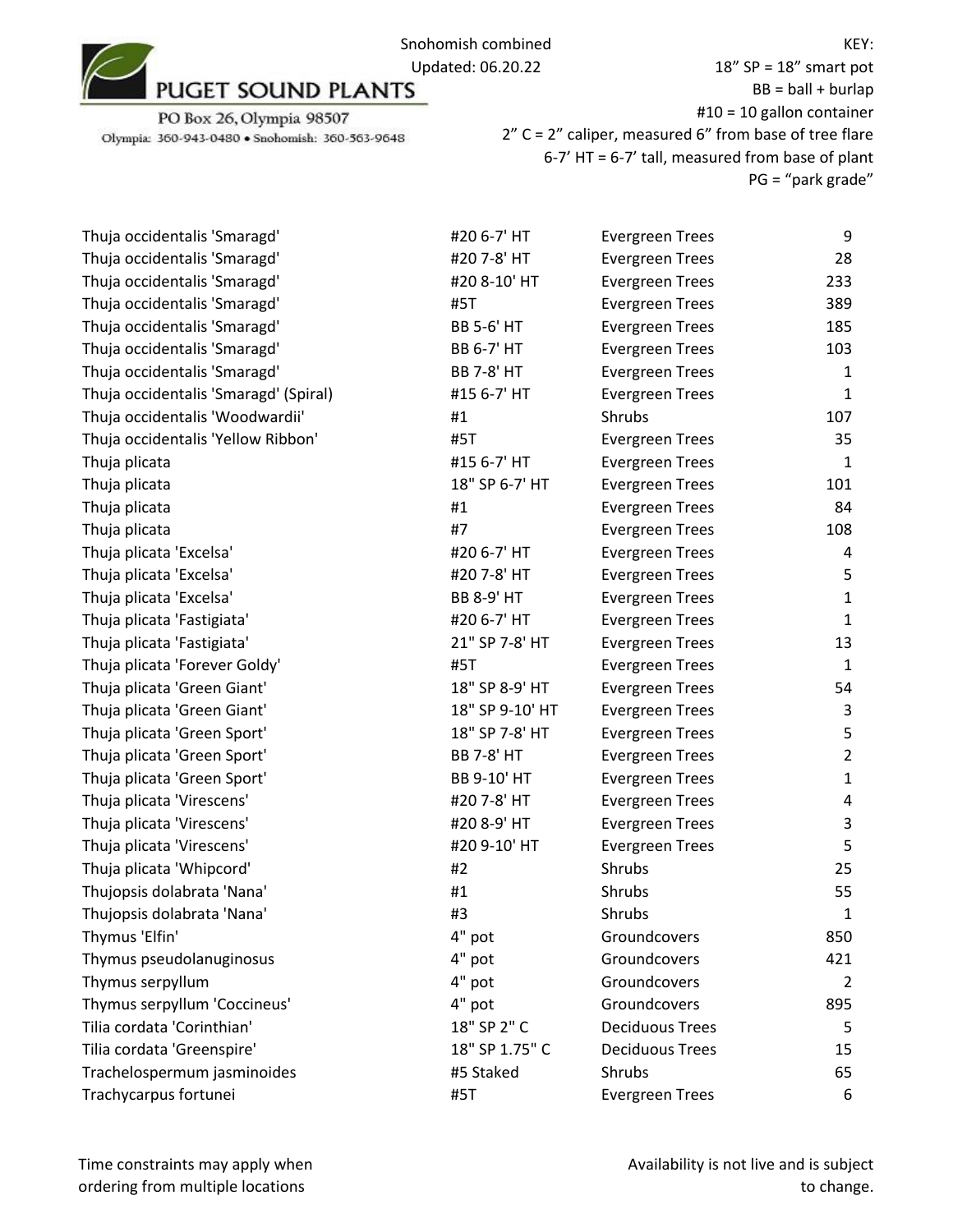

PO Box 26, Olympia 98507 Olympia: 360-943-0480 · Snohomish: 360-563-9648

18" SP = 18" smart pot  $BB = ball + burlap$ #10 = 10 gallon container 2" C = 2" caliper, measured 6" from base of tree flare 6-7' HT = 6-7' tall, measured from base of plant PG = "park grade"

| Tsuga canadensis 'Sargentii'       | <b>BB 4-5' HT</b> | <b>Evergreen Trees</b> | 9                |
|------------------------------------|-------------------|------------------------|------------------|
| Tsuga canadensis 'Sargentii'       | <b>BB 5-6' HT</b> | <b>Evergreen Trees</b> | 8                |
| Tsuga heterophylla                 | #10               | <b>Evergreen Trees</b> | $\mathsf{3}$     |
| Tsuga heterophylla                 | #10 4-5' HT       | <b>Evergreen Trees</b> | 5                |
| Tsuga heterophylla                 | #10 5-6' HT       | <b>Evergreen Trees</b> | 6                |
| Tsuga heterophylla                 | #10 7-8' HT       | <b>Evergreen Trees</b> | $\overline{2}$   |
| Tsuga heterophylla                 | #10 8-9' HT       | <b>Evergreen Trees</b> | 6                |
| Tsuga heterophylla                 | 18" SP 6-7' HT    | <b>Evergreen Trees</b> | 8                |
| Tsuga mertensiana                  | <b>BB 2-3' HT</b> | <b>Evergreen Trees</b> | $\mathbf{1}$     |
| Ulmus parvifolia 'Allee'           | 18" SP 1.75" C    | <b>Deciduous Trees</b> | 6                |
| Vaccinium c. 'Legacy'              | #2                | Shrubs                 | 3                |
| Vaccinium c. 'Razz'                | Quart             | Shrubs                 | 33               |
| Vaccinium ovatum                   | #1                | Shrubs                 | 3441             |
| Vaccinium ovatum 'Scarlet Ovation' | #1                | Shrubs                 | 254              |
| Vaccinium ovatum 'Scarlet Ovation' | #2                | Shrubs                 | 8                |
| Veronica 'Georgia Blue'            | 4" pot            | Groundcovers           | 437              |
| Veronica longifolia 'First Kiss'   | #1                | Perennials             | 46               |
| Viburnum cinnamomifolium           | #10               | Shrubs                 | $\mathbf{1}$     |
| Viburnum davidii                   | #2                | Shrubs                 | 1279             |
| Viburnum davidii                   | #3                | Shrubs                 | 54               |
| Viburnum davidii                   | #5T               | Shrubs                 | 174              |
| Viburnum opulus 'Nanum'            | #5T               | Shrubs                 | 5                |
| Viburnum p.t. 'Summer Snowflake'   | #2                | Shrubs                 | 114              |
| Viburnum p.t. 'Summer Snowflake'   | #3                | Shrubs                 | 140              |
| Viburnum p.t. 'Summer Snowflake'   | #5T               | Shrubs                 | 89               |
| Viburnum rhytidophyllum            | #5T               | Shrubs                 | 11               |
| Viburnum tinus 'Spring Bouquet'    | #5T               | Shrubs                 | 256              |
| Viburnum trilobum 'Bailey Compact' | #5T               | Shrubs                 | 49               |
| Viburnum x bodnantense 'Dawn'      | #5T               | Shrubs                 | 19               |
| Vinca minor 'Bowles'               | #1                | Groundcovers           | 926              |
| Vinca minor 'Bowles'               | 4" pot            | Groundcovers           | 2817             |
| Weigela 'Variegata Nana'           | #5T               | Shrubs                 | 56               |
| Weigela f. 'Minuet'                | #5T               | Shrubs                 | 229              |
| Weigela f. 'Polka'                 | #5T               | Shrubs                 | 16               |
| Weigela f. 'Spilled Wine'          | #3                | Shrubs                 | 565              |
| Weigela x 'Tuxedo'                 | #5T               | Shrubs                 | 18               |
| Wisteria macrostachya 'Blue Moon'  | #5T               | Vines                  | 8                |
| Yucca filamentosa 'Color Guard'    | #2                | Shrubs                 | 35               |
| Zelkova serrata 'City Sprite'      | 18" SP 1.75" C    | <b>Deciduous Trees</b> | $\boldsymbol{9}$ |